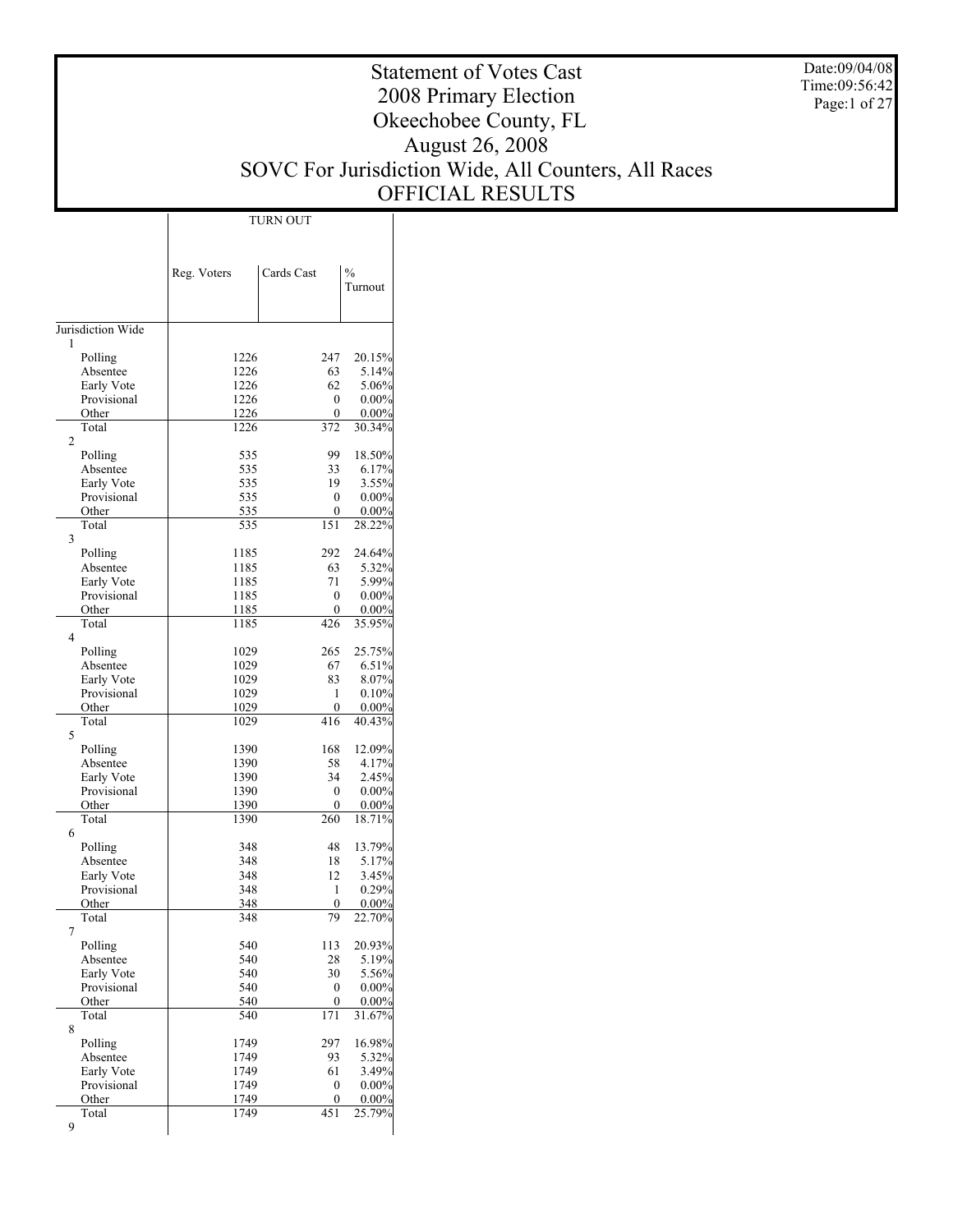Date:09/04/08 Time:09:56:42 Page:2 of 27

# Statement of Votes Cast 2008 Primary Election Okeechobee County, FL August 26, 2008 SOVC For Jurisdiction Wide, All Counters, All Races OFFICIAL RESULTS

|                           |              | <b>TURN OUT</b>                  |                      |
|---------------------------|--------------|----------------------------------|----------------------|
|                           |              |                                  |                      |
|                           |              |                                  |                      |
|                           | Reg. Voters  | Cards Cast                       | $\frac{0}{0}$        |
|                           |              |                                  | Turnout              |
|                           |              |                                  |                      |
| Polling                   | 1380         | 223                              | 16.16%               |
| Absentee                  | 1380         | 73                               | 5.29%                |
| Early Vote                | 1380         | 31                               | 2.25%                |
| Provisional               | 1380         | 1                                | 0.07%                |
| Other<br>Total            | 1380<br>1380 | $\boldsymbol{0}$<br>328          | $0.00\%$<br>23.77%   |
| 10                        |              |                                  |                      |
| Polling                   | 1076         | 110                              | 10.22%               |
| Absentee                  | 1076         | 61                               | 5.67%                |
| Early Vote                | 1076         | 24                               | 2.23%                |
| Provisional               | 1076         | 0                                | $0.00\%$             |
| Other<br>Total            | 1076<br>1076 | 0<br>195                         | $0.00\%$<br>18.12%   |
| 11                        |              |                                  |                      |
| Polling                   | 1161         | 176                              | 15.16%               |
| Absentee                  | 1161         | 71                               | 6.12%                |
| Early Vote                | 1161         | 79                               | 6.80%                |
| Provisional               | 1161         | 1                                | 0.09%                |
| Other                     | 1161         | $\mathbf{0}$                     | $0.00\%$             |
| Total                     | 1161         | 327                              | 28.17%               |
| 12<br>Polling             | 1236         | 176                              | 14.24%               |
| Absentee                  | 1236         | 32                               | 2.59%                |
| Early Vote                | 1236         | 24                               | 1.94%                |
| Provisional               | 1236         | 0                                | $0.00\%$             |
| Other                     | 1236         | 9                                | 0.73%                |
| Total                     | 1236         | 241                              | 19.50%               |
| 13                        |              |                                  |                      |
| Polling                   | 881          | 231<br>47                        | 26.22%               |
| Absentee<br>Early Vote    | 881<br>881   | 52                               | 5.33%<br>5.90%       |
| Provisional               | 881          | 1                                | 0.11%                |
| Other                     | 881          | $\boldsymbol{0}$                 | $0.00\%$             |
| Total                     | 881          | 331                              | 37.57%               |
| 14                        |              |                                  |                      |
| Polling                   | 1139         | 234                              | 20.54%               |
| Absentee                  | 1139         | 71<br>64                         | 6.23%                |
| Early Vote<br>Provisional | 1139<br>1139 | 0                                | 5.62%<br>$0.00\%$    |
| Other                     | 1139         | 0                                | $0.00\%$             |
| Total                     | 1139         | 369                              | 32.40%               |
| 15                        |              |                                  |                      |
| Polling                   | 1132         | 159                              | 14.05%               |
| Absentee                  | 1132         | 55                               | 4.86%                |
| Early Vote                | 1132         | 47                               | 4.15%                |
| Provisional<br>Other      | 1132<br>1132 | $\boldsymbol{0}$<br>$\mathbf{0}$ | $0.00\%$<br>$0.00\%$ |
| Total                     | 1132         | 261                              | 23.06%               |
| 16                        |              |                                  |                      |
| Polling                   | 1073         | 154                              | 14.35%               |
| Absentee                  | 1073         | 39                               | 3.63%                |
| Early Vote                | 1073         | 28                               | 2.61%                |
| Provisional               | 1073         | 0                                | $0.00\%$             |
| Other<br>Total            | 1073         | $\boldsymbol{0}$<br>221          | $0.00\%$             |
| 17                        | 1073         |                                  | 20.60%               |
| Polling                   | 455          | 57                               | 12.53%               |
| Absentee                  | 455          | 29                               | 6.37%                |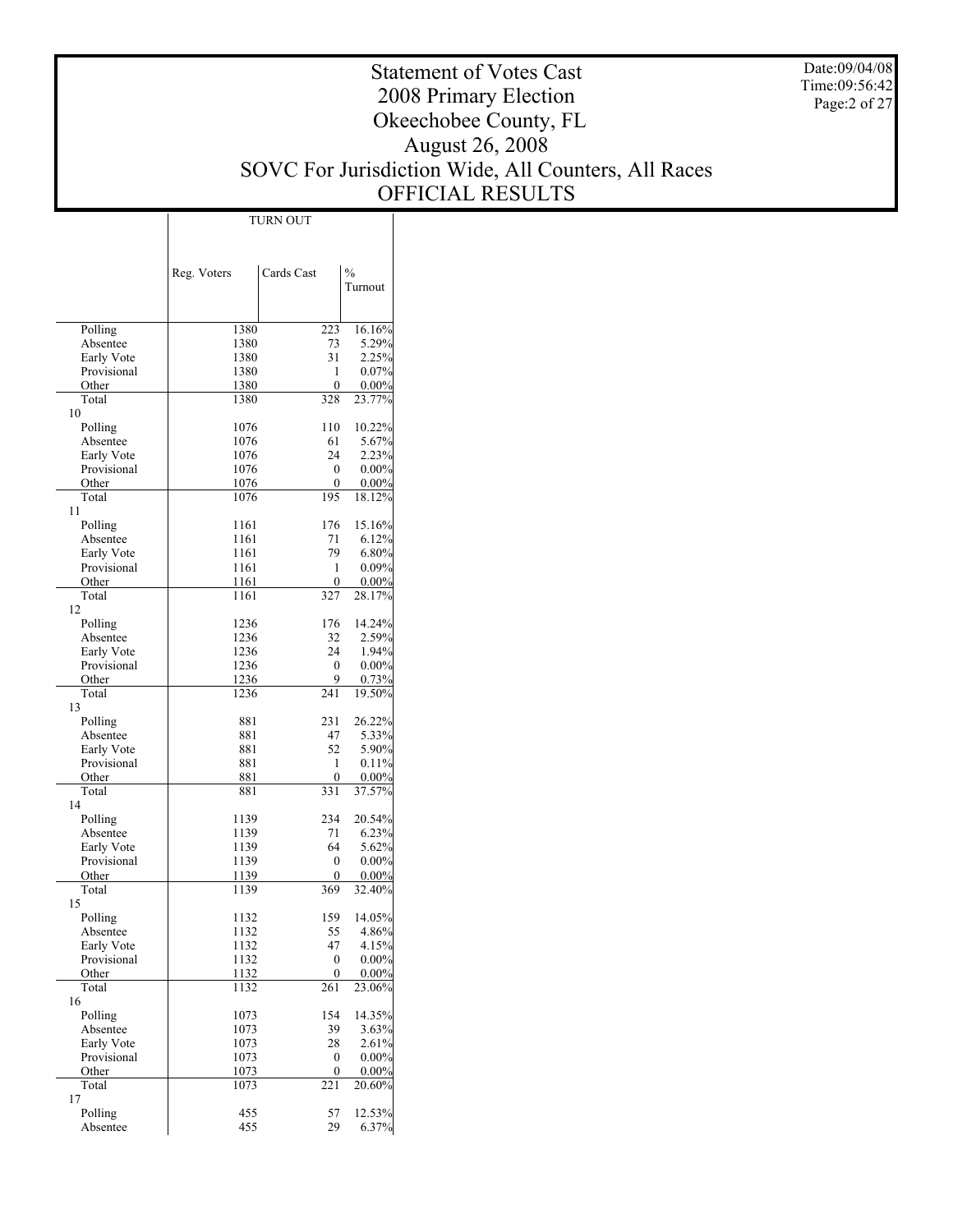Date:09/04/08 Time:09:56:42 Page:3 of 27

# Statement of Votes Cast 2008 Primary Election Okeechobee County, FL August 26, 2008 SOVC For Jurisdiction Wide, All Counters, All Races OFFICIAL RESULTS

|             |             | <b>TURN OUT</b> |               |
|-------------|-------------|-----------------|---------------|
|             |             |                 |               |
|             | Reg. Voters | Cards Cast      | $\frac{0}{0}$ |
|             |             |                 | Turnout       |
|             |             |                 |               |
| Early Vote  | 455         | 16              | 3.52%         |
| Provisional | 455         | $\theta$        | $0.00\%$      |
| Other       | 455         | $\theta$        | $0.00\%$      |
| Total       | 455         | 102             | 22.42%        |
| 18          |             |                 |               |
| Polling     | 656         | 92              | 14.02%        |
| Absentee    | 656         | 19              | 2.90%         |
| Early Vote  | 656         | 10              | 1.52%         |
| Provisional | 656         | $\theta$        | $0.00\%$      |
| Other       | 656         | $\theta$        | $0.00\%$      |
| Total       | 656         | 121             | 18.45%        |
| Total       |             |                 |               |
| Polling     | 18191       | 3141            | 17.27%        |
| Absentee    | 18191       | 920             | 5.06%         |
| Early Vote  | 18191       | 747             | 4.11%         |
| Provisional | 18191       | 5               | 0.03%         |
| Other       | 18191       | 9               | 0.05%         |
| Total       | 18191       | 4822            | 26.51%        |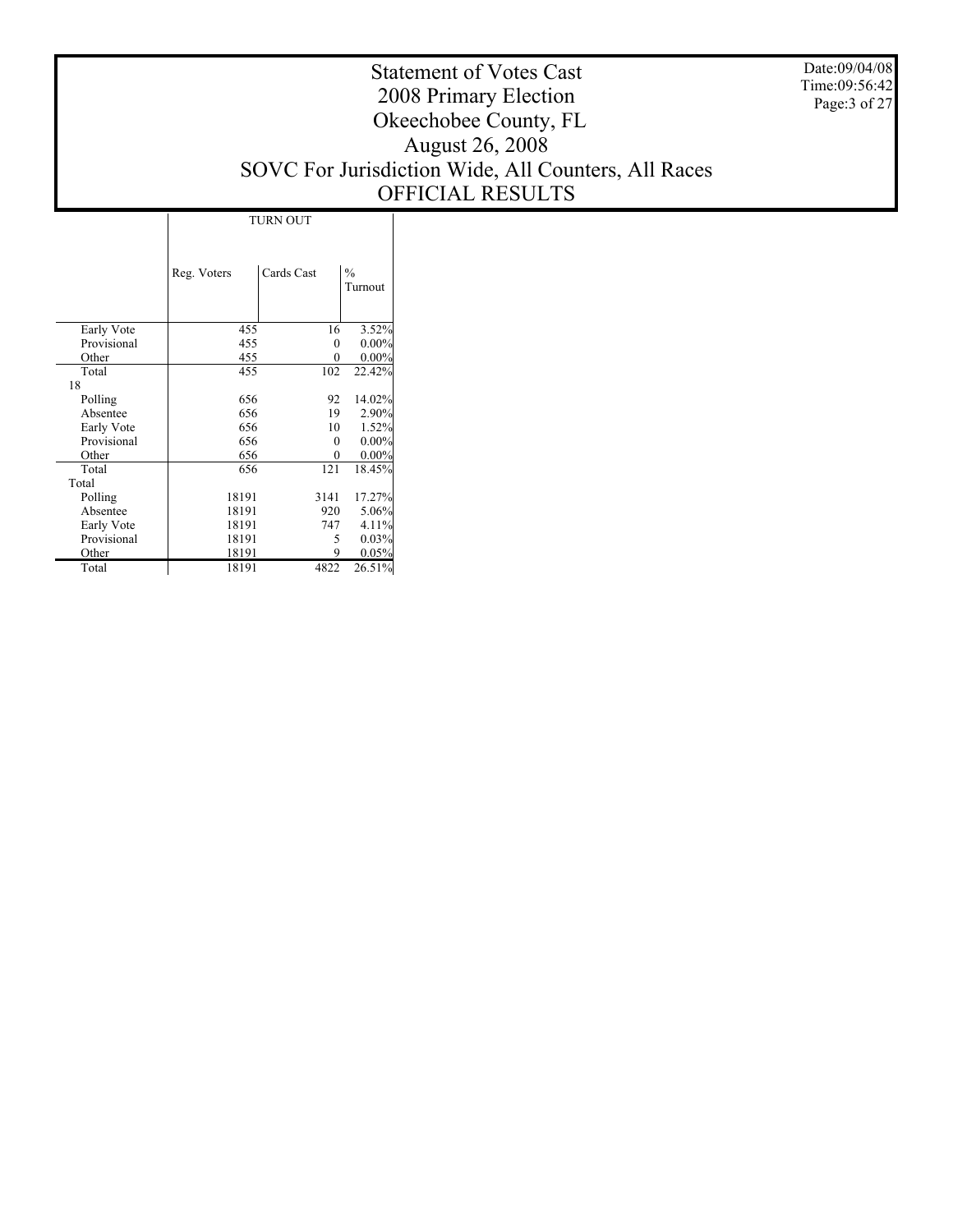Date:09/04/08 Time:09:56:42 Page:4 of 27

# Statement of Votes Cast 2008 Primary Election Okeechobee County, FL August 26, 2008 SOVC For Jurisdiction Wide, All Counters, All Races OFFICIAL RESULTS

| <b>Total Votes</b><br>Reg. Voters<br>Times<br>Gayle Harrell (REP)<br>Tom Rooney (REP)<br>Hal Valeche (REP)<br>Counted<br>Jurisdiction Wide<br>1<br>Polling<br>396<br>72<br>41.79%<br>67<br>18<br>26.87%<br>28<br>21<br>31.34%<br>396<br>24<br>24<br>29.17%<br>29.17%<br>41.67%<br>Absentee<br>7<br>7<br>10<br>396<br>12<br>18.18%<br>Early Vote<br>11<br>3<br>27.27%<br>54.55%<br>2<br>6<br>396<br>$\mathbf{0}$<br>$\boldsymbol{0}$<br>$\mathbf{0}$<br>$\mathbf{0}$<br>Provisional<br>$\theta$<br>396<br>$\boldsymbol{0}$<br>$\mathbf{0}$<br>$\mathbf{0}$<br>Other<br>$\mathbf{0}$<br>$\mathbf{0}$<br>108<br>102<br>32.35%<br>Total<br>396<br>28<br>27.45%<br>41<br>40.20%<br>33<br>$\overline{2}$<br>163<br>32<br>32<br>34.38%<br>34.38%<br>31.25%<br>Polling<br>11<br>11<br>10<br>163<br>12<br>10<br>$\overline{2}$<br>4<br>40.00%<br>40.00%<br>Absentee<br>20.00%<br>4<br>9<br>9<br>$\overline{c}$<br>22.22%<br>$\overline{2}$<br>22.22%<br>55.56%<br>Early Vote<br>163<br>5<br>$\boldsymbol{0}$<br>$\boldsymbol{0}$<br>$\mathbf{0}$<br>$\mathbf{0}$<br>$\mathbf{0}$<br>Provisional<br>163<br>$\mathbf{0}$<br>$\mathbf{0}$<br>Other<br>163<br>$\mathbf{0}$<br>$\mathbf{0}$<br>$\mathbf{0}$<br>53<br>51<br>163<br>15<br>29.41%<br>17<br>33.33%<br>19<br>37.25%<br>Total<br>3<br>Polling<br>416<br>110<br>107<br>25<br>23.36%<br>38.32%<br>38.32%<br>41<br>41<br>30<br>27<br>$\boldsymbol{0}$<br>$0.00\%$<br>51.85%<br>48.15%<br>Absentee<br>416<br>14<br>13<br>32<br>30<br>5<br>16.67%<br>12<br>13<br>43.33%<br>Early Vote<br>416<br>40.00%<br>$\mathbf{0}$<br>$\boldsymbol{0}$<br>$\mathbf{0}$<br>$\boldsymbol{0}$<br>$\boldsymbol{0}$<br>Provisional<br>416<br>$\boldsymbol{0}$<br>$\mathbf{0}$<br>$\boldsymbol{0}$<br>Other<br>416<br>$\mathbf{0}$<br>$\boldsymbol{0}$<br>172<br>164<br>40.85%<br>Total<br>416<br>30<br>18.29%<br>67<br>40.85%<br>67<br>4<br>77<br>75<br>25.33%<br>40.00%<br>34.67%<br>Polling<br>315<br>19<br>30<br>26<br>19<br>16<br>43.75%<br>37.50%<br>3<br>Absentee<br>315<br>7<br>18.75%<br>6<br>31<br>29<br>5<br>17.24%<br>41.38%<br>41.38%<br>Early Vote<br>315<br>12<br>12<br>315<br>$\mathbf{0}$<br>$\mathbf{0}$<br>$\theta$<br>$\mathbf{0}$<br>$\mathbf{0}$<br>Provisional<br>315<br>$\boldsymbol{0}$<br>$\mathbf{0}$<br>$\mathbf{0}$<br>$\boldsymbol{0}$<br>Other<br>$\mathbf{0}$<br>127<br>34.17%<br>315<br>120<br>31<br>25.83%<br>48<br>40.00%<br>41<br>Total<br>5<br>Polling<br>534<br>69<br>68<br>25.00%<br>25.00%<br>50.00%<br>17<br>17<br>34<br>534<br>34<br>32<br>37.50%<br>21.88%<br>Absentee<br>13<br>40.63%<br>12<br>7<br>9<br>534<br>9<br>$\overline{2}$<br>22.22%<br>Early Vote<br>1<br>11.11%<br>6<br>66.67%<br>534<br>$\mathbf{0}$<br>$\mathbf{0}$<br>$\mathbf{0}$<br>$\mathbf{0}$<br>Provisional<br>$\mathbf{0}$<br>534<br>$\mathbf{0}$<br>Other<br>0<br>$\mathbf{0}$<br>$\mathbf{0}$<br>$\mathbf{0}$<br>112<br>109<br>43.12%<br>Total<br>534<br>31<br>28.44%<br>31<br>28.44%<br>47<br>6<br>85<br>19<br>17<br>35.29%<br>11.76%<br>Polling<br>6<br>9<br>52.94%<br>2<br>85<br>$\overline{\mathbf{c}}$<br>$\overline{\mathbf{c}}$<br>$0.00\%$<br>2 100.00%<br>$\boldsymbol{0}$<br>$0.00\%$<br>$\mathbf{0}$<br>Absentee<br>$\overline{c}$<br>$\boldsymbol{2}$<br>85<br>$\mathbf{0}$<br>50.00%<br>Early Vote<br>$0.00\%$<br>1<br>50.00%<br>1<br>85<br>$\boldsymbol{0}$<br>$\boldsymbol{0}$<br>$\boldsymbol{0}$<br>$\boldsymbol{0}$<br>Provisional<br>$\mathbf{0}$<br>$\theta$<br>85<br>$\theta$<br>$\theta$<br>$\overline{0}$<br>$\mathbf{0}$<br>Other<br>Total<br>85<br>23<br>21<br>5 23.81%<br>6 28.57%<br>10 47.62%<br>7<br>Polling<br>210<br>43<br>39<br>28.21%<br>43.59%<br>28.21%<br>11<br>11<br>17<br>210<br>15<br>23.08%<br>$\mathfrak{Z}$<br>23.08%<br>Absentee<br>13<br>3<br>7<br>53.85%<br>9<br>Early Vote<br>210<br>9<br>3<br>33.33%<br>44.44%<br>2<br>22.22%<br>4<br>$\boldsymbol{0}$<br>210<br>$\boldsymbol{0}$<br>$\mathbf{0}$<br>$\boldsymbol{0}$<br>$\mathbf{0}$<br>Provisional<br>210<br>$\boldsymbol{0}$<br>$\boldsymbol{0}$<br>$\boldsymbol{0}$<br>$\boldsymbol{0}$<br>Other<br>$\boldsymbol{0}$<br>67<br>Total<br>210<br>61<br>17<br>27.87%<br>28<br>45.90%<br>16<br>26.23%<br>8<br>Polling<br>631<br>124<br>121<br>18.18%<br>39.67%<br>51<br>42.15%<br>22<br>48<br>39<br>631<br>35<br>28.57%<br>31.43%<br>40.00%<br>Absentee<br>10<br>11<br>14<br>22<br>631<br>22<br>5<br>22.73%<br>5<br>22.73%<br>12<br>Early Vote<br>54.55%<br>$\boldsymbol{0}$<br>631<br>$\boldsymbol{0}$<br>$\boldsymbol{0}$<br>$\mathbf{0}$<br>$\mathbf{0}$<br>Provisional |  |  | Congress16-Rep |  |  |  |
|------------------------------------------------------------------------------------------------------------------------------------------------------------------------------------------------------------------------------------------------------------------------------------------------------------------------------------------------------------------------------------------------------------------------------------------------------------------------------------------------------------------------------------------------------------------------------------------------------------------------------------------------------------------------------------------------------------------------------------------------------------------------------------------------------------------------------------------------------------------------------------------------------------------------------------------------------------------------------------------------------------------------------------------------------------------------------------------------------------------------------------------------------------------------------------------------------------------------------------------------------------------------------------------------------------------------------------------------------------------------------------------------------------------------------------------------------------------------------------------------------------------------------------------------------------------------------------------------------------------------------------------------------------------------------------------------------------------------------------------------------------------------------------------------------------------------------------------------------------------------------------------------------------------------------------------------------------------------------------------------------------------------------------------------------------------------------------------------------------------------------------------------------------------------------------------------------------------------------------------------------------------------------------------------------------------------------------------------------------------------------------------------------------------------------------------------------------------------------------------------------------------------------------------------------------------------------------------------------------------------------------------------------------------------------------------------------------------------------------------------------------------------------------------------------------------------------------------------------------------------------------------------------------------------------------------------------------------------------------------------------------------------------------------------------------------------------------------------------------------------------------------------------------------------------------------------------------------------------------------------------------------------------------------------------------------------------------------------------------------------------------------------------------------------------------------------------------------------------------------------------------------------------------------------------------------------------------------------------------------------------------------------------------------------------------------------------------------------------------------------------------------------------------------------------------------------------------------------------------------------------------------------------------------------------------------------------------------------------------------------------------------------------------------------------------------------------------------------------------------------------------------------------------------------------------------------------------------------------------------------------------------------------------------------------------------------------------------------------------------------------------------------------------------------------------------------------------------------------------------------------------------|--|--|----------------|--|--|--|
|                                                                                                                                                                                                                                                                                                                                                                                                                                                                                                                                                                                                                                                                                                                                                                                                                                                                                                                                                                                                                                                                                                                                                                                                                                                                                                                                                                                                                                                                                                                                                                                                                                                                                                                                                                                                                                                                                                                                                                                                                                                                                                                                                                                                                                                                                                                                                                                                                                                                                                                                                                                                                                                                                                                                                                                                                                                                                                                                                                                                                                                                                                                                                                                                                                                                                                                                                                                                                                                                                                                                                                                                                                                                                                                                                                                                                                                                                                                                                                                                                                                                                                                                                                                                                                                                                                                                                                                                                                                                                                                  |  |  |                |  |  |  |
|                                                                                                                                                                                                                                                                                                                                                                                                                                                                                                                                                                                                                                                                                                                                                                                                                                                                                                                                                                                                                                                                                                                                                                                                                                                                                                                                                                                                                                                                                                                                                                                                                                                                                                                                                                                                                                                                                                                                                                                                                                                                                                                                                                                                                                                                                                                                                                                                                                                                                                                                                                                                                                                                                                                                                                                                                                                                                                                                                                                                                                                                                                                                                                                                                                                                                                                                                                                                                                                                                                                                                                                                                                                                                                                                                                                                                                                                                                                                                                                                                                                                                                                                                                                                                                                                                                                                                                                                                                                                                                                  |  |  |                |  |  |  |
|                                                                                                                                                                                                                                                                                                                                                                                                                                                                                                                                                                                                                                                                                                                                                                                                                                                                                                                                                                                                                                                                                                                                                                                                                                                                                                                                                                                                                                                                                                                                                                                                                                                                                                                                                                                                                                                                                                                                                                                                                                                                                                                                                                                                                                                                                                                                                                                                                                                                                                                                                                                                                                                                                                                                                                                                                                                                                                                                                                                                                                                                                                                                                                                                                                                                                                                                                                                                                                                                                                                                                                                                                                                                                                                                                                                                                                                                                                                                                                                                                                                                                                                                                                                                                                                                                                                                                                                                                                                                                                                  |  |  |                |  |  |  |
|                                                                                                                                                                                                                                                                                                                                                                                                                                                                                                                                                                                                                                                                                                                                                                                                                                                                                                                                                                                                                                                                                                                                                                                                                                                                                                                                                                                                                                                                                                                                                                                                                                                                                                                                                                                                                                                                                                                                                                                                                                                                                                                                                                                                                                                                                                                                                                                                                                                                                                                                                                                                                                                                                                                                                                                                                                                                                                                                                                                                                                                                                                                                                                                                                                                                                                                                                                                                                                                                                                                                                                                                                                                                                                                                                                                                                                                                                                                                                                                                                                                                                                                                                                                                                                                                                                                                                                                                                                                                                                                  |  |  |                |  |  |  |
|                                                                                                                                                                                                                                                                                                                                                                                                                                                                                                                                                                                                                                                                                                                                                                                                                                                                                                                                                                                                                                                                                                                                                                                                                                                                                                                                                                                                                                                                                                                                                                                                                                                                                                                                                                                                                                                                                                                                                                                                                                                                                                                                                                                                                                                                                                                                                                                                                                                                                                                                                                                                                                                                                                                                                                                                                                                                                                                                                                                                                                                                                                                                                                                                                                                                                                                                                                                                                                                                                                                                                                                                                                                                                                                                                                                                                                                                                                                                                                                                                                                                                                                                                                                                                                                                                                                                                                                                                                                                                                                  |  |  |                |  |  |  |
|                                                                                                                                                                                                                                                                                                                                                                                                                                                                                                                                                                                                                                                                                                                                                                                                                                                                                                                                                                                                                                                                                                                                                                                                                                                                                                                                                                                                                                                                                                                                                                                                                                                                                                                                                                                                                                                                                                                                                                                                                                                                                                                                                                                                                                                                                                                                                                                                                                                                                                                                                                                                                                                                                                                                                                                                                                                                                                                                                                                                                                                                                                                                                                                                                                                                                                                                                                                                                                                                                                                                                                                                                                                                                                                                                                                                                                                                                                                                                                                                                                                                                                                                                                                                                                                                                                                                                                                                                                                                                                                  |  |  |                |  |  |  |
|                                                                                                                                                                                                                                                                                                                                                                                                                                                                                                                                                                                                                                                                                                                                                                                                                                                                                                                                                                                                                                                                                                                                                                                                                                                                                                                                                                                                                                                                                                                                                                                                                                                                                                                                                                                                                                                                                                                                                                                                                                                                                                                                                                                                                                                                                                                                                                                                                                                                                                                                                                                                                                                                                                                                                                                                                                                                                                                                                                                                                                                                                                                                                                                                                                                                                                                                                                                                                                                                                                                                                                                                                                                                                                                                                                                                                                                                                                                                                                                                                                                                                                                                                                                                                                                                                                                                                                                                                                                                                                                  |  |  |                |  |  |  |
|                                                                                                                                                                                                                                                                                                                                                                                                                                                                                                                                                                                                                                                                                                                                                                                                                                                                                                                                                                                                                                                                                                                                                                                                                                                                                                                                                                                                                                                                                                                                                                                                                                                                                                                                                                                                                                                                                                                                                                                                                                                                                                                                                                                                                                                                                                                                                                                                                                                                                                                                                                                                                                                                                                                                                                                                                                                                                                                                                                                                                                                                                                                                                                                                                                                                                                                                                                                                                                                                                                                                                                                                                                                                                                                                                                                                                                                                                                                                                                                                                                                                                                                                                                                                                                                                                                                                                                                                                                                                                                                  |  |  |                |  |  |  |
|                                                                                                                                                                                                                                                                                                                                                                                                                                                                                                                                                                                                                                                                                                                                                                                                                                                                                                                                                                                                                                                                                                                                                                                                                                                                                                                                                                                                                                                                                                                                                                                                                                                                                                                                                                                                                                                                                                                                                                                                                                                                                                                                                                                                                                                                                                                                                                                                                                                                                                                                                                                                                                                                                                                                                                                                                                                                                                                                                                                                                                                                                                                                                                                                                                                                                                                                                                                                                                                                                                                                                                                                                                                                                                                                                                                                                                                                                                                                                                                                                                                                                                                                                                                                                                                                                                                                                                                                                                                                                                                  |  |  |                |  |  |  |
|                                                                                                                                                                                                                                                                                                                                                                                                                                                                                                                                                                                                                                                                                                                                                                                                                                                                                                                                                                                                                                                                                                                                                                                                                                                                                                                                                                                                                                                                                                                                                                                                                                                                                                                                                                                                                                                                                                                                                                                                                                                                                                                                                                                                                                                                                                                                                                                                                                                                                                                                                                                                                                                                                                                                                                                                                                                                                                                                                                                                                                                                                                                                                                                                                                                                                                                                                                                                                                                                                                                                                                                                                                                                                                                                                                                                                                                                                                                                                                                                                                                                                                                                                                                                                                                                                                                                                                                                                                                                                                                  |  |  |                |  |  |  |
|                                                                                                                                                                                                                                                                                                                                                                                                                                                                                                                                                                                                                                                                                                                                                                                                                                                                                                                                                                                                                                                                                                                                                                                                                                                                                                                                                                                                                                                                                                                                                                                                                                                                                                                                                                                                                                                                                                                                                                                                                                                                                                                                                                                                                                                                                                                                                                                                                                                                                                                                                                                                                                                                                                                                                                                                                                                                                                                                                                                                                                                                                                                                                                                                                                                                                                                                                                                                                                                                                                                                                                                                                                                                                                                                                                                                                                                                                                                                                                                                                                                                                                                                                                                                                                                                                                                                                                                                                                                                                                                  |  |  |                |  |  |  |
|                                                                                                                                                                                                                                                                                                                                                                                                                                                                                                                                                                                                                                                                                                                                                                                                                                                                                                                                                                                                                                                                                                                                                                                                                                                                                                                                                                                                                                                                                                                                                                                                                                                                                                                                                                                                                                                                                                                                                                                                                                                                                                                                                                                                                                                                                                                                                                                                                                                                                                                                                                                                                                                                                                                                                                                                                                                                                                                                                                                                                                                                                                                                                                                                                                                                                                                                                                                                                                                                                                                                                                                                                                                                                                                                                                                                                                                                                                                                                                                                                                                                                                                                                                                                                                                                                                                                                                                                                                                                                                                  |  |  |                |  |  |  |
|                                                                                                                                                                                                                                                                                                                                                                                                                                                                                                                                                                                                                                                                                                                                                                                                                                                                                                                                                                                                                                                                                                                                                                                                                                                                                                                                                                                                                                                                                                                                                                                                                                                                                                                                                                                                                                                                                                                                                                                                                                                                                                                                                                                                                                                                                                                                                                                                                                                                                                                                                                                                                                                                                                                                                                                                                                                                                                                                                                                                                                                                                                                                                                                                                                                                                                                                                                                                                                                                                                                                                                                                                                                                                                                                                                                                                                                                                                                                                                                                                                                                                                                                                                                                                                                                                                                                                                                                                                                                                                                  |  |  |                |  |  |  |
|                                                                                                                                                                                                                                                                                                                                                                                                                                                                                                                                                                                                                                                                                                                                                                                                                                                                                                                                                                                                                                                                                                                                                                                                                                                                                                                                                                                                                                                                                                                                                                                                                                                                                                                                                                                                                                                                                                                                                                                                                                                                                                                                                                                                                                                                                                                                                                                                                                                                                                                                                                                                                                                                                                                                                                                                                                                                                                                                                                                                                                                                                                                                                                                                                                                                                                                                                                                                                                                                                                                                                                                                                                                                                                                                                                                                                                                                                                                                                                                                                                                                                                                                                                                                                                                                                                                                                                                                                                                                                                                  |  |  |                |  |  |  |
|                                                                                                                                                                                                                                                                                                                                                                                                                                                                                                                                                                                                                                                                                                                                                                                                                                                                                                                                                                                                                                                                                                                                                                                                                                                                                                                                                                                                                                                                                                                                                                                                                                                                                                                                                                                                                                                                                                                                                                                                                                                                                                                                                                                                                                                                                                                                                                                                                                                                                                                                                                                                                                                                                                                                                                                                                                                                                                                                                                                                                                                                                                                                                                                                                                                                                                                                                                                                                                                                                                                                                                                                                                                                                                                                                                                                                                                                                                                                                                                                                                                                                                                                                                                                                                                                                                                                                                                                                                                                                                                  |  |  |                |  |  |  |
|                                                                                                                                                                                                                                                                                                                                                                                                                                                                                                                                                                                                                                                                                                                                                                                                                                                                                                                                                                                                                                                                                                                                                                                                                                                                                                                                                                                                                                                                                                                                                                                                                                                                                                                                                                                                                                                                                                                                                                                                                                                                                                                                                                                                                                                                                                                                                                                                                                                                                                                                                                                                                                                                                                                                                                                                                                                                                                                                                                                                                                                                                                                                                                                                                                                                                                                                                                                                                                                                                                                                                                                                                                                                                                                                                                                                                                                                                                                                                                                                                                                                                                                                                                                                                                                                                                                                                                                                                                                                                                                  |  |  |                |  |  |  |
|                                                                                                                                                                                                                                                                                                                                                                                                                                                                                                                                                                                                                                                                                                                                                                                                                                                                                                                                                                                                                                                                                                                                                                                                                                                                                                                                                                                                                                                                                                                                                                                                                                                                                                                                                                                                                                                                                                                                                                                                                                                                                                                                                                                                                                                                                                                                                                                                                                                                                                                                                                                                                                                                                                                                                                                                                                                                                                                                                                                                                                                                                                                                                                                                                                                                                                                                                                                                                                                                                                                                                                                                                                                                                                                                                                                                                                                                                                                                                                                                                                                                                                                                                                                                                                                                                                                                                                                                                                                                                                                  |  |  |                |  |  |  |
|                                                                                                                                                                                                                                                                                                                                                                                                                                                                                                                                                                                                                                                                                                                                                                                                                                                                                                                                                                                                                                                                                                                                                                                                                                                                                                                                                                                                                                                                                                                                                                                                                                                                                                                                                                                                                                                                                                                                                                                                                                                                                                                                                                                                                                                                                                                                                                                                                                                                                                                                                                                                                                                                                                                                                                                                                                                                                                                                                                                                                                                                                                                                                                                                                                                                                                                                                                                                                                                                                                                                                                                                                                                                                                                                                                                                                                                                                                                                                                                                                                                                                                                                                                                                                                                                                                                                                                                                                                                                                                                  |  |  |                |  |  |  |
|                                                                                                                                                                                                                                                                                                                                                                                                                                                                                                                                                                                                                                                                                                                                                                                                                                                                                                                                                                                                                                                                                                                                                                                                                                                                                                                                                                                                                                                                                                                                                                                                                                                                                                                                                                                                                                                                                                                                                                                                                                                                                                                                                                                                                                                                                                                                                                                                                                                                                                                                                                                                                                                                                                                                                                                                                                                                                                                                                                                                                                                                                                                                                                                                                                                                                                                                                                                                                                                                                                                                                                                                                                                                                                                                                                                                                                                                                                                                                                                                                                                                                                                                                                                                                                                                                                                                                                                                                                                                                                                  |  |  |                |  |  |  |
|                                                                                                                                                                                                                                                                                                                                                                                                                                                                                                                                                                                                                                                                                                                                                                                                                                                                                                                                                                                                                                                                                                                                                                                                                                                                                                                                                                                                                                                                                                                                                                                                                                                                                                                                                                                                                                                                                                                                                                                                                                                                                                                                                                                                                                                                                                                                                                                                                                                                                                                                                                                                                                                                                                                                                                                                                                                                                                                                                                                                                                                                                                                                                                                                                                                                                                                                                                                                                                                                                                                                                                                                                                                                                                                                                                                                                                                                                                                                                                                                                                                                                                                                                                                                                                                                                                                                                                                                                                                                                                                  |  |  |                |  |  |  |
|                                                                                                                                                                                                                                                                                                                                                                                                                                                                                                                                                                                                                                                                                                                                                                                                                                                                                                                                                                                                                                                                                                                                                                                                                                                                                                                                                                                                                                                                                                                                                                                                                                                                                                                                                                                                                                                                                                                                                                                                                                                                                                                                                                                                                                                                                                                                                                                                                                                                                                                                                                                                                                                                                                                                                                                                                                                                                                                                                                                                                                                                                                                                                                                                                                                                                                                                                                                                                                                                                                                                                                                                                                                                                                                                                                                                                                                                                                                                                                                                                                                                                                                                                                                                                                                                                                                                                                                                                                                                                                                  |  |  |                |  |  |  |
|                                                                                                                                                                                                                                                                                                                                                                                                                                                                                                                                                                                                                                                                                                                                                                                                                                                                                                                                                                                                                                                                                                                                                                                                                                                                                                                                                                                                                                                                                                                                                                                                                                                                                                                                                                                                                                                                                                                                                                                                                                                                                                                                                                                                                                                                                                                                                                                                                                                                                                                                                                                                                                                                                                                                                                                                                                                                                                                                                                                                                                                                                                                                                                                                                                                                                                                                                                                                                                                                                                                                                                                                                                                                                                                                                                                                                                                                                                                                                                                                                                                                                                                                                                                                                                                                                                                                                                                                                                                                                                                  |  |  |                |  |  |  |
|                                                                                                                                                                                                                                                                                                                                                                                                                                                                                                                                                                                                                                                                                                                                                                                                                                                                                                                                                                                                                                                                                                                                                                                                                                                                                                                                                                                                                                                                                                                                                                                                                                                                                                                                                                                                                                                                                                                                                                                                                                                                                                                                                                                                                                                                                                                                                                                                                                                                                                                                                                                                                                                                                                                                                                                                                                                                                                                                                                                                                                                                                                                                                                                                                                                                                                                                                                                                                                                                                                                                                                                                                                                                                                                                                                                                                                                                                                                                                                                                                                                                                                                                                                                                                                                                                                                                                                                                                                                                                                                  |  |  |                |  |  |  |
|                                                                                                                                                                                                                                                                                                                                                                                                                                                                                                                                                                                                                                                                                                                                                                                                                                                                                                                                                                                                                                                                                                                                                                                                                                                                                                                                                                                                                                                                                                                                                                                                                                                                                                                                                                                                                                                                                                                                                                                                                                                                                                                                                                                                                                                                                                                                                                                                                                                                                                                                                                                                                                                                                                                                                                                                                                                                                                                                                                                                                                                                                                                                                                                                                                                                                                                                                                                                                                                                                                                                                                                                                                                                                                                                                                                                                                                                                                                                                                                                                                                                                                                                                                                                                                                                                                                                                                                                                                                                                                                  |  |  |                |  |  |  |
|                                                                                                                                                                                                                                                                                                                                                                                                                                                                                                                                                                                                                                                                                                                                                                                                                                                                                                                                                                                                                                                                                                                                                                                                                                                                                                                                                                                                                                                                                                                                                                                                                                                                                                                                                                                                                                                                                                                                                                                                                                                                                                                                                                                                                                                                                                                                                                                                                                                                                                                                                                                                                                                                                                                                                                                                                                                                                                                                                                                                                                                                                                                                                                                                                                                                                                                                                                                                                                                                                                                                                                                                                                                                                                                                                                                                                                                                                                                                                                                                                                                                                                                                                                                                                                                                                                                                                                                                                                                                                                                  |  |  |                |  |  |  |
|                                                                                                                                                                                                                                                                                                                                                                                                                                                                                                                                                                                                                                                                                                                                                                                                                                                                                                                                                                                                                                                                                                                                                                                                                                                                                                                                                                                                                                                                                                                                                                                                                                                                                                                                                                                                                                                                                                                                                                                                                                                                                                                                                                                                                                                                                                                                                                                                                                                                                                                                                                                                                                                                                                                                                                                                                                                                                                                                                                                                                                                                                                                                                                                                                                                                                                                                                                                                                                                                                                                                                                                                                                                                                                                                                                                                                                                                                                                                                                                                                                                                                                                                                                                                                                                                                                                                                                                                                                                                                                                  |  |  |                |  |  |  |
|                                                                                                                                                                                                                                                                                                                                                                                                                                                                                                                                                                                                                                                                                                                                                                                                                                                                                                                                                                                                                                                                                                                                                                                                                                                                                                                                                                                                                                                                                                                                                                                                                                                                                                                                                                                                                                                                                                                                                                                                                                                                                                                                                                                                                                                                                                                                                                                                                                                                                                                                                                                                                                                                                                                                                                                                                                                                                                                                                                                                                                                                                                                                                                                                                                                                                                                                                                                                                                                                                                                                                                                                                                                                                                                                                                                                                                                                                                                                                                                                                                                                                                                                                                                                                                                                                                                                                                                                                                                                                                                  |  |  |                |  |  |  |
|                                                                                                                                                                                                                                                                                                                                                                                                                                                                                                                                                                                                                                                                                                                                                                                                                                                                                                                                                                                                                                                                                                                                                                                                                                                                                                                                                                                                                                                                                                                                                                                                                                                                                                                                                                                                                                                                                                                                                                                                                                                                                                                                                                                                                                                                                                                                                                                                                                                                                                                                                                                                                                                                                                                                                                                                                                                                                                                                                                                                                                                                                                                                                                                                                                                                                                                                                                                                                                                                                                                                                                                                                                                                                                                                                                                                                                                                                                                                                                                                                                                                                                                                                                                                                                                                                                                                                                                                                                                                                                                  |  |  |                |  |  |  |
|                                                                                                                                                                                                                                                                                                                                                                                                                                                                                                                                                                                                                                                                                                                                                                                                                                                                                                                                                                                                                                                                                                                                                                                                                                                                                                                                                                                                                                                                                                                                                                                                                                                                                                                                                                                                                                                                                                                                                                                                                                                                                                                                                                                                                                                                                                                                                                                                                                                                                                                                                                                                                                                                                                                                                                                                                                                                                                                                                                                                                                                                                                                                                                                                                                                                                                                                                                                                                                                                                                                                                                                                                                                                                                                                                                                                                                                                                                                                                                                                                                                                                                                                                                                                                                                                                                                                                                                                                                                                                                                  |  |  |                |  |  |  |
|                                                                                                                                                                                                                                                                                                                                                                                                                                                                                                                                                                                                                                                                                                                                                                                                                                                                                                                                                                                                                                                                                                                                                                                                                                                                                                                                                                                                                                                                                                                                                                                                                                                                                                                                                                                                                                                                                                                                                                                                                                                                                                                                                                                                                                                                                                                                                                                                                                                                                                                                                                                                                                                                                                                                                                                                                                                                                                                                                                                                                                                                                                                                                                                                                                                                                                                                                                                                                                                                                                                                                                                                                                                                                                                                                                                                                                                                                                                                                                                                                                                                                                                                                                                                                                                                                                                                                                                                                                                                                                                  |  |  |                |  |  |  |
|                                                                                                                                                                                                                                                                                                                                                                                                                                                                                                                                                                                                                                                                                                                                                                                                                                                                                                                                                                                                                                                                                                                                                                                                                                                                                                                                                                                                                                                                                                                                                                                                                                                                                                                                                                                                                                                                                                                                                                                                                                                                                                                                                                                                                                                                                                                                                                                                                                                                                                                                                                                                                                                                                                                                                                                                                                                                                                                                                                                                                                                                                                                                                                                                                                                                                                                                                                                                                                                                                                                                                                                                                                                                                                                                                                                                                                                                                                                                                                                                                                                                                                                                                                                                                                                                                                                                                                                                                                                                                                                  |  |  |                |  |  |  |
|                                                                                                                                                                                                                                                                                                                                                                                                                                                                                                                                                                                                                                                                                                                                                                                                                                                                                                                                                                                                                                                                                                                                                                                                                                                                                                                                                                                                                                                                                                                                                                                                                                                                                                                                                                                                                                                                                                                                                                                                                                                                                                                                                                                                                                                                                                                                                                                                                                                                                                                                                                                                                                                                                                                                                                                                                                                                                                                                                                                                                                                                                                                                                                                                                                                                                                                                                                                                                                                                                                                                                                                                                                                                                                                                                                                                                                                                                                                                                                                                                                                                                                                                                                                                                                                                                                                                                                                                                                                                                                                  |  |  |                |  |  |  |
|                                                                                                                                                                                                                                                                                                                                                                                                                                                                                                                                                                                                                                                                                                                                                                                                                                                                                                                                                                                                                                                                                                                                                                                                                                                                                                                                                                                                                                                                                                                                                                                                                                                                                                                                                                                                                                                                                                                                                                                                                                                                                                                                                                                                                                                                                                                                                                                                                                                                                                                                                                                                                                                                                                                                                                                                                                                                                                                                                                                                                                                                                                                                                                                                                                                                                                                                                                                                                                                                                                                                                                                                                                                                                                                                                                                                                                                                                                                                                                                                                                                                                                                                                                                                                                                                                                                                                                                                                                                                                                                  |  |  |                |  |  |  |
|                                                                                                                                                                                                                                                                                                                                                                                                                                                                                                                                                                                                                                                                                                                                                                                                                                                                                                                                                                                                                                                                                                                                                                                                                                                                                                                                                                                                                                                                                                                                                                                                                                                                                                                                                                                                                                                                                                                                                                                                                                                                                                                                                                                                                                                                                                                                                                                                                                                                                                                                                                                                                                                                                                                                                                                                                                                                                                                                                                                                                                                                                                                                                                                                                                                                                                                                                                                                                                                                                                                                                                                                                                                                                                                                                                                                                                                                                                                                                                                                                                                                                                                                                                                                                                                                                                                                                                                                                                                                                                                  |  |  |                |  |  |  |
|                                                                                                                                                                                                                                                                                                                                                                                                                                                                                                                                                                                                                                                                                                                                                                                                                                                                                                                                                                                                                                                                                                                                                                                                                                                                                                                                                                                                                                                                                                                                                                                                                                                                                                                                                                                                                                                                                                                                                                                                                                                                                                                                                                                                                                                                                                                                                                                                                                                                                                                                                                                                                                                                                                                                                                                                                                                                                                                                                                                                                                                                                                                                                                                                                                                                                                                                                                                                                                                                                                                                                                                                                                                                                                                                                                                                                                                                                                                                                                                                                                                                                                                                                                                                                                                                                                                                                                                                                                                                                                                  |  |  |                |  |  |  |
|                                                                                                                                                                                                                                                                                                                                                                                                                                                                                                                                                                                                                                                                                                                                                                                                                                                                                                                                                                                                                                                                                                                                                                                                                                                                                                                                                                                                                                                                                                                                                                                                                                                                                                                                                                                                                                                                                                                                                                                                                                                                                                                                                                                                                                                                                                                                                                                                                                                                                                                                                                                                                                                                                                                                                                                                                                                                                                                                                                                                                                                                                                                                                                                                                                                                                                                                                                                                                                                                                                                                                                                                                                                                                                                                                                                                                                                                                                                                                                                                                                                                                                                                                                                                                                                                                                                                                                                                                                                                                                                  |  |  |                |  |  |  |
|                                                                                                                                                                                                                                                                                                                                                                                                                                                                                                                                                                                                                                                                                                                                                                                                                                                                                                                                                                                                                                                                                                                                                                                                                                                                                                                                                                                                                                                                                                                                                                                                                                                                                                                                                                                                                                                                                                                                                                                                                                                                                                                                                                                                                                                                                                                                                                                                                                                                                                                                                                                                                                                                                                                                                                                                                                                                                                                                                                                                                                                                                                                                                                                                                                                                                                                                                                                                                                                                                                                                                                                                                                                                                                                                                                                                                                                                                                                                                                                                                                                                                                                                                                                                                                                                                                                                                                                                                                                                                                                  |  |  |                |  |  |  |
|                                                                                                                                                                                                                                                                                                                                                                                                                                                                                                                                                                                                                                                                                                                                                                                                                                                                                                                                                                                                                                                                                                                                                                                                                                                                                                                                                                                                                                                                                                                                                                                                                                                                                                                                                                                                                                                                                                                                                                                                                                                                                                                                                                                                                                                                                                                                                                                                                                                                                                                                                                                                                                                                                                                                                                                                                                                                                                                                                                                                                                                                                                                                                                                                                                                                                                                                                                                                                                                                                                                                                                                                                                                                                                                                                                                                                                                                                                                                                                                                                                                                                                                                                                                                                                                                                                                                                                                                                                                                                                                  |  |  |                |  |  |  |
|                                                                                                                                                                                                                                                                                                                                                                                                                                                                                                                                                                                                                                                                                                                                                                                                                                                                                                                                                                                                                                                                                                                                                                                                                                                                                                                                                                                                                                                                                                                                                                                                                                                                                                                                                                                                                                                                                                                                                                                                                                                                                                                                                                                                                                                                                                                                                                                                                                                                                                                                                                                                                                                                                                                                                                                                                                                                                                                                                                                                                                                                                                                                                                                                                                                                                                                                                                                                                                                                                                                                                                                                                                                                                                                                                                                                                                                                                                                                                                                                                                                                                                                                                                                                                                                                                                                                                                                                                                                                                                                  |  |  |                |  |  |  |
|                                                                                                                                                                                                                                                                                                                                                                                                                                                                                                                                                                                                                                                                                                                                                                                                                                                                                                                                                                                                                                                                                                                                                                                                                                                                                                                                                                                                                                                                                                                                                                                                                                                                                                                                                                                                                                                                                                                                                                                                                                                                                                                                                                                                                                                                                                                                                                                                                                                                                                                                                                                                                                                                                                                                                                                                                                                                                                                                                                                                                                                                                                                                                                                                                                                                                                                                                                                                                                                                                                                                                                                                                                                                                                                                                                                                                                                                                                                                                                                                                                                                                                                                                                                                                                                                                                                                                                                                                                                                                                                  |  |  |                |  |  |  |
|                                                                                                                                                                                                                                                                                                                                                                                                                                                                                                                                                                                                                                                                                                                                                                                                                                                                                                                                                                                                                                                                                                                                                                                                                                                                                                                                                                                                                                                                                                                                                                                                                                                                                                                                                                                                                                                                                                                                                                                                                                                                                                                                                                                                                                                                                                                                                                                                                                                                                                                                                                                                                                                                                                                                                                                                                                                                                                                                                                                                                                                                                                                                                                                                                                                                                                                                                                                                                                                                                                                                                                                                                                                                                                                                                                                                                                                                                                                                                                                                                                                                                                                                                                                                                                                                                                                                                                                                                                                                                                                  |  |  |                |  |  |  |
|                                                                                                                                                                                                                                                                                                                                                                                                                                                                                                                                                                                                                                                                                                                                                                                                                                                                                                                                                                                                                                                                                                                                                                                                                                                                                                                                                                                                                                                                                                                                                                                                                                                                                                                                                                                                                                                                                                                                                                                                                                                                                                                                                                                                                                                                                                                                                                                                                                                                                                                                                                                                                                                                                                                                                                                                                                                                                                                                                                                                                                                                                                                                                                                                                                                                                                                                                                                                                                                                                                                                                                                                                                                                                                                                                                                                                                                                                                                                                                                                                                                                                                                                                                                                                                                                                                                                                                                                                                                                                                                  |  |  |                |  |  |  |
|                                                                                                                                                                                                                                                                                                                                                                                                                                                                                                                                                                                                                                                                                                                                                                                                                                                                                                                                                                                                                                                                                                                                                                                                                                                                                                                                                                                                                                                                                                                                                                                                                                                                                                                                                                                                                                                                                                                                                                                                                                                                                                                                                                                                                                                                                                                                                                                                                                                                                                                                                                                                                                                                                                                                                                                                                                                                                                                                                                                                                                                                                                                                                                                                                                                                                                                                                                                                                                                                                                                                                                                                                                                                                                                                                                                                                                                                                                                                                                                                                                                                                                                                                                                                                                                                                                                                                                                                                                                                                                                  |  |  |                |  |  |  |
|                                                                                                                                                                                                                                                                                                                                                                                                                                                                                                                                                                                                                                                                                                                                                                                                                                                                                                                                                                                                                                                                                                                                                                                                                                                                                                                                                                                                                                                                                                                                                                                                                                                                                                                                                                                                                                                                                                                                                                                                                                                                                                                                                                                                                                                                                                                                                                                                                                                                                                                                                                                                                                                                                                                                                                                                                                                                                                                                                                                                                                                                                                                                                                                                                                                                                                                                                                                                                                                                                                                                                                                                                                                                                                                                                                                                                                                                                                                                                                                                                                                                                                                                                                                                                                                                                                                                                                                                                                                                                                                  |  |  |                |  |  |  |
|                                                                                                                                                                                                                                                                                                                                                                                                                                                                                                                                                                                                                                                                                                                                                                                                                                                                                                                                                                                                                                                                                                                                                                                                                                                                                                                                                                                                                                                                                                                                                                                                                                                                                                                                                                                                                                                                                                                                                                                                                                                                                                                                                                                                                                                                                                                                                                                                                                                                                                                                                                                                                                                                                                                                                                                                                                                                                                                                                                                                                                                                                                                                                                                                                                                                                                                                                                                                                                                                                                                                                                                                                                                                                                                                                                                                                                                                                                                                                                                                                                                                                                                                                                                                                                                                                                                                                                                                                                                                                                                  |  |  |                |  |  |  |
|                                                                                                                                                                                                                                                                                                                                                                                                                                                                                                                                                                                                                                                                                                                                                                                                                                                                                                                                                                                                                                                                                                                                                                                                                                                                                                                                                                                                                                                                                                                                                                                                                                                                                                                                                                                                                                                                                                                                                                                                                                                                                                                                                                                                                                                                                                                                                                                                                                                                                                                                                                                                                                                                                                                                                                                                                                                                                                                                                                                                                                                                                                                                                                                                                                                                                                                                                                                                                                                                                                                                                                                                                                                                                                                                                                                                                                                                                                                                                                                                                                                                                                                                                                                                                                                                                                                                                                                                                                                                                                                  |  |  |                |  |  |  |
|                                                                                                                                                                                                                                                                                                                                                                                                                                                                                                                                                                                                                                                                                                                                                                                                                                                                                                                                                                                                                                                                                                                                                                                                                                                                                                                                                                                                                                                                                                                                                                                                                                                                                                                                                                                                                                                                                                                                                                                                                                                                                                                                                                                                                                                                                                                                                                                                                                                                                                                                                                                                                                                                                                                                                                                                                                                                                                                                                                                                                                                                                                                                                                                                                                                                                                                                                                                                                                                                                                                                                                                                                                                                                                                                                                                                                                                                                                                                                                                                                                                                                                                                                                                                                                                                                                                                                                                                                                                                                                                  |  |  |                |  |  |  |
|                                                                                                                                                                                                                                                                                                                                                                                                                                                                                                                                                                                                                                                                                                                                                                                                                                                                                                                                                                                                                                                                                                                                                                                                                                                                                                                                                                                                                                                                                                                                                                                                                                                                                                                                                                                                                                                                                                                                                                                                                                                                                                                                                                                                                                                                                                                                                                                                                                                                                                                                                                                                                                                                                                                                                                                                                                                                                                                                                                                                                                                                                                                                                                                                                                                                                                                                                                                                                                                                                                                                                                                                                                                                                                                                                                                                                                                                                                                                                                                                                                                                                                                                                                                                                                                                                                                                                                                                                                                                                                                  |  |  |                |  |  |  |
| Other<br>631<br>$\mathbf{0}$<br>$\boldsymbol{0}$<br>$\mathbf{0}$<br>$\boldsymbol{0}$<br>$\theta$<br>185<br>178<br>Total<br>37<br>20.79%<br>64<br>35.96%<br>77<br>43.26%<br>631                                                                                                                                                                                                                                                                                                                                                                                                                                                                                                                                                                                                                                                                                                                                                                                                                                                                                                                                                                                                                                                                                                                                                                                                                                                                                                                                                                                                                                                                                                                                                                                                                                                                                                                                                                                                                                                                                                                                                                                                                                                                                                                                                                                                                                                                                                                                                                                                                                                                                                                                                                                                                                                                                                                                                                                                                                                                                                                                                                                                                                                                                                                                                                                                                                                                                                                                                                                                                                                                                                                                                                                                                                                                                                                                                                                                                                                                                                                                                                                                                                                                                                                                                                                                                                                                                                                                   |  |  |                |  |  |  |
| 9                                                                                                                                                                                                                                                                                                                                                                                                                                                                                                                                                                                                                                                                                                                                                                                                                                                                                                                                                                                                                                                                                                                                                                                                                                                                                                                                                                                                                                                                                                                                                                                                                                                                                                                                                                                                                                                                                                                                                                                                                                                                                                                                                                                                                                                                                                                                                                                                                                                                                                                                                                                                                                                                                                                                                                                                                                                                                                                                                                                                                                                                                                                                                                                                                                                                                                                                                                                                                                                                                                                                                                                                                                                                                                                                                                                                                                                                                                                                                                                                                                                                                                                                                                                                                                                                                                                                                                                                                                                                                                                |  |  |                |  |  |  |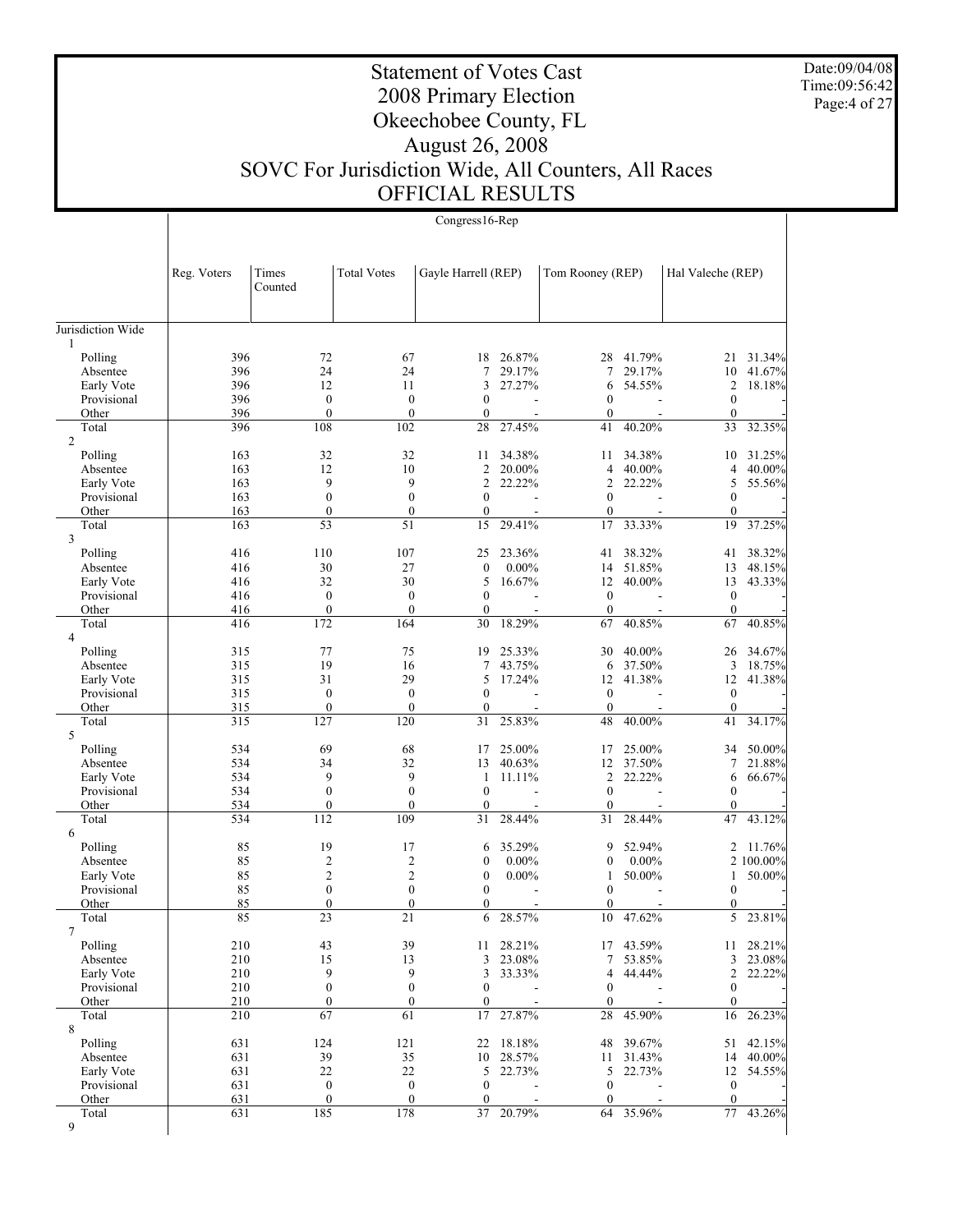Date:09/04/08 Time:09:56:43 Page:5 of 27

Τ

# Statement of Votes Cast 2008 Primary Election Okeechobee County, FL August 26, 2008 SOVC For Jurisdiction Wide, All Counters, All Races OFFICIAL RESULTS

|                        |             | Congress16-Rep                   |                                      |                              |                  |                                      |                  |                                  |                  |
|------------------------|-------------|----------------------------------|--------------------------------------|------------------------------|------------------|--------------------------------------|------------------|----------------------------------|------------------|
|                        |             |                                  |                                      |                              |                  |                                      |                  |                                  |                  |
|                        |             |                                  |                                      |                              |                  |                                      |                  |                                  |                  |
|                        | Reg. Voters | Times                            | <b>Total Votes</b>                   | Gayle Harrell (REP)          |                  | Tom Rooney (REP)                     |                  | Hal Valeche (REP)                |                  |
|                        |             | Counted                          |                                      |                              |                  |                                      |                  |                                  |                  |
|                        |             |                                  |                                      |                              |                  |                                      |                  |                                  |                  |
| Polling                | 421         | 80                               | 76                                   | 22                           | 28.95%           | 32                                   | 42.11%           | 22                               | 28.95%           |
| Absentee               | 421         | 27                               | 26                                   | 4                            | 15.38%           | 13                                   | 50.00%           | 9                                | 34.62%           |
| Early Vote             | 421         | 11                               | 10                                   | 4                            | 40.00%           | $\overline{2}$                       | 20.00%           | 4                                | 40.00%           |
| Provisional            | 421         | $\boldsymbol{0}$                 | $\boldsymbol{0}$                     | $\mathbf{0}$                 |                  | $\boldsymbol{0}$                     |                  | $\boldsymbol{0}$                 |                  |
| Other                  | 421         | $\mathbf{0}$                     | $\mathbf{0}$                         | $\Omega$                     |                  | $\mathbf{0}$                         |                  | $\boldsymbol{0}$                 |                  |
| Total                  | 421         | 118                              | 112                                  | 30                           | 26.79%           | 47                                   | 41.96%           | 35                               | 31.25%           |
| 10                     |             |                                  |                                      |                              |                  |                                      |                  |                                  |                  |
| Polling                | 413<br>413  | 47<br>28                         | 46<br>26                             | 11<br>5                      | 23.91%<br>19.23% | 18<br>17                             | 39.13%<br>65.38% | 17<br>4                          | 36.96%<br>15.38% |
| Absentee<br>Early Vote | 413         | 13                               | 13                                   | 1                            | 7.69%            | 1                                    | 7.69%            | 11                               | 84.62%           |
| Provisional            | 413         | $\boldsymbol{0}$                 | $\boldsymbol{0}$                     | $\mathbf{0}$                 |                  | $\boldsymbol{0}$                     |                  | $\boldsymbol{0}$                 |                  |
| Other                  | 413         | $\mathbf{0}$                     | $\boldsymbol{0}$                     | $\mathbf{0}$                 |                  | $\boldsymbol{0}$                     |                  | $\mathbf{0}$                     |                  |
| Total                  | 413         | 88                               | 85                                   | 17                           | 20.00%           | 36                                   | 42.35%           | 32                               | 37.65%           |
| 11                     |             |                                  |                                      |                              |                  |                                      |                  |                                  |                  |
| Polling                | 404         | 64                               | 64                                   | 10                           | 15.63%           | 30                                   | 46.88%           | 24                               | 37.50%           |
| Absentee               | 404         | 35                               | 32                                   | 12                           | 37.50%           | 12                                   | 37.50%           | 8                                | 25.00%           |
| Early Vote             | 404         | 30                               | 28                                   | 4                            | 14.29%           | 10                                   | 35.71%           | 14                               | 50.00%           |
| Provisional<br>Other   | 404<br>404  | $\boldsymbol{0}$<br>$\mathbf{0}$ | $\boldsymbol{0}$<br>$\mathbf{0}$     | $\boldsymbol{0}$<br>$\theta$ |                  | $\boldsymbol{0}$<br>$\boldsymbol{0}$ |                  | $\boldsymbol{0}$<br>$\mathbf{0}$ |                  |
| Total                  | 404         | 129                              | 124                                  | 26                           | 20.97%           | 52                                   | 41.94%           | 46                               | 37.10%           |
| 12                     |             |                                  |                                      |                              |                  |                                      |                  |                                  |                  |
| Polling                | 351         | 64                               | 62                                   | 15                           | 24.19%           | 22                                   | 35.48%           | 25                               | 40.32%           |
| Absentee               | 351         | 13                               | 11                                   | $\overline{c}$               | 18.18%           | 4                                    | 36.36%           | 5                                | 45.45%           |
| Early Vote             | 351         | 8                                | 7                                    | 4                            | 57.14%           | $\boldsymbol{0}$                     | $0.00\%$         | 3                                | 42.86%           |
| Provisional            | 351         | $\boldsymbol{0}$                 | $\boldsymbol{0}$                     | $\mathbf{0}$                 |                  | $\boldsymbol{0}$                     |                  | $\boldsymbol{0}$                 |                  |
| Other                  | 351         | $\overline{2}$                   | $\overline{2}$                       | 0                            | $0.00\%$         |                                      | 2 100.00%        | $\mathbf{0}$                     | $0.00\%$         |
| Total<br>13            | 351         | 87                               | 82                                   | 21                           | 25.61%           | 28                                   | 34.15%           | 33                               | 40.24%           |
| Polling                | 268         | 71                               | 68                                   | 19                           | 27.94%           | 25                                   | 36.76%           | 24                               | 35.29%           |
| Absentee               | 268         | 12                               | 11                                   | 3                            | 27.27%           | 5                                    | 45.45%           | 3                                | 27.27%           |
| Early Vote             | 268         | 22                               | 22                                   | 5                            | 22.73%           | 13                                   | 59.09%           | 4                                | 18.18%           |
| Provisional            | 268         | $\mathbf{1}$                     | 1                                    | $\mathbf{0}$                 | $0.00\%$         |                                      | 1 100.00%        | $\boldsymbol{0}$                 | $0.00\%$         |
| Other                  | 268         | $\mathbf{0}$                     | $\boldsymbol{0}$                     | $\theta$                     |                  | $\boldsymbol{0}$                     |                  | $\mathbf{0}$                     |                  |
| Total                  | 268         | 106                              | 102                                  | 27                           | 26.47%           | 44                                   | 43.14%           | 31                               | 30.39%           |
| 14                     |             |                                  |                                      |                              |                  |                                      |                  |                                  |                  |
| Polling                | 366         | 74<br>21                         | 72<br>21                             | 17<br>9                      | 23.61%<br>42.86% | 25                                   | 34.72%<br>28.57% | 30                               | 41.67%<br>28.57% |
| Absentee<br>Early Vote | 366<br>366  | 29                               | 28                                   | 8                            | 28.57%           | 6<br>8                               | 28.57%           | 6<br>12                          | 42.86%           |
| Provisional            | 366         | $\boldsymbol{0}$                 | $\boldsymbol{0}$                     | $\boldsymbol{0}$             |                  | $\boldsymbol{0}$                     |                  | $\boldsymbol{0}$                 |                  |
| Other                  | 366         | $\mathbf{0}$                     | $\boldsymbol{0}$                     | $\theta$                     |                  | $\theta$                             |                  | $\mathbf{0}$                     |                  |
| Total                  | 366         | 124                              | 121                                  | 34                           | 28.10%           | 39                                   | 32.23%           | 48                               | 39.67%           |
| 15                     |             |                                  |                                      |                              |                  |                                      |                  |                                  |                  |
| Polling                | 369         | 61                               | 59                                   |                              | 16 27.12%        |                                      | 24 40.68%        | 19                               | 32.20%           |
| Absentee               | 369         | 22                               | 21                                   | 5                            | 23.81%           | 10                                   | 47.62%           | 6                                | 28.57%           |
| Early Vote             | 369         | 19                               | 19                                   | 6                            | 31.58%           | 6                                    | 31.58%           | $\tau$                           | 36.84%           |
| Provisional<br>Other   | 369<br>369  | $\boldsymbol{0}$<br>$\mathbf{0}$ | $\boldsymbol{0}$<br>$\boldsymbol{0}$ | $\bf{0}$<br>$\mathbf{0}$     |                  | $\boldsymbol{0}$<br>$\boldsymbol{0}$ |                  | $\boldsymbol{0}$<br>$\mathbf{0}$ |                  |
| Total                  | 369         | 102                              | 99                                   | 27                           | 27.27%           | 40                                   | 40.40%           | 32                               | 32.32%           |
| 16                     |             |                                  |                                      |                              |                  |                                      |                  |                                  |                  |
| Polling                | 266         | 54                               | 53                                   | 14                           | 26.42%           | 20                                   | 37.74%           | 19                               | 35.85%           |
| Absentee               | 266         | 11                               | 10                                   | 2                            | 20.00%           | 3                                    | 30.00%           | 5                                | 50.00%           |
| Early Vote             | 266         | 10                               | 10                                   | 2                            | 20.00%           | $\mathfrak{2}$                       | 20.00%           | 6                                | 60.00%           |
| Provisional            | 266         | $\boldsymbol{0}$                 | $\boldsymbol{0}$                     | $\boldsymbol{0}$             |                  | $\boldsymbol{0}$                     |                  | 0                                |                  |
| Other                  | 266         | $\boldsymbol{0}$                 | $\boldsymbol{0}$                     | $\boldsymbol{0}$             |                  | $\boldsymbol{0}$                     |                  | $\boldsymbol{0}$                 |                  |
| Total                  | 266         | 75                               | 73                                   | 18                           | 24.66%           | 25                                   | 34.25%           | 30                               | 41.10%           |
| 17<br>Polling          | 89          | 13                               | 12                                   | 1                            | 8.33%            | 4                                    | 33.33%           | 7                                | 58.33%           |
| Absentee               | 89          | $\overline{4}$                   | 3                                    | $\mathbf{1}$                 | 33.33%           |                                      | 1 33.33%         |                                  | 1 33.33%         |
|                        |             |                                  |                                      |                              |                  |                                      |                  |                                  |                  |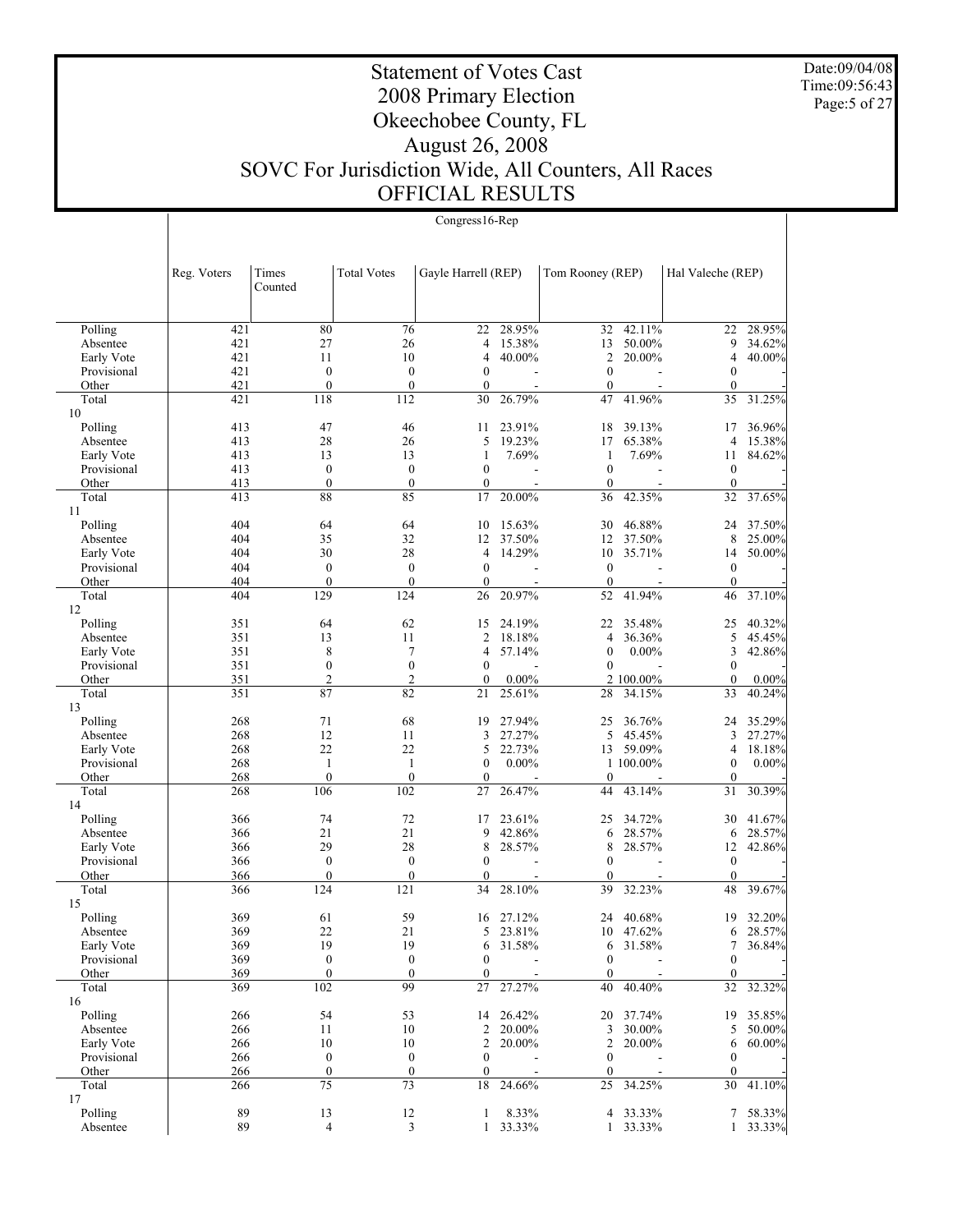Date:09/04/08 Time:09:56:43 Page:6 of 27

# Statement of Votes Cast 2008 Primary Election Okeechobee County, FL August 26, 2008 SOVC For Jurisdiction Wide, All Counters, All Races OFFICIAL RESULTS

|             |             | Congress16-Rep   |                    |                     |          |                  |            |                   |           |  |
|-------------|-------------|------------------|--------------------|---------------------|----------|------------------|------------|-------------------|-----------|--|
|             | Reg. Voters | Times<br>Counted | <b>Total Votes</b> | Gayle Harrell (REP) |          | Tom Rooney (REP) |            | Hal Valeche (REP) |           |  |
| Early Vote  | 89          | 3                | 3                  |                     | 33.33%   |                  | 33.33%     |                   | 33.33%    |  |
| Provisional | 89          |                  |                    | 0                   |          | 0                |            |                   |           |  |
| Other       | 89          |                  | $\mathbf{0}$       | 0                   |          | $\boldsymbol{0}$ |            |                   |           |  |
| Total       | 89          | 20               | 18                 | 3                   | 16.67%   | 6                | 33.33%     | 9                 | 50.00%    |  |
| 18          |             |                  |                    |                     |          |                  |            |                   |           |  |
| Polling     | 90          | 12               | 11                 | 4                   | 36.36%   | 1                | 9.09%      | 6                 | 54.55%    |  |
| Absentee    | 90          | 2                | $\overline{c}$     | 0                   | $0.00\%$ | $\theta$         | $0.00\%$   |                   | 2 100.00% |  |
| Early Vote  | 90          | 4                | 4                  |                     | 25.00%   |                  | 50.00%     |                   | 25.00%    |  |
| Provisional | 90          | 0                | 0                  | $\Omega$            |          |                  |            |                   |           |  |
| Other       | 90          |                  | $\mathbf{0}$       | 0                   |          | $\mathbf{0}$     |            |                   |           |  |
| Total       | 90          | 18               | 17                 | 5                   | 29.41%   | 3                | 17.65%     | 9                 | 52.94%    |  |
| Total       |             |                  |                    |                     |          |                  |            |                   |           |  |
| Polling     | 5787        | 1086             | 1049               | 258                 | 24.59%   | 402              | 38.32%     | 389               | 37.08%    |  |
| Absentee    | 5787        | 350              | 322                | 85                  | 26.40%   | 132              | 40.99%     | 105               | 32.61%    |  |
| Early Vote  | 5787        | 275              | 265                | 60                  | 22.64%   | 89               | 33.58%     | 116               | 43.77%    |  |
| Provisional | 5787        |                  |                    | $\theta$            | $0.00\%$ |                  | 1 100.00%  | $\theta$          | $0.00\%$  |  |
| Other       | 5787        |                  |                    | $\Omega$            | $0.00\%$ |                  | 2 100.00%  | 0                 | 0.00%     |  |
| Total       | 5787        | 1714             | 1639               | 403                 | 24.59%   |                  | 626 38.19% | 610               | 37.22%    |  |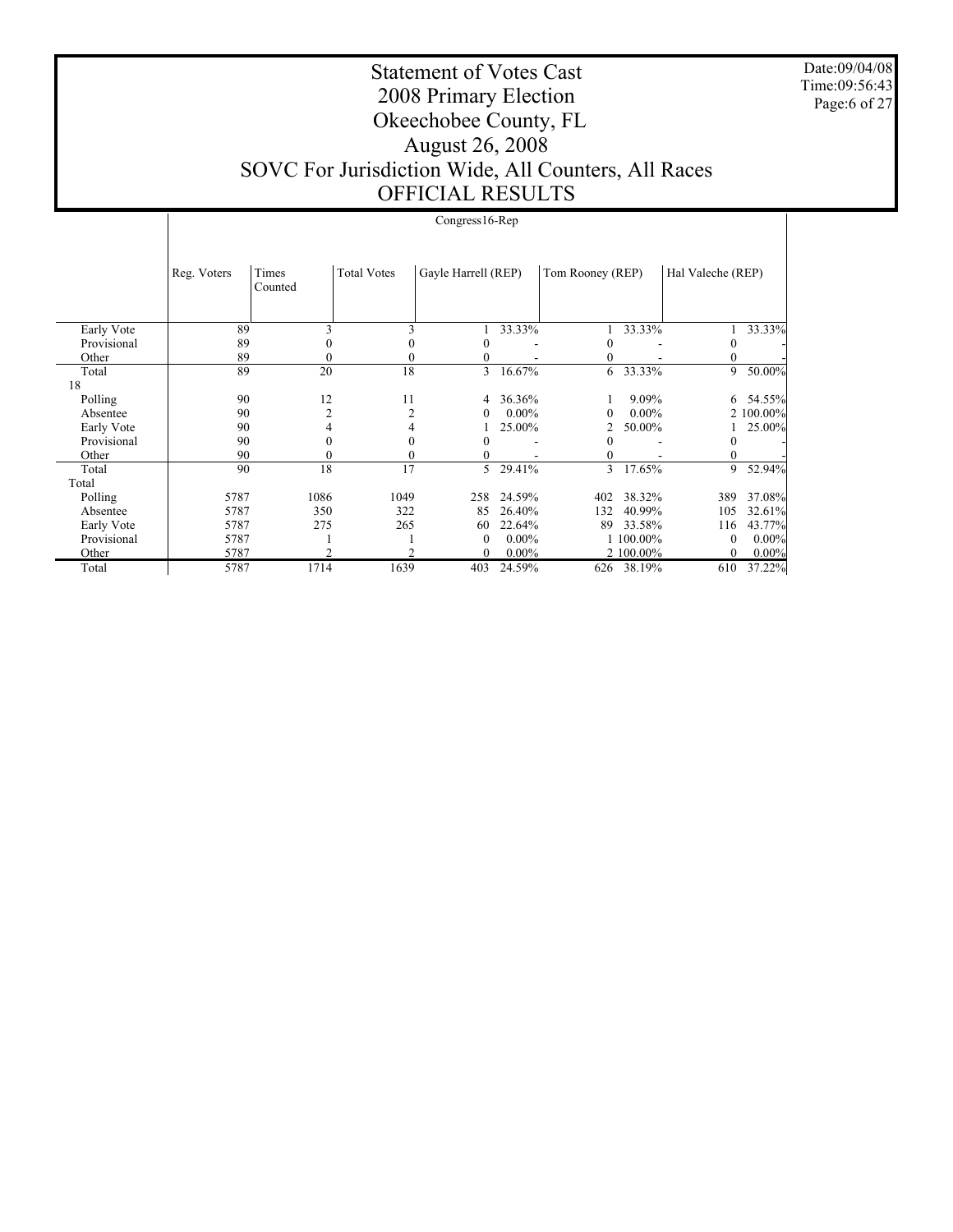Date:09/04/08 Time:09:56:43 Page:7 of 27

# Statement of Votes Cast 2008 Primary Election Okeechobee County, FL August 26, 2008 SOVC For Jurisdiction Wide, All Counters, All Races OFFICIAL RESULTS

|                           | StRep78-UPCDem |                                            |                    |                                                          |                          |                                           |                    |                                      |                        |  |
|---------------------------|----------------|--------------------------------------------|--------------------|----------------------------------------------------------|--------------------------|-------------------------------------------|--------------------|--------------------------------------|------------------------|--|
|                           | Reg. Voters    | Times<br>Counted                           | <b>Total Votes</b> | (DEM)                                                    |                          | KevinGreensteinRader   Steve Nichol (DEM) |                    | Steve Perman (DEM)                   |                        |  |
|                           |                |                                            |                    |                                                          |                          |                                           |                    |                                      |                        |  |
| Jurisdiction Wide         |                |                                            |                    |                                                          |                          |                                           |                    |                                      |                        |  |
| 1                         |                |                                            |                    |                                                          |                          |                                           |                    |                                      |                        |  |
| Polling                   |                |                                            |                    |                                                          |                          |                                           |                    |                                      |                        |  |
| Absentee<br>Early Vote    |                |                                            |                    |                                                          |                          |                                           |                    |                                      |                        |  |
| Provisional               |                |                                            |                    |                                                          |                          |                                           |                    |                                      |                        |  |
| Other                     |                |                                            |                    |                                                          |                          |                                           |                    |                                      |                        |  |
| Total<br>$\sqrt{2}$       |                |                                            |                    |                                                          |                          |                                           |                    |                                      |                        |  |
| Polling                   |                |                                            |                    |                                                          |                          |                                           |                    |                                      |                        |  |
| Absentee                  |                |                                            |                    |                                                          |                          |                                           |                    |                                      |                        |  |
| Early Vote<br>Provisional |                |                                            |                    |                                                          |                          |                                           |                    |                                      |                        |  |
| Other                     |                |                                            |                    |                                                          |                          |                                           |                    |                                      |                        |  |
| Total<br>3                |                | $\overline{\phantom{a}}$<br>$\overline{a}$ |                    | ä,<br>$\overline{a}$                                     | $\overline{\phantom{a}}$ | $\sim$                                    | $\blacksquare$     | $\blacksquare$                       |                        |  |
| Polling                   |                |                                            |                    |                                                          |                          |                                           |                    |                                      |                        |  |
| Absentee                  |                |                                            |                    |                                                          |                          |                                           |                    |                                      |                        |  |
| Early Vote                |                |                                            |                    |                                                          |                          |                                           |                    |                                      |                        |  |
| Provisional<br>Other      |                |                                            |                    |                                                          |                          |                                           |                    |                                      |                        |  |
| Total                     |                |                                            |                    |                                                          |                          |                                           |                    |                                      |                        |  |
| $\overline{4}$            |                |                                            |                    |                                                          |                          |                                           |                    |                                      |                        |  |
| Polling<br>Absentee       |                |                                            |                    |                                                          |                          |                                           |                    |                                      |                        |  |
| Early Vote                |                |                                            |                    |                                                          |                          |                                           |                    |                                      |                        |  |
| Provisional               |                |                                            |                    |                                                          |                          |                                           |                    |                                      |                        |  |
| Other<br>Total            |                | $\overline{a}$                             |                    | ÷.                                                       |                          | $\sim$                                    |                    | $\overline{\phantom{a}}$             |                        |  |
| 5                         |                |                                            |                    |                                                          |                          |                                           |                    |                                      |                        |  |
| Polling                   | 1390           | 168                                        | 132                | 33                                                       | 25.00%                   | 65                                        | 49.24%             | 34                                   | 25.76%                 |  |
| Absentee<br>Early Vote    | 1390<br>1390   | 58<br>34                                   | 51<br>30           | 11<br>8                                                  | 21.57%<br>26.67%         | 15<br>10                                  | 29.41%<br>33.33%   | 25<br>12                             | 49.02%<br>40.00%       |  |
| Provisional               | 1390           | $\boldsymbol{0}$                           |                    | $\mathbf{0}$<br>$\mathbf{0}$                             |                          | $\mathbf{0}$                              |                    | $\mathbf{0}$                         |                        |  |
| Other                     | 1390           | $\mathbf{0}$                               | $\boldsymbol{0}$   | $\boldsymbol{0}$                                         |                          | $\boldsymbol{0}$                          |                    | $\boldsymbol{0}$                     |                        |  |
| Total<br>6                | 1390           | 260                                        | $\overline{213}$   | 52                                                       | 24.41%                   | 90                                        | 42.25%             | 71                                   | 33.33%                 |  |
| Polling                   | 348            | 48                                         | 33                 | 12                                                       | 36.36%                   | 15                                        | 45.45%             | 6                                    | 18.18%                 |  |
| Absentee                  | 348            | 18                                         | 13                 | 3                                                        | 23.08%                   | $\tau$                                    | 53.85%             | 3                                    | 23.08%                 |  |
| Early Vote<br>Provisional | 348<br>348     | 12<br>$\mathbf{1}$                         | 10<br>$\mathbf{1}$ | 1                                                        | 10.00%<br>1 100.00%      | 6<br>$\boldsymbol{0}$                     | 60.00%<br>$0.00\%$ | 3<br>$\mathbf{0}$                    | 30.00%<br>$0.00\%$     |  |
| Other                     | 348            | $\boldsymbol{0}$                           |                    | $\boldsymbol{0}$<br>$\mathbf{0}$                         |                          | $\boldsymbol{0}$                          |                    | $\boldsymbol{0}$                     |                        |  |
| Total<br>$\overline{7}$   | 348            | 79                                         | $\overline{57}$    | 17                                                       | 29.82%                   | $28\,$                                    | 49.12%             |                                      | $12\overline{21.05\%}$ |  |
| Polling                   | 540            | 113                                        | $90\,$             | 25                                                       | 27.78%                   |                                           | 46 51.11%          | 19                                   | 21.11%                 |  |
| Absentee                  | 540            | $28\,$                                     | 16                 | $\boldsymbol{0}$                                         | $0.00\%$                 | 3                                         | 18.75%             | 13                                   | 81.25%                 |  |
| Early Vote                | 540            | $30\,$                                     | 24                 | 8                                                        | 33.33%                   | $\tau$                                    | 29.17%             | 9                                    | 37.50%                 |  |
| Provisional<br>Other      | 540<br>540     | $\boldsymbol{0}$<br>$\mathbf{0}$           | $\boldsymbol{0}$   | $\boldsymbol{0}$<br>$\boldsymbol{0}$<br>$\boldsymbol{0}$ |                          | $\boldsymbol{0}$<br>$\boldsymbol{0}$      |                    | $\boldsymbol{0}$<br>$\boldsymbol{0}$ |                        |  |
| Total                     | 540            | 171                                        | 130                | 33                                                       | 25.38%                   | 56                                        | 43.08%             | 41                                   | 31.54%                 |  |
| 8                         |                |                                            |                    |                                                          |                          |                                           |                    |                                      |                        |  |
| Polling<br>Absentee       |                |                                            |                    |                                                          |                          |                                           |                    |                                      |                        |  |
| Early Vote                |                |                                            |                    |                                                          |                          |                                           |                    |                                      |                        |  |
| Provisional               |                |                                            |                    |                                                          |                          |                                           |                    |                                      |                        |  |
| Other<br>Total            |                |                                            |                    |                                                          | $\overline{\phantom{a}}$ |                                           | $\blacksquare$     | $\blacksquare$                       |                        |  |
| 9                         |                |                                            |                    |                                                          |                          |                                           |                    |                                      |                        |  |

9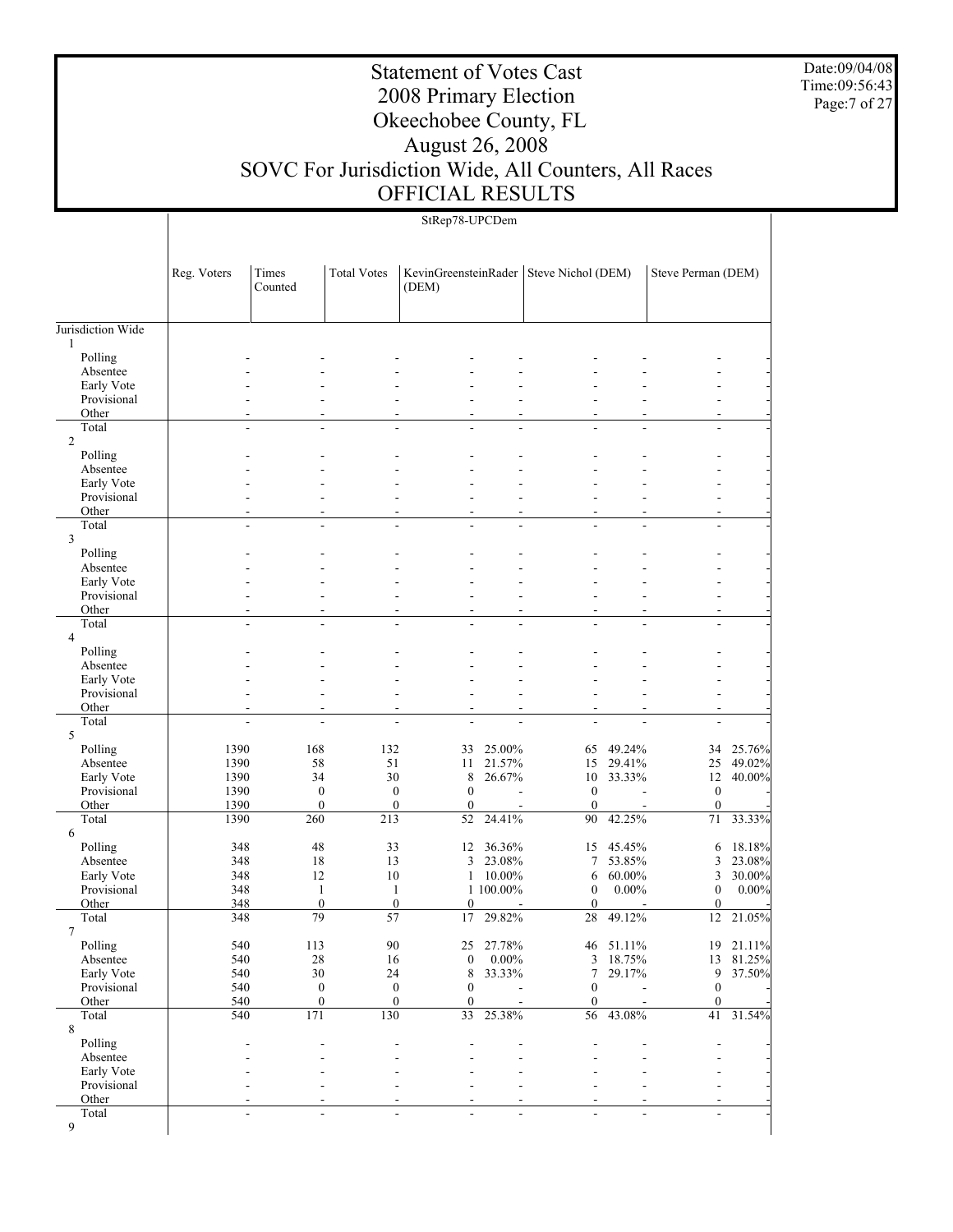Date:09/04/08 Time:09:56:43 Page:8 of 27

 $\top$ 

# Statement of Votes Cast 2008 Primary Election Okeechobee County, FL August 26, 2008 SOVC For Jurisdiction Wide, All Counters, All Races OFFICIAL RESULTS

|                           |                |                                  |                                  | StRep78-UPCDem                            |                            |                                      |                |                          |           |
|---------------------------|----------------|----------------------------------|----------------------------------|-------------------------------------------|----------------------------|--------------------------------------|----------------|--------------------------|-----------|
|                           |                |                                  |                                  |                                           |                            |                                      |                |                          |           |
|                           |                |                                  |                                  |                                           |                            |                                      |                |                          |           |
|                           | Reg. Voters    | Times                            | <b>Total Votes</b>               | KevinGreensteinRader   Steve Nichol (DEM) |                            |                                      |                | Steve Perman (DEM)       |           |
|                           |                | Counted                          |                                  | (DEM)                                     |                            |                                      |                |                          |           |
|                           |                |                                  |                                  |                                           |                            |                                      |                |                          |           |
|                           |                |                                  |                                  |                                           |                            |                                      |                |                          |           |
| Polling                   | 1380           | $\overline{223}$                 | 186                              | 55                                        | 29.57%                     | 91                                   | 48.92%         | 40                       | 21.51%    |
| Absentee                  | 1380           | 73                               | 53                               | 18                                        | 33.96%                     | 22                                   | 41.51%         | 13                       | 24.53%    |
| Early Vote                | 1380           | 31                               | 24                               | $\overline{4}$                            | 16.67%                     | 12                                   | 50.00%         | 8                        | 33.33%    |
| Provisional<br>Other      | 1380<br>1380   | $\mathbf{1}$<br>$\boldsymbol{0}$ | $\mathbf{1}$<br>$\boldsymbol{0}$ | $\boldsymbol{0}$<br>$\boldsymbol{0}$      | $0.00\%$<br>$\overline{a}$ | $\boldsymbol{0}$<br>$\boldsymbol{0}$ | $0.00\%$       | $\boldsymbol{0}$         | 1 100.00% |
| Total                     | 1380           | 328                              | 264                              | 77                                        | 29.17%                     | $\overline{125}$                     | 47.35%         | $\overline{62}$          | 23.48%    |
| 10                        |                |                                  |                                  |                                           |                            |                                      |                |                          |           |
| Polling                   |                |                                  |                                  |                                           |                            |                                      |                |                          |           |
| Absentee                  |                |                                  |                                  |                                           |                            |                                      |                |                          |           |
| Early Vote                |                |                                  |                                  |                                           |                            |                                      |                |                          |           |
| Provisional               |                |                                  |                                  |                                           |                            |                                      |                |                          |           |
| Other<br>Total            | $\overline{a}$ |                                  | ÷.                               |                                           | $\overline{a}$             |                                      | $\overline{a}$ |                          |           |
| 11                        |                | $\blacksquare$                   |                                  | $\overline{\phantom{a}}$                  |                            |                                      |                |                          |           |
| Polling                   |                |                                  |                                  |                                           |                            |                                      |                |                          |           |
| Absentee                  |                |                                  |                                  |                                           |                            |                                      |                |                          |           |
| Early Vote                |                |                                  |                                  |                                           |                            |                                      |                |                          |           |
| Provisional               |                |                                  |                                  |                                           |                            |                                      |                |                          |           |
| Other                     |                |                                  |                                  |                                           |                            |                                      |                |                          |           |
| Total                     | $\overline{a}$ |                                  | $\overline{a}$                   |                                           | $\overline{a}$             |                                      | $\blacksquare$ | $\blacksquare$           |           |
| 12<br>Polling             |                |                                  |                                  |                                           |                            |                                      |                |                          |           |
| Absentee                  |                |                                  |                                  |                                           |                            |                                      |                |                          |           |
| Early Vote                |                |                                  |                                  |                                           |                            |                                      |                |                          |           |
| Provisional               |                |                                  |                                  |                                           |                            |                                      |                |                          |           |
| Other                     |                |                                  |                                  |                                           |                            |                                      |                |                          |           |
| Total                     |                |                                  |                                  |                                           | L,                         |                                      | L,             |                          |           |
| 13                        |                |                                  |                                  |                                           |                            |                                      |                |                          |           |
| Polling<br>Absentee       |                |                                  |                                  |                                           |                            |                                      |                |                          |           |
| Early Vote                |                |                                  |                                  |                                           |                            |                                      |                |                          |           |
| Provisional               |                |                                  |                                  |                                           |                            |                                      |                |                          |           |
| Other                     |                |                                  |                                  | $\overline{a}$                            |                            |                                      | $\overline{a}$ |                          |           |
| Total                     | $\blacksquare$ | $\blacksquare$                   | $\overline{a}$                   | $\overline{a}$                            | $\overline{a}$             | $\overline{a}$                       | $\sim$         | $\overline{\phantom{a}}$ |           |
| 14                        |                |                                  |                                  |                                           |                            |                                      |                |                          |           |
| Polling                   |                |                                  |                                  |                                           |                            |                                      |                |                          |           |
| Absentee<br>Early Vote    |                |                                  |                                  |                                           |                            |                                      |                |                          |           |
| Provisional               |                |                                  |                                  |                                           |                            |                                      |                |                          |           |
| Other                     |                |                                  |                                  |                                           |                            |                                      |                | ٠                        |           |
| Total                     |                |                                  |                                  |                                           |                            |                                      |                |                          |           |
| 15                        |                |                                  |                                  |                                           |                            |                                      |                |                          |           |
| Polling                   |                |                                  |                                  |                                           |                            |                                      |                |                          |           |
| Absentee                  |                |                                  |                                  |                                           |                            |                                      |                |                          |           |
| Early Vote<br>Provisional |                |                                  |                                  |                                           |                            |                                      |                |                          |           |
| Other                     |                |                                  |                                  |                                           |                            |                                      |                |                          |           |
| Total                     | $\overline{a}$ | ٠                                | $\overline{a}$                   | $\overline{\phantom{a}}$                  | $\overline{a}$             |                                      | $\blacksquare$ | ٠                        |           |
| 16                        |                |                                  |                                  |                                           |                            |                                      |                |                          |           |
| Polling                   |                |                                  |                                  |                                           |                            |                                      |                |                          |           |
| Absentee                  |                |                                  |                                  |                                           |                            |                                      |                |                          |           |
| Early Vote<br>Provisional |                |                                  |                                  |                                           |                            |                                      |                |                          |           |
| Other                     |                |                                  |                                  |                                           |                            |                                      |                |                          |           |
| Total                     | $\overline{a}$ |                                  |                                  |                                           | $\overline{a}$             |                                      | $\overline{a}$ |                          |           |
| 17                        |                |                                  |                                  |                                           |                            |                                      |                |                          |           |
| Polling                   |                |                                  |                                  |                                           |                            |                                      |                |                          |           |
| Absentee                  |                |                                  |                                  |                                           |                            |                                      |                |                          |           |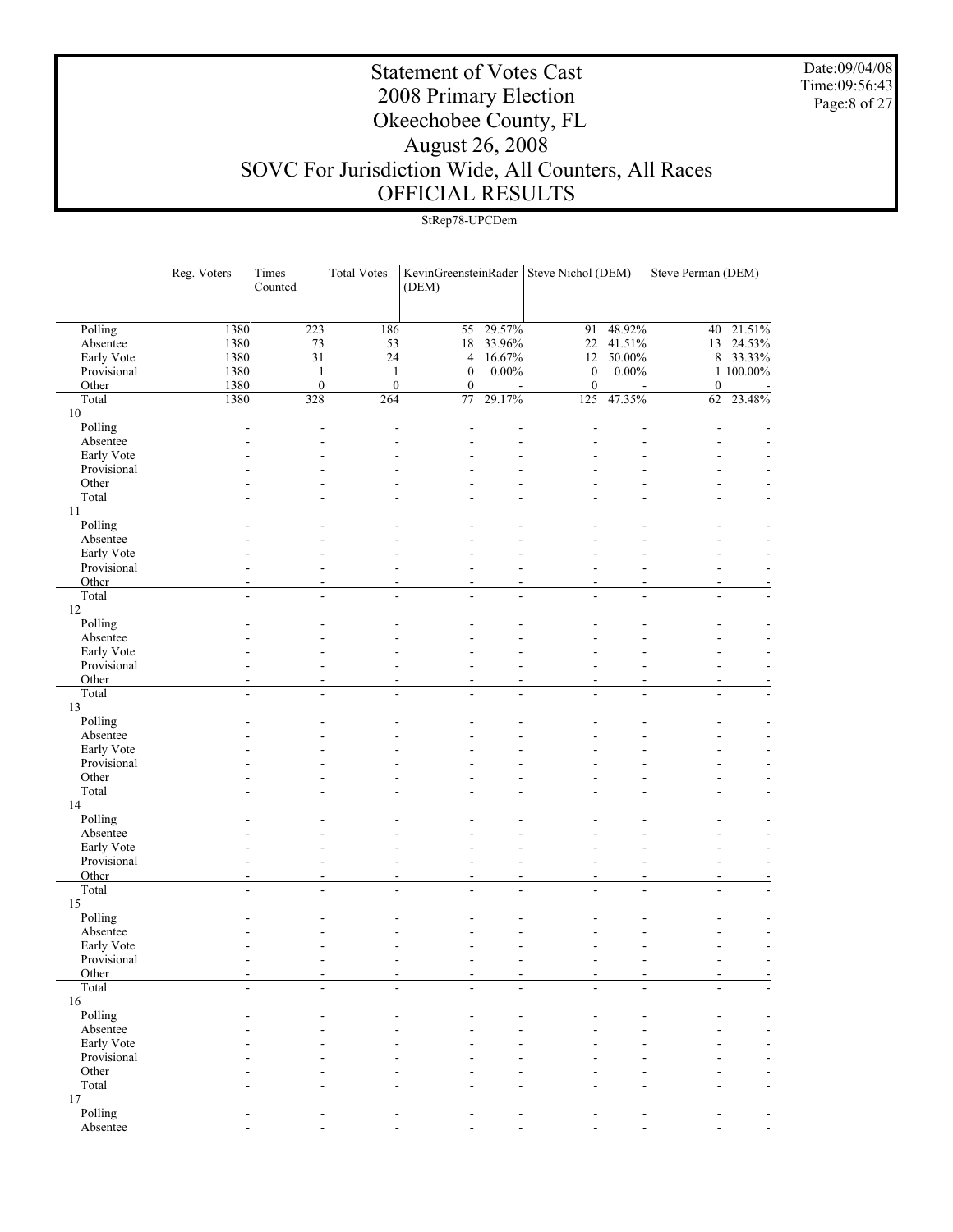Date:09/04/08 Time:09:56:43 Page:9 of 27

# Statement of Votes Cast 2008 Primary Election Okeechobee County, FL August 26, 2008 SOVC For Jurisdiction Wide, All Counters, All Races OFFICIAL RESULTS

### StRep78-UPCDem

|             | Reg. Voters | Times<br>Counted | <b>Total Votes</b> | (DEM)    |          | KevinGreensteinRader   Steve Nichol (DEM) |          | Steve Perman (DEM) |        |
|-------------|-------------|------------------|--------------------|----------|----------|-------------------------------------------|----------|--------------------|--------|
|             |             |                  |                    |          |          |                                           |          |                    |        |
| Early Vote  |             |                  |                    |          |          |                                           |          |                    |        |
| Provisional |             |                  |                    |          |          |                                           |          |                    |        |
| Other       |             |                  |                    |          |          |                                           |          |                    |        |
| Total       |             |                  |                    |          | ٠        |                                           |          |                    |        |
| 18          |             |                  |                    |          |          |                                           |          |                    |        |
| Polling     | 656         | 92               | 83                 | 26       | 31.33%   | 28                                        | 33.73%   | 29                 | 34.94% |
| Absentee    | 656         | 19               | 16                 | 5.       | 31.25%   | 8                                         | 50.00%   | 3                  | 18.75% |
| Early Vote  | 656         | 10               | 8                  | $\theta$ | $0.00\%$ | 4                                         | 50.00%   | 4                  | 50.00% |
| Provisional | 656         | $\Omega$         |                    | $\Omega$ |          |                                           |          |                    |        |
| Other       | 656         |                  |                    | $\Omega$ |          |                                           |          |                    |        |
| Total       | 656         | 121              | 107                | 31       | 28.97%   | 40                                        | 37.38%   | 36                 | 33.64% |
| Total       |             |                  |                    |          |          |                                           |          |                    |        |
| Polling     | 4314        | 644              | 524                | 151      | 28.82%   | 245                                       | 46.76%   | 128                | 24.43% |
| Absentee    | 4314        | 196              | 149                | 37       | 24.83%   | 55                                        | 36.91%   | 57                 | 38.26% |
| Early Vote  | 4314        | 117              | 96                 | 21       | 21.88%   | 39                                        | 40.63%   | 36                 | 37.50% |
| Provisional | 4314        | 2                | 2                  |          | 50.00%   | 0                                         | $0.00\%$ |                    | 50.00% |
| Other       | 4314        | $\Omega$         |                    | $\theta$ |          |                                           |          |                    |        |
| Total       | 4314        | 959              | 771                | 210      | 27.24%   | 339                                       | 43.97%   | 222                | 28.79% |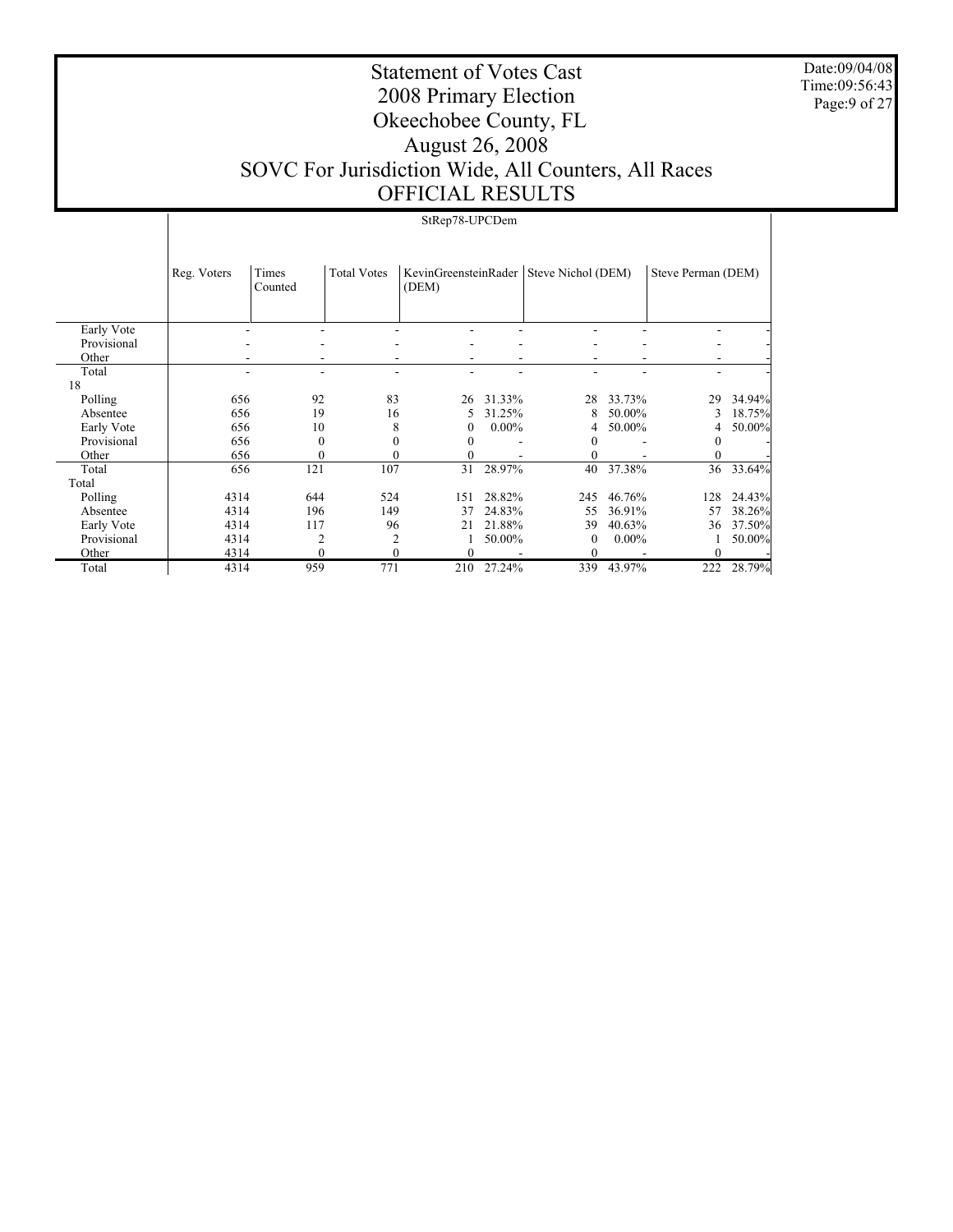Date:09/04/08 Time:09:56:43 Page:10 of 27

# Statement of Votes Cast 2008 Primary Election Okeechobee County, FL August 26, 2008 SOVC For Jurisdiction Wide, All Counters, All Races OFFICIAL RESULTS

Sheriff-UPCRep

|                           | Reg. Voters  | Times<br>Counted                 | <b>Total Votes</b>               | Tom Levins (REP)                 |                  | Paul C. May (REP)            |                     |
|---------------------------|--------------|----------------------------------|----------------------------------|----------------------------------|------------------|------------------------------|---------------------|
| Jurisdiction Wide         |              |                                  |                                  |                                  |                  |                              |                     |
| 1                         |              |                                  |                                  |                                  |                  |                              |                     |
| Polling                   | 1226         | 247                              | 245                              | 43                               | 17.55%           |                              | 202 82.45%          |
| Absentee                  | 1226         | 63                               | 63                               | 9                                | 14.29%           | 54                           | 85.71%              |
| Early Vote                | 1226         | 62                               | 62                               | 6                                | 9.68%            | 56                           | 90.32%              |
| Provisional               | 1226         | $\mathbf{0}$                     | $\boldsymbol{0}$                 | $\mathbf{0}$                     | $\sim$           | $\boldsymbol{0}$             |                     |
| Other                     | 1226         | $\mathbf{0}$                     | $\mathbf{0}$                     | $\overline{0}$                   |                  | $\mathbf{0}$                 |                     |
| Total<br>$\overline{c}$   | 1226         | 372                              | 370                              | 58                               | 15.68%           | 312                          | 84.32%              |
| Polling                   | 535          | 99                               | 99                               | 19                               | 19.19%           | 80                           | 80.81%              |
| Absentee                  | 535          | 33                               | 33                               | 10                               | 30.30%           | 23                           | 69.70%              |
| Early Vote                | 535          | 19                               | 19                               | 1                                | 5.26%            | 18                           | 94.74%              |
| Provisional               | 535          | $\mathbf{0}$                     | $\mathbf{0}$                     | $\mathbf{0}$                     |                  | $\mathbf{0}$                 |                     |
| Other                     | 535          | $\theta$                         | $\mathbf{0}$                     | $\mathbf{0}$                     |                  | $\mathbf{0}$                 |                     |
| Total                     | 535          | 151                              | 151                              | 30                               | 19.87%           | 121                          | 80.13%              |
| 3                         | 1185         | 292                              | 292                              | 62                               | 21.23%           | 230                          | 78.77%              |
| Polling<br>Absentee       | 1185         | 63                               | 63                               | 11                               | 17.46%           | 52                           | 82.54%              |
| Early Vote                | 1185         | 71                               | 70                               | 16                               | 22.86%           | 54                           | 77.14%              |
| Provisional               | 1185         | $\mathbf{0}$                     | $\mathbf{0}$                     | $\mathbf{0}$                     |                  | $\mathbf{0}$                 |                     |
| Other                     | 1185         | $\mathbf{0}$                     | $\boldsymbol{0}$                 | $\boldsymbol{0}$                 |                  | $\mathbf{0}$                 |                     |
| Total                     | 1185         | 426                              | 425                              | 89                               | 20.94%           | 336                          | 79.06%              |
| 4                         |              |                                  |                                  |                                  |                  |                              |                     |
| Polling                   | 1029         | 265                              | 265                              | 49                               | 18.49%           | 216                          | 81.51%              |
| Absentee                  | 1029<br>1029 | 67<br>83                         | 67<br>83                         | 12<br>15                         | 17.91%<br>18.07% | 55                           | 82.09%<br>68 81.93% |
| Early Vote<br>Provisional | 1029         | 1                                | 1                                | $\mathbf{0}$                     | $0.00\%$         |                              | 1 100.00%           |
| Other                     | 1029         | $\mathbf{0}$                     | $\mathbf{0}$                     | $\mathbf{0}$                     |                  | $\mathbf{0}$                 |                     |
| Total                     | 1029         | 416                              | 416                              | 76                               | 18.27%           | 340                          | 81.73%              |
| 5                         |              |                                  |                                  |                                  |                  |                              |                     |
| Polling                   | 1390         | 168                              | 166                              | 27                               | 16.27%           | 139                          | 83.73%              |
| Absentee                  | 1390         | 58                               | 58                               | 14                               | 24.14%           | 44                           | 75.86%              |
| Early Vote                | 1390         | 34                               | 33                               | 5                                | 15.15%           | 28                           | 84.85%              |
| Provisional<br>Other      | 1390<br>1390 | $\boldsymbol{0}$<br>$\mathbf{0}$ | $\boldsymbol{0}$<br>$\mathbf{0}$ | $\mathbf{0}$<br>$\boldsymbol{0}$ |                  | $\mathbf{0}$<br>$\mathbf{0}$ |                     |
| Total                     | 1390         | 260                              | 257                              | 46                               | 17.90%           | 211                          | 82.10%              |
| 6                         |              |                                  |                                  |                                  |                  |                              |                     |
| Polling                   | 348          | 48                               | 46                               | 15                               | 32.61%           | 31                           | 67.39%              |
| Absentee                  | 348          | 18                               | 18                               | 1                                | 5.56%            | 17                           | 94.44%              |
| Early Vote                | 348          | 12                               | 12                               | 4                                | 33.33%           | 8                            | 66.67%              |
| Provisional               | 348          | 1                                | 1                                | $\boldsymbol{0}$                 | $0.00\%$         |                              | 1 100.00%           |
| Other                     | 348          | $\boldsymbol{0}$<br>79           | $\boldsymbol{0}$<br>77           | $\mathbf{0}$                     | 25.97%           | $\mathbf{0}$<br>57           | 74.03%              |
| Total<br>7                | 348          |                                  |                                  | 20                               |                  |                              |                     |
| Polling                   | 540          | 113                              | 113                              |                                  | 30 26.55%        |                              | 83 73.45%           |
| Absentee                  | 540          | 28                               | 28                               | 3                                | 10.71%           | 25                           | 89.29%              |
| Early Vote                | 540          | 30                               | 30                               | 6                                | 20.00%           | 24                           | 80.00%              |
| Provisional               | 540          | $\boldsymbol{0}$                 | $\boldsymbol{0}$                 | $\boldsymbol{0}$                 |                  | $\boldsymbol{0}$             |                     |
| Other                     | 540          | $\boldsymbol{0}$                 | $\boldsymbol{0}$                 | $\boldsymbol{0}$                 |                  | $\boldsymbol{0}$             |                     |
| Total                     | 540          | 171                              | 171                              | 39                               | 22.81%           | 132                          | 77.19%              |
| 8                         |              |                                  |                                  |                                  |                  |                              |                     |
| Polling<br>Absentee       | 1749<br>1749 | 297<br>93                        | 296<br>91                        | 47<br>19                         | 15.88%<br>20.88% | 249<br>72                    | 84.12%<br>79.12%    |
| Early Vote                | 1749         | 61                               | 61                               | 12                               | 19.67%           | 49                           | 80.33%              |
| Provisional               | 1749         | $\boldsymbol{0}$                 | $\boldsymbol{0}$                 | $\boldsymbol{0}$                 |                  | $\bf{0}$                     |                     |
| Other                     | 1749         | $\boldsymbol{0}$                 | $\boldsymbol{0}$                 | 0                                |                  | $\boldsymbol{0}$             |                     |
| Total                     | 1749         | 451                              | 448                              | 78                               | 17.41%           | 370                          | 82.59%              |
| 9                         |              |                                  |                                  |                                  |                  |                              |                     |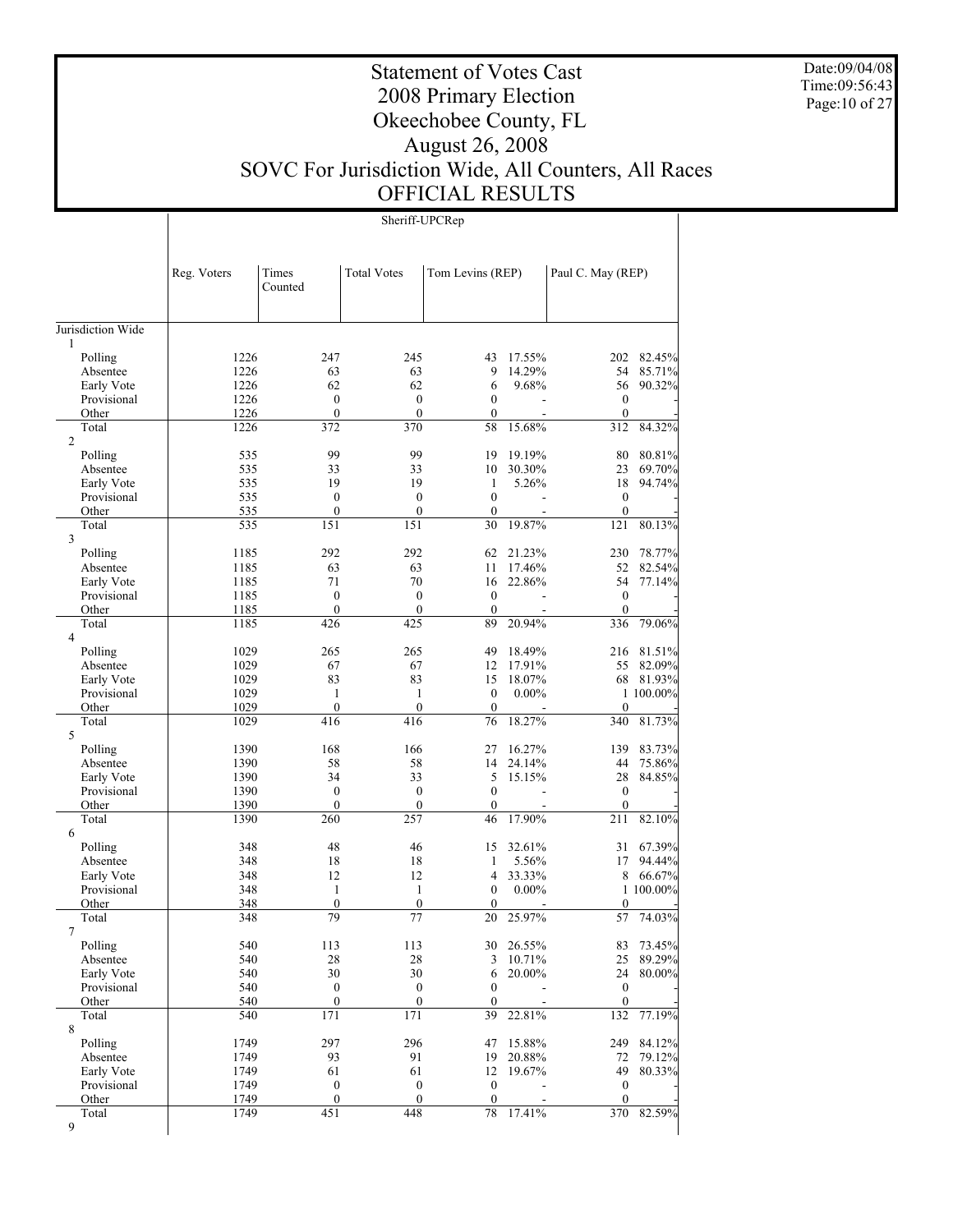Date:09/04/08 Time:09:56:43 Page:11 of 27

# Statement of Votes Cast 2008 Primary Election Okeechobee County, FL August 26, 2008 SOVC For Jurisdiction Wide, All Counters, All Races OFFICIAL RESULTS

Sheriff-UPCRep

|                | Reg. Voters | Times<br>Counted    | <b>Total Votes</b>      | Tom Levins (REP)   |           | Paul C. May (REP)   |           |
|----------------|-------------|---------------------|-------------------------|--------------------|-----------|---------------------|-----------|
| Polling        | 1380        | 223                 | 222                     | 41                 | 18.47%    | 181                 | 81.53%    |
| Absentee       | 1380        | 73                  | 72                      | 13                 | 18.06%    | 59                  | 81.94%    |
| Early Vote     | 1380        | 31                  | 30                      | 5                  | 16.67%    | 25                  | 83.33%    |
| Provisional    | 1380        | $\mathbf{1}$        | $\mathbf{1}$            | $\mathbf{0}$       | $0.00\%$  |                     | 1 100.00% |
| Other          | 1380        | $\mathbf{0}$        | $\mathbf{0}$            | $\mathbf{0}$       |           | $\mathbf{0}$        |           |
| Total          | 1380        | 328                 | 325                     | 59                 | 18.15%    | 266                 | 81.85%    |
| 10<br>Polling  | 1076        | 110                 | 108                     | 19                 | 17.59%    | 89                  | 82.41%    |
| Absentee       | 1076        | 61                  | 58                      | 13                 | 22.41%    | 45                  | 77.59%    |
| Early Vote     | 1076        | 24                  | 24                      | 5                  | 20.83%    | 19                  | 79.17%    |
| Provisional    | 1076        | $\boldsymbol{0}$    | $\boldsymbol{0}$        | $\mathbf{0}$       |           | $\boldsymbol{0}$    |           |
| Other          | 1076        | $\boldsymbol{0}$    | $\mathbf{0}$            | $\boldsymbol{0}$   |           | $\boldsymbol{0}$    |           |
| Total          | 1076        | 195                 | 190                     | 37                 | 19.47%    | 153                 | 80.53%    |
| 11             |             |                     |                         |                    |           |                     |           |
| Polling        | 1161        | 176                 | 175                     | 43                 | 24.57%    | 132                 | 75.43%    |
| Absentee       | 1161        | 71                  | 71                      | 17                 | 23.94%    | 54                  | 76.06%    |
| Early Vote     | 1161        | 79                  | 79                      | 10                 | 12.66%    | 69                  | 87.34%    |
| Provisional    | 1161        | $\mathbf{1}$        | $\mathbf{1}$            | $\boldsymbol{0}$   | $0.00\%$  |                     | 1 100.00% |
| Other          | 1161        | $\mathbf{0}$        | $\mathbf{0}$            | $\mathbf{0}$       |           | $\theta$            |           |
| Total          | 1161        | 327                 | 326                     | 70                 | 21.47%    | 256                 | 78.53%    |
| 12             |             |                     |                         |                    |           |                     |           |
| Polling        | 1236        | 176                 | 176                     | 28                 | 15.91%    | 148                 | 84.09%    |
| Absentee       | 1236        | 32                  | 32                      | 12                 | 37.50%    | 20                  | 62.50%    |
| Early Vote     | 1236        | 24                  | 24                      | 5                  | 20.83%    | 19                  | 79.17%    |
| Provisional    | 1236        | $\boldsymbol{0}$    | $\boldsymbol{0}$        | $\mathbf{0}$       |           | $\boldsymbol{0}$    |           |
| Other          | 1236        | 9                   | 9                       | 1                  | 11.11%    | 8                   | 88.89%    |
| Total          | 1236        | 241                 | 241                     | 46                 | 19.09%    | 195                 | 80.91%    |
| 13             |             |                     |                         |                    |           |                     |           |
| Polling        | 881         | 231                 | 231                     | 53                 | 22.94%    | 178                 | 77.06%    |
| Absentee       | 881         | 47                  | 47                      | 9                  | 19.15%    | 38                  | 80.85%    |
| Early Vote     | 881         | 52                  | 52                      | 5                  | 9.62%     | 47                  | 90.38%    |
| Provisional    | 881         | 1                   | 1                       | $\mathbf{0}$       | $0.00\%$  |                     | 1 100.00% |
| Other<br>Total | 881<br>881  | $\mathbf{0}$<br>331 | $\boldsymbol{0}$<br>331 | $\mathbf{0}$<br>67 | 20.24%    | $\mathbf{0}$<br>264 | 79.76%    |
| 14             |             |                     |                         |                    |           |                     |           |
| Polling        | 1139        | 234                 | 231                     | 73                 | 31.60%    | 158                 | 68.40%    |
| Absentee       | 1139        | 71                  | 71                      | 21                 | 29.58%    | 50                  | 70.42%    |
| Early Vote     | 1139        | 64                  | 64                      | 13                 | 20.31%    | 51                  | 79.69%    |
| Provisional    | 1139        | $\boldsymbol{0}$    | $\boldsymbol{0}$        | $\boldsymbol{0}$   |           | $\boldsymbol{0}$    |           |
| Other          | 1139        | $\mathbf{0}$        | $\boldsymbol{0}$        | $\mathbf{0}$       |           | $\boldsymbol{0}$    |           |
| Total          | 1139        | 369                 | 366                     | 107                | 29.23%    | 259                 | 70.77%    |
| 15             |             |                     |                         |                    |           |                     |           |
| Polling        | 1132        | 159                 | 158                     | 35                 | 22.15%    | 123                 | 77.85%    |
| Absentee       | 1132        | 55                  | 55                      | 14                 | 25.45%    | 41                  | 74.55%    |
| Early Vote     | 1132        | 47                  | 46                      |                    | 9 19.57%  |                     | 37 80.43% |
| Provisional    | 1132        | $\boldsymbol{0}$    | $\boldsymbol{0}$        | $\boldsymbol{0}$   |           | $\boldsymbol{0}$    |           |
| Other          | 1132        | $\mathbf{0}$        | $\mathbf{0}$            | $\mathbf{0}$       |           | $\theta$            |           |
| Total          | 1132        | 261                 | 259                     | 58                 | 22.39%    | 201                 | 77.61%    |
| 16             |             |                     |                         |                    |           |                     |           |
| Polling        | 1073        | 154                 | 152                     |                    | 29 19.08% | 123                 | 80.92%    |
| Absentee       | 1073        | 39                  | 39                      | 11                 | 28.21%    | 28                  | 71.79%    |
| Early Vote     | 1073        | $28\,$              | $28\,$                  | 4                  | 14.29%    | 24                  | 85.71%    |
| Provisional    | 1073        | $\boldsymbol{0}$    | $\boldsymbol{0}$        | $\boldsymbol{0}$   |           | $\boldsymbol{0}$    |           |
| Other          | 1073        | $\boldsymbol{0}$    | $\boldsymbol{0}$        | $\boldsymbol{0}$   |           | $\boldsymbol{0}$    | 79.91%    |
| Total<br>17    | 1073        | $\overline{221}$    | 219                     | 44                 | 20.09%    | 175                 |           |
| Polling        | 455         | 57                  | 57                      | 15                 | 26.32%    | 42                  | 73.68%    |
| Absentee       | 455         | 29                  | $28\,$                  |                    | 7 25.00%  | 21                  | 75.00%    |
|                |             |                     |                         |                    |           |                     |           |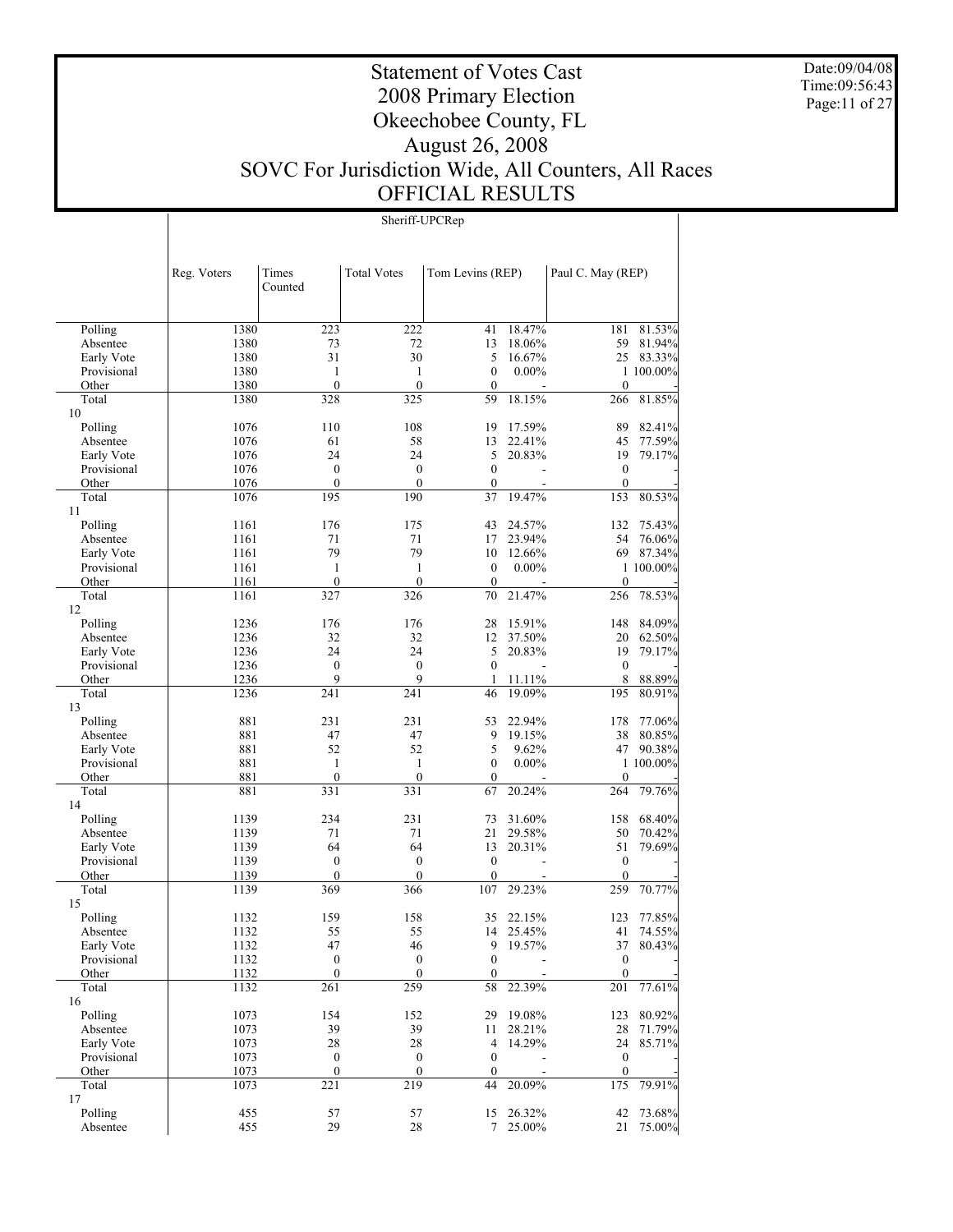Date:09/04/08 Time:09:56:43 Page:12 of 27

# Statement of Votes Cast 2008 Primary Election Okeechobee County, FL August 26, 2008 SOVC For Jurisdiction Wide, All Counters, All Races OFFICIAL RESULTS

### Sheriff-UPCRep

|             | Reg. Voters | Times    | <b>Total Votes</b> | Tom Levins (REP) |          | Paul C. May (REP) |           |
|-------------|-------------|----------|--------------------|------------------|----------|-------------------|-----------|
|             |             | Counted  |                    |                  |          |                   |           |
|             |             |          |                    |                  |          |                   |           |
|             |             |          |                    |                  |          |                   |           |
| Early Vote  | 455         | 16       | 16                 | 3                | 18.75%   | 13                | 81.25%    |
| Provisional | 455         | $\theta$ | 0                  |                  |          | 0                 |           |
| Other       | 455         |          |                    | 0                |          |                   |           |
| Total       | 455         | 102      | 101                | 25               | 24.75%   | 76                | 75.25%    |
| 18          |             |          |                    |                  |          |                   |           |
| Polling     | 656         | 92       | 89                 | 18               | 20.22%   | 71                | 79.78%    |
| Absentee    | 656         | 19       | 19                 | 4                | 21.05%   | 15                | 78.95%    |
| Early Vote  | 656         | 10       | 10                 |                  | 10.00%   | 9                 | 90.00%    |
| Provisional | 656         | $\theta$ | $\Omega$           | $\theta$         |          |                   |           |
| Other       | 656         |          |                    | 0                |          |                   |           |
| Total       | 656         | 121      | 118                | 23               | 19.49%   | 95                | 80.51%    |
| Total       |             |          |                    |                  |          |                   |           |
| Polling     | 18191       | 3141     | 3121               | 646              | 20.70%   | 2475              | 79.30%    |
| Absentee    | 18191       | 920      | 913                | 200              | 21.91%   | 713               | 78.09%    |
| Early Vote  | 18191       | 747      | 743                | 125              | 16.82%   | 618               | 83.18%    |
| Provisional | 18191       |          |                    | $\Omega$         | $0.00\%$ |                   | 5 100.00% |
| Other       | 18191       |          |                    |                  | 11.11%   | 8                 | 88.89%    |
| Total       | 18191       | 4822     | 4791               | 972              | 20.29%   | 3819              | 79.71%    |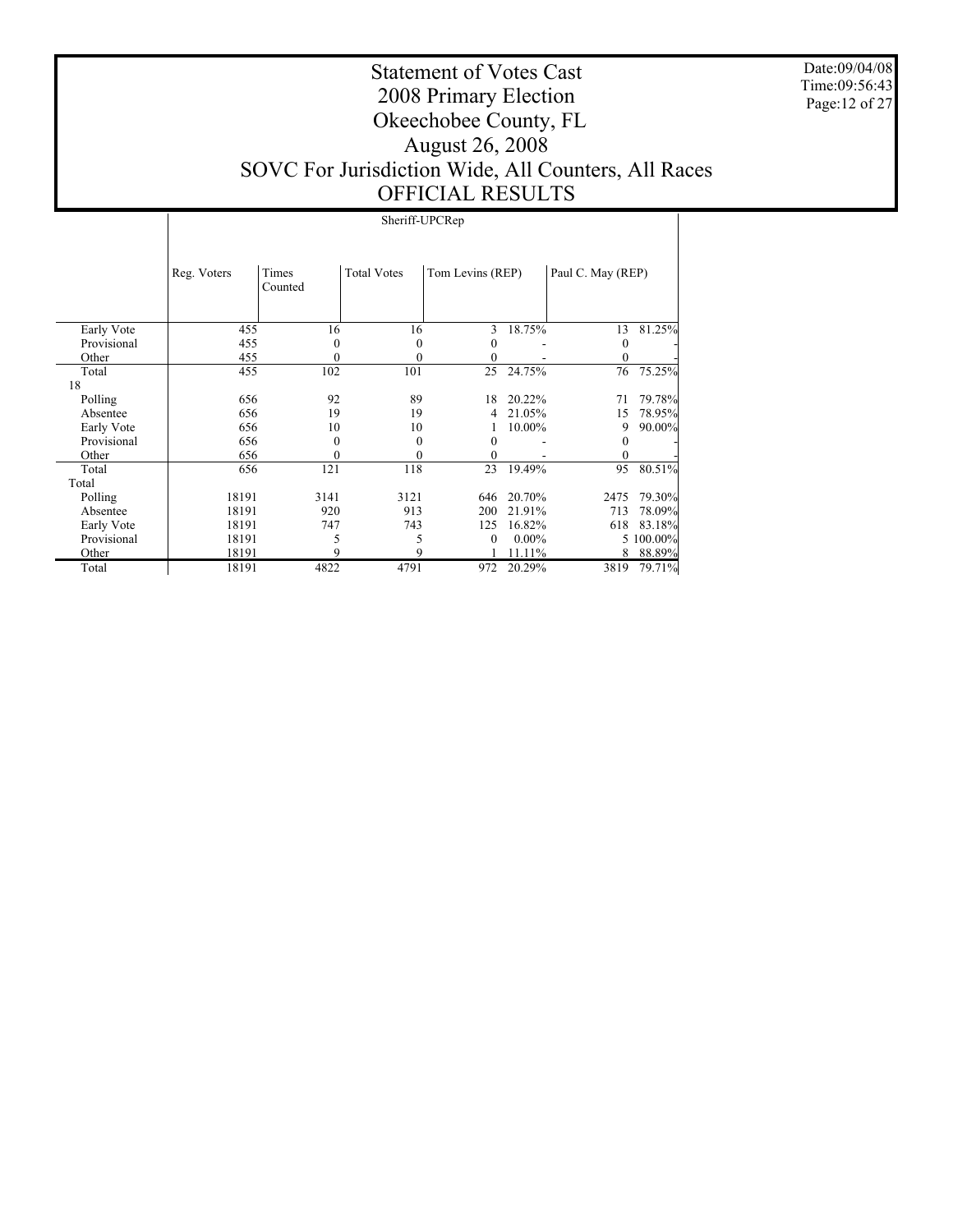Date:09/04/08 Time:09:56:43 Page:13 of 27

# Statement of Votes Cast 2008 Primary Election Okeechobee County, FL August 26, 2008 SOVC For Jurisdiction Wide, All Counters, All Races OFFICIAL RESULTS

CC1-UPCDem

| 1<br>66.39%<br>Polling<br>1226<br>247<br>244<br>82<br>33.61%<br>162<br>57.38%<br>1226<br>61<br>42.62%<br>35<br>Absentee<br>63<br>26<br>1226<br>62<br>62<br>32.26%<br>42<br>67.74%<br>Early Vote<br>20<br>1226<br>$\boldsymbol{0}$<br>$\mathbf{0}$<br>Provisional<br>$\boldsymbol{0}$<br>$\mathbf{0}$<br>1226<br>$\boldsymbol{0}$<br>$\mathbf{0}$<br>$\mathbf{0}$<br>Other<br>$\theta$<br>$\overline{\phantom{a}}$<br>372<br>367<br>34.88%<br>65.12%<br>Total<br>1226<br>128<br>239<br>$\overline{2}$<br>Polling<br>535<br>99<br>96<br>42.71%<br>57.29%<br>41<br>55<br>535<br>33<br>33<br>39.39%<br>20<br>60.61%<br>Absentee<br>13<br>535<br>19<br>18<br>8<br>44.44%<br>55.56%<br>Early Vote<br>10<br>535<br>$\boldsymbol{0}$<br>$\boldsymbol{0}$<br>$\mathbf{0}$<br>Provisional<br>$\boldsymbol{0}$<br>÷<br>535<br>$\mathbf{0}$<br>$\mathbf{0}$<br>$\boldsymbol{0}$<br>Other<br>$\mathbf{0}$<br>57.82%<br>151<br>147<br>62<br>42.18%<br>85<br>Total<br>535<br>3<br>292<br>289<br>39.45%<br>60.55%<br>Polling<br>1185<br>114<br>175<br>1185<br>63<br>63<br>32<br>50.79%<br>31<br>49.21%<br>Absentee<br>71<br>70<br>35.71%<br>45<br>64.29%<br>Early Vote<br>1185<br>25<br>$\boldsymbol{0}$<br>$\boldsymbol{0}$<br>$\mathbf{0}$<br>Provisional<br>1185<br>$\mathbf{0}$<br>Other<br>1185<br>$\mathbf{0}$<br>$\boldsymbol{0}$<br>$\boldsymbol{0}$<br>$\mathbf{0}$<br>171<br>40.52%<br>59.48%<br>Total<br>1185<br>426<br>422<br>251<br>$\overline{4}$<br>1029<br>262<br>37.02%<br>62.98%<br>Polling<br>265<br>97<br>165<br>1029<br>65<br>49.23%<br>33<br>50.77%<br>Absentee<br>67<br>32<br>83<br>81<br>1029<br>33.33%<br>54<br>66.67%<br>Early Vote<br>27<br>1029<br>1 100.00%<br>$\mathbf{0}$<br>0.00%<br>Provisional<br>1<br>1<br>1029<br>$\mathbf{0}$<br>$\mathbf{0}$<br>Other<br>$\boldsymbol{0}$<br>$\mathbf{0}$<br>38.39%<br>1029<br>416<br>409<br>157<br>61.61%<br>Total<br>252<br>5<br>Polling<br>1390<br>168<br>157<br>58.60%<br>65<br>41.40%<br>92<br>57<br>1390<br>58<br>33<br>57.89%<br>24<br>42.11%<br>Absentee<br>1390<br>34<br>33<br>36.36%<br>21<br>Early Vote<br>12<br>63.64%<br>1390<br>$\boldsymbol{0}$<br>$\boldsymbol{0}$<br>$\mathbf{0}$<br>$\mathbf{0}$<br>Provisional<br>1390<br>$\mathbf{0}$<br>Other<br>$\boldsymbol{0}$<br>$\boldsymbol{0}$<br>$\theta$<br>55.47%<br>260<br>247<br>44.53%<br>Total<br>1390<br>110<br>137<br>6<br>Polling<br>48<br>48<br>60.42%<br>39.58%<br>348<br>29<br>19<br>18<br>18<br>72.22%<br>5<br>27.78%<br>Absentee<br>348<br>13<br>348<br>12<br>12<br>25.00%<br>75.00%<br>Early Vote<br>3<br>9<br>$\boldsymbol{0}$<br>$0.00\%$<br>1 100.00%<br>Provisional<br>348<br>1<br>1<br>348<br>$\mathbf{0}$<br>$\boldsymbol{0}$<br>Other<br>$\boldsymbol{0}$<br>$\mathbf{0}$<br>79<br>79<br>45<br>56.96%<br>34<br>43.04%<br>Total<br>348<br>$\tau$<br>Polling<br>540<br>38<br>34.55%<br>72<br>65.45%<br>113<br>110<br>540<br>6 22.22%<br>21 77.78%<br>Absentee<br>28<br>27<br>30<br>30<br>9<br>30.00%<br>21<br>70.00%<br>Early Vote<br>540<br>540<br>$\boldsymbol{0}$<br>Provisional<br>$\boldsymbol{0}$<br>$\boldsymbol{0}$<br>$\boldsymbol{0}$<br>Other<br>540<br>$\boldsymbol{0}$<br>$\boldsymbol{0}$<br>$\boldsymbol{0}$<br>$\boldsymbol{0}$<br>171<br>167<br>53<br>31.74%<br>68.26%<br>540<br>114<br>Total<br>$\,$ 8 $\,$<br>Polling<br>1749<br>297<br>286<br>46.50%<br>53.50%<br>133<br>153<br>1749<br>93<br>84<br>39.29%<br>Absentee<br>33<br>51<br>60.71%<br>1749<br>59<br>Early Vote<br>61<br>34<br>57.63%<br>25<br>42.37%<br>1749<br>Provisional<br>$\boldsymbol{0}$<br>$\boldsymbol{0}$<br>$\boldsymbol{0}$<br>$\boldsymbol{0}$<br>1749<br>$\boldsymbol{0}$<br>$\boldsymbol{0}$<br>$\boldsymbol{0}$<br>Other<br>$\mathbf{0}$<br>451<br>429<br>200<br>$46.62\%$<br>229<br>53.38%<br>Total<br>1749<br>$\mathbf{9}$ |                   | Reg. Voters | Times<br>Counted | <b>Total Votes</b> | Phil Baughman (DEM) | Ray R. Domer (DEM) |  |
|-------------------------------------------------------------------------------------------------------------------------------------------------------------------------------------------------------------------------------------------------------------------------------------------------------------------------------------------------------------------------------------------------------------------------------------------------------------------------------------------------------------------------------------------------------------------------------------------------------------------------------------------------------------------------------------------------------------------------------------------------------------------------------------------------------------------------------------------------------------------------------------------------------------------------------------------------------------------------------------------------------------------------------------------------------------------------------------------------------------------------------------------------------------------------------------------------------------------------------------------------------------------------------------------------------------------------------------------------------------------------------------------------------------------------------------------------------------------------------------------------------------------------------------------------------------------------------------------------------------------------------------------------------------------------------------------------------------------------------------------------------------------------------------------------------------------------------------------------------------------------------------------------------------------------------------------------------------------------------------------------------------------------------------------------------------------------------------------------------------------------------------------------------------------------------------------------------------------------------------------------------------------------------------------------------------------------------------------------------------------------------------------------------------------------------------------------------------------------------------------------------------------------------------------------------------------------------------------------------------------------------------------------------------------------------------------------------------------------------------------------------------------------------------------------------------------------------------------------------------------------------------------------------------------------------------------------------------------------------------------------------------------------------------------------------------------------------------------------------------------------------------------------------------------------------------------------------------------------------------------------------------------------------------------------------------------------------------------------------------------------------------------------------------------------------------------------------------------------------------------------------------------------------------------------------------------------------------------------------------------------------------------------------------------------------------------------------------------------------------------------------------------|-------------------|-------------|------------------|--------------------|---------------------|--------------------|--|
|                                                                                                                                                                                                                                                                                                                                                                                                                                                                                                                                                                                                                                                                                                                                                                                                                                                                                                                                                                                                                                                                                                                                                                                                                                                                                                                                                                                                                                                                                                                                                                                                                                                                                                                                                                                                                                                                                                                                                                                                                                                                                                                                                                                                                                                                                                                                                                                                                                                                                                                                                                                                                                                                                                                                                                                                                                                                                                                                                                                                                                                                                                                                                                                                                                                                                                                                                                                                                                                                                                                                                                                                                                                                                                                                                                   | Jurisdiction Wide |             |                  |                    |                     |                    |  |
|                                                                                                                                                                                                                                                                                                                                                                                                                                                                                                                                                                                                                                                                                                                                                                                                                                                                                                                                                                                                                                                                                                                                                                                                                                                                                                                                                                                                                                                                                                                                                                                                                                                                                                                                                                                                                                                                                                                                                                                                                                                                                                                                                                                                                                                                                                                                                                                                                                                                                                                                                                                                                                                                                                                                                                                                                                                                                                                                                                                                                                                                                                                                                                                                                                                                                                                                                                                                                                                                                                                                                                                                                                                                                                                                                                   |                   |             |                  |                    |                     |                    |  |
|                                                                                                                                                                                                                                                                                                                                                                                                                                                                                                                                                                                                                                                                                                                                                                                                                                                                                                                                                                                                                                                                                                                                                                                                                                                                                                                                                                                                                                                                                                                                                                                                                                                                                                                                                                                                                                                                                                                                                                                                                                                                                                                                                                                                                                                                                                                                                                                                                                                                                                                                                                                                                                                                                                                                                                                                                                                                                                                                                                                                                                                                                                                                                                                                                                                                                                                                                                                                                                                                                                                                                                                                                                                                                                                                                                   |                   |             |                  |                    |                     |                    |  |
|                                                                                                                                                                                                                                                                                                                                                                                                                                                                                                                                                                                                                                                                                                                                                                                                                                                                                                                                                                                                                                                                                                                                                                                                                                                                                                                                                                                                                                                                                                                                                                                                                                                                                                                                                                                                                                                                                                                                                                                                                                                                                                                                                                                                                                                                                                                                                                                                                                                                                                                                                                                                                                                                                                                                                                                                                                                                                                                                                                                                                                                                                                                                                                                                                                                                                                                                                                                                                                                                                                                                                                                                                                                                                                                                                                   |                   |             |                  |                    |                     |                    |  |
|                                                                                                                                                                                                                                                                                                                                                                                                                                                                                                                                                                                                                                                                                                                                                                                                                                                                                                                                                                                                                                                                                                                                                                                                                                                                                                                                                                                                                                                                                                                                                                                                                                                                                                                                                                                                                                                                                                                                                                                                                                                                                                                                                                                                                                                                                                                                                                                                                                                                                                                                                                                                                                                                                                                                                                                                                                                                                                                                                                                                                                                                                                                                                                                                                                                                                                                                                                                                                                                                                                                                                                                                                                                                                                                                                                   |                   |             |                  |                    |                     |                    |  |
|                                                                                                                                                                                                                                                                                                                                                                                                                                                                                                                                                                                                                                                                                                                                                                                                                                                                                                                                                                                                                                                                                                                                                                                                                                                                                                                                                                                                                                                                                                                                                                                                                                                                                                                                                                                                                                                                                                                                                                                                                                                                                                                                                                                                                                                                                                                                                                                                                                                                                                                                                                                                                                                                                                                                                                                                                                                                                                                                                                                                                                                                                                                                                                                                                                                                                                                                                                                                                                                                                                                                                                                                                                                                                                                                                                   |                   |             |                  |                    |                     |                    |  |
|                                                                                                                                                                                                                                                                                                                                                                                                                                                                                                                                                                                                                                                                                                                                                                                                                                                                                                                                                                                                                                                                                                                                                                                                                                                                                                                                                                                                                                                                                                                                                                                                                                                                                                                                                                                                                                                                                                                                                                                                                                                                                                                                                                                                                                                                                                                                                                                                                                                                                                                                                                                                                                                                                                                                                                                                                                                                                                                                                                                                                                                                                                                                                                                                                                                                                                                                                                                                                                                                                                                                                                                                                                                                                                                                                                   |                   |             |                  |                    |                     |                    |  |
|                                                                                                                                                                                                                                                                                                                                                                                                                                                                                                                                                                                                                                                                                                                                                                                                                                                                                                                                                                                                                                                                                                                                                                                                                                                                                                                                                                                                                                                                                                                                                                                                                                                                                                                                                                                                                                                                                                                                                                                                                                                                                                                                                                                                                                                                                                                                                                                                                                                                                                                                                                                                                                                                                                                                                                                                                                                                                                                                                                                                                                                                                                                                                                                                                                                                                                                                                                                                                                                                                                                                                                                                                                                                                                                                                                   |                   |             |                  |                    |                     |                    |  |
|                                                                                                                                                                                                                                                                                                                                                                                                                                                                                                                                                                                                                                                                                                                                                                                                                                                                                                                                                                                                                                                                                                                                                                                                                                                                                                                                                                                                                                                                                                                                                                                                                                                                                                                                                                                                                                                                                                                                                                                                                                                                                                                                                                                                                                                                                                                                                                                                                                                                                                                                                                                                                                                                                                                                                                                                                                                                                                                                                                                                                                                                                                                                                                                                                                                                                                                                                                                                                                                                                                                                                                                                                                                                                                                                                                   |                   |             |                  |                    |                     |                    |  |
|                                                                                                                                                                                                                                                                                                                                                                                                                                                                                                                                                                                                                                                                                                                                                                                                                                                                                                                                                                                                                                                                                                                                                                                                                                                                                                                                                                                                                                                                                                                                                                                                                                                                                                                                                                                                                                                                                                                                                                                                                                                                                                                                                                                                                                                                                                                                                                                                                                                                                                                                                                                                                                                                                                                                                                                                                                                                                                                                                                                                                                                                                                                                                                                                                                                                                                                                                                                                                                                                                                                                                                                                                                                                                                                                                                   |                   |             |                  |                    |                     |                    |  |
|                                                                                                                                                                                                                                                                                                                                                                                                                                                                                                                                                                                                                                                                                                                                                                                                                                                                                                                                                                                                                                                                                                                                                                                                                                                                                                                                                                                                                                                                                                                                                                                                                                                                                                                                                                                                                                                                                                                                                                                                                                                                                                                                                                                                                                                                                                                                                                                                                                                                                                                                                                                                                                                                                                                                                                                                                                                                                                                                                                                                                                                                                                                                                                                                                                                                                                                                                                                                                                                                                                                                                                                                                                                                                                                                                                   |                   |             |                  |                    |                     |                    |  |
|                                                                                                                                                                                                                                                                                                                                                                                                                                                                                                                                                                                                                                                                                                                                                                                                                                                                                                                                                                                                                                                                                                                                                                                                                                                                                                                                                                                                                                                                                                                                                                                                                                                                                                                                                                                                                                                                                                                                                                                                                                                                                                                                                                                                                                                                                                                                                                                                                                                                                                                                                                                                                                                                                                                                                                                                                                                                                                                                                                                                                                                                                                                                                                                                                                                                                                                                                                                                                                                                                                                                                                                                                                                                                                                                                                   |                   |             |                  |                    |                     |                    |  |
|                                                                                                                                                                                                                                                                                                                                                                                                                                                                                                                                                                                                                                                                                                                                                                                                                                                                                                                                                                                                                                                                                                                                                                                                                                                                                                                                                                                                                                                                                                                                                                                                                                                                                                                                                                                                                                                                                                                                                                                                                                                                                                                                                                                                                                                                                                                                                                                                                                                                                                                                                                                                                                                                                                                                                                                                                                                                                                                                                                                                                                                                                                                                                                                                                                                                                                                                                                                                                                                                                                                                                                                                                                                                                                                                                                   |                   |             |                  |                    |                     |                    |  |
|                                                                                                                                                                                                                                                                                                                                                                                                                                                                                                                                                                                                                                                                                                                                                                                                                                                                                                                                                                                                                                                                                                                                                                                                                                                                                                                                                                                                                                                                                                                                                                                                                                                                                                                                                                                                                                                                                                                                                                                                                                                                                                                                                                                                                                                                                                                                                                                                                                                                                                                                                                                                                                                                                                                                                                                                                                                                                                                                                                                                                                                                                                                                                                                                                                                                                                                                                                                                                                                                                                                                                                                                                                                                                                                                                                   |                   |             |                  |                    |                     |                    |  |
|                                                                                                                                                                                                                                                                                                                                                                                                                                                                                                                                                                                                                                                                                                                                                                                                                                                                                                                                                                                                                                                                                                                                                                                                                                                                                                                                                                                                                                                                                                                                                                                                                                                                                                                                                                                                                                                                                                                                                                                                                                                                                                                                                                                                                                                                                                                                                                                                                                                                                                                                                                                                                                                                                                                                                                                                                                                                                                                                                                                                                                                                                                                                                                                                                                                                                                                                                                                                                                                                                                                                                                                                                                                                                                                                                                   |                   |             |                  |                    |                     |                    |  |
|                                                                                                                                                                                                                                                                                                                                                                                                                                                                                                                                                                                                                                                                                                                                                                                                                                                                                                                                                                                                                                                                                                                                                                                                                                                                                                                                                                                                                                                                                                                                                                                                                                                                                                                                                                                                                                                                                                                                                                                                                                                                                                                                                                                                                                                                                                                                                                                                                                                                                                                                                                                                                                                                                                                                                                                                                                                                                                                                                                                                                                                                                                                                                                                                                                                                                                                                                                                                                                                                                                                                                                                                                                                                                                                                                                   |                   |             |                  |                    |                     |                    |  |
|                                                                                                                                                                                                                                                                                                                                                                                                                                                                                                                                                                                                                                                                                                                                                                                                                                                                                                                                                                                                                                                                                                                                                                                                                                                                                                                                                                                                                                                                                                                                                                                                                                                                                                                                                                                                                                                                                                                                                                                                                                                                                                                                                                                                                                                                                                                                                                                                                                                                                                                                                                                                                                                                                                                                                                                                                                                                                                                                                                                                                                                                                                                                                                                                                                                                                                                                                                                                                                                                                                                                                                                                                                                                                                                                                                   |                   |             |                  |                    |                     |                    |  |
|                                                                                                                                                                                                                                                                                                                                                                                                                                                                                                                                                                                                                                                                                                                                                                                                                                                                                                                                                                                                                                                                                                                                                                                                                                                                                                                                                                                                                                                                                                                                                                                                                                                                                                                                                                                                                                                                                                                                                                                                                                                                                                                                                                                                                                                                                                                                                                                                                                                                                                                                                                                                                                                                                                                                                                                                                                                                                                                                                                                                                                                                                                                                                                                                                                                                                                                                                                                                                                                                                                                                                                                                                                                                                                                                                                   |                   |             |                  |                    |                     |                    |  |
|                                                                                                                                                                                                                                                                                                                                                                                                                                                                                                                                                                                                                                                                                                                                                                                                                                                                                                                                                                                                                                                                                                                                                                                                                                                                                                                                                                                                                                                                                                                                                                                                                                                                                                                                                                                                                                                                                                                                                                                                                                                                                                                                                                                                                                                                                                                                                                                                                                                                                                                                                                                                                                                                                                                                                                                                                                                                                                                                                                                                                                                                                                                                                                                                                                                                                                                                                                                                                                                                                                                                                                                                                                                                                                                                                                   |                   |             |                  |                    |                     |                    |  |
|                                                                                                                                                                                                                                                                                                                                                                                                                                                                                                                                                                                                                                                                                                                                                                                                                                                                                                                                                                                                                                                                                                                                                                                                                                                                                                                                                                                                                                                                                                                                                                                                                                                                                                                                                                                                                                                                                                                                                                                                                                                                                                                                                                                                                                                                                                                                                                                                                                                                                                                                                                                                                                                                                                                                                                                                                                                                                                                                                                                                                                                                                                                                                                                                                                                                                                                                                                                                                                                                                                                                                                                                                                                                                                                                                                   |                   |             |                  |                    |                     |                    |  |
|                                                                                                                                                                                                                                                                                                                                                                                                                                                                                                                                                                                                                                                                                                                                                                                                                                                                                                                                                                                                                                                                                                                                                                                                                                                                                                                                                                                                                                                                                                                                                                                                                                                                                                                                                                                                                                                                                                                                                                                                                                                                                                                                                                                                                                                                                                                                                                                                                                                                                                                                                                                                                                                                                                                                                                                                                                                                                                                                                                                                                                                                                                                                                                                                                                                                                                                                                                                                                                                                                                                                                                                                                                                                                                                                                                   |                   |             |                  |                    |                     |                    |  |
|                                                                                                                                                                                                                                                                                                                                                                                                                                                                                                                                                                                                                                                                                                                                                                                                                                                                                                                                                                                                                                                                                                                                                                                                                                                                                                                                                                                                                                                                                                                                                                                                                                                                                                                                                                                                                                                                                                                                                                                                                                                                                                                                                                                                                                                                                                                                                                                                                                                                                                                                                                                                                                                                                                                                                                                                                                                                                                                                                                                                                                                                                                                                                                                                                                                                                                                                                                                                                                                                                                                                                                                                                                                                                                                                                                   |                   |             |                  |                    |                     |                    |  |
|                                                                                                                                                                                                                                                                                                                                                                                                                                                                                                                                                                                                                                                                                                                                                                                                                                                                                                                                                                                                                                                                                                                                                                                                                                                                                                                                                                                                                                                                                                                                                                                                                                                                                                                                                                                                                                                                                                                                                                                                                                                                                                                                                                                                                                                                                                                                                                                                                                                                                                                                                                                                                                                                                                                                                                                                                                                                                                                                                                                                                                                                                                                                                                                                                                                                                                                                                                                                                                                                                                                                                                                                                                                                                                                                                                   |                   |             |                  |                    |                     |                    |  |
|                                                                                                                                                                                                                                                                                                                                                                                                                                                                                                                                                                                                                                                                                                                                                                                                                                                                                                                                                                                                                                                                                                                                                                                                                                                                                                                                                                                                                                                                                                                                                                                                                                                                                                                                                                                                                                                                                                                                                                                                                                                                                                                                                                                                                                                                                                                                                                                                                                                                                                                                                                                                                                                                                                                                                                                                                                                                                                                                                                                                                                                                                                                                                                                                                                                                                                                                                                                                                                                                                                                                                                                                                                                                                                                                                                   |                   |             |                  |                    |                     |                    |  |
|                                                                                                                                                                                                                                                                                                                                                                                                                                                                                                                                                                                                                                                                                                                                                                                                                                                                                                                                                                                                                                                                                                                                                                                                                                                                                                                                                                                                                                                                                                                                                                                                                                                                                                                                                                                                                                                                                                                                                                                                                                                                                                                                                                                                                                                                                                                                                                                                                                                                                                                                                                                                                                                                                                                                                                                                                                                                                                                                                                                                                                                                                                                                                                                                                                                                                                                                                                                                                                                                                                                                                                                                                                                                                                                                                                   |                   |             |                  |                    |                     |                    |  |
|                                                                                                                                                                                                                                                                                                                                                                                                                                                                                                                                                                                                                                                                                                                                                                                                                                                                                                                                                                                                                                                                                                                                                                                                                                                                                                                                                                                                                                                                                                                                                                                                                                                                                                                                                                                                                                                                                                                                                                                                                                                                                                                                                                                                                                                                                                                                                                                                                                                                                                                                                                                                                                                                                                                                                                                                                                                                                                                                                                                                                                                                                                                                                                                                                                                                                                                                                                                                                                                                                                                                                                                                                                                                                                                                                                   |                   |             |                  |                    |                     |                    |  |
|                                                                                                                                                                                                                                                                                                                                                                                                                                                                                                                                                                                                                                                                                                                                                                                                                                                                                                                                                                                                                                                                                                                                                                                                                                                                                                                                                                                                                                                                                                                                                                                                                                                                                                                                                                                                                                                                                                                                                                                                                                                                                                                                                                                                                                                                                                                                                                                                                                                                                                                                                                                                                                                                                                                                                                                                                                                                                                                                                                                                                                                                                                                                                                                                                                                                                                                                                                                                                                                                                                                                                                                                                                                                                                                                                                   |                   |             |                  |                    |                     |                    |  |
|                                                                                                                                                                                                                                                                                                                                                                                                                                                                                                                                                                                                                                                                                                                                                                                                                                                                                                                                                                                                                                                                                                                                                                                                                                                                                                                                                                                                                                                                                                                                                                                                                                                                                                                                                                                                                                                                                                                                                                                                                                                                                                                                                                                                                                                                                                                                                                                                                                                                                                                                                                                                                                                                                                                                                                                                                                                                                                                                                                                                                                                                                                                                                                                                                                                                                                                                                                                                                                                                                                                                                                                                                                                                                                                                                                   |                   |             |                  |                    |                     |                    |  |
|                                                                                                                                                                                                                                                                                                                                                                                                                                                                                                                                                                                                                                                                                                                                                                                                                                                                                                                                                                                                                                                                                                                                                                                                                                                                                                                                                                                                                                                                                                                                                                                                                                                                                                                                                                                                                                                                                                                                                                                                                                                                                                                                                                                                                                                                                                                                                                                                                                                                                                                                                                                                                                                                                                                                                                                                                                                                                                                                                                                                                                                                                                                                                                                                                                                                                                                                                                                                                                                                                                                                                                                                                                                                                                                                                                   |                   |             |                  |                    |                     |                    |  |
|                                                                                                                                                                                                                                                                                                                                                                                                                                                                                                                                                                                                                                                                                                                                                                                                                                                                                                                                                                                                                                                                                                                                                                                                                                                                                                                                                                                                                                                                                                                                                                                                                                                                                                                                                                                                                                                                                                                                                                                                                                                                                                                                                                                                                                                                                                                                                                                                                                                                                                                                                                                                                                                                                                                                                                                                                                                                                                                                                                                                                                                                                                                                                                                                                                                                                                                                                                                                                                                                                                                                                                                                                                                                                                                                                                   |                   |             |                  |                    |                     |                    |  |
|                                                                                                                                                                                                                                                                                                                                                                                                                                                                                                                                                                                                                                                                                                                                                                                                                                                                                                                                                                                                                                                                                                                                                                                                                                                                                                                                                                                                                                                                                                                                                                                                                                                                                                                                                                                                                                                                                                                                                                                                                                                                                                                                                                                                                                                                                                                                                                                                                                                                                                                                                                                                                                                                                                                                                                                                                                                                                                                                                                                                                                                                                                                                                                                                                                                                                                                                                                                                                                                                                                                                                                                                                                                                                                                                                                   |                   |             |                  |                    |                     |                    |  |
|                                                                                                                                                                                                                                                                                                                                                                                                                                                                                                                                                                                                                                                                                                                                                                                                                                                                                                                                                                                                                                                                                                                                                                                                                                                                                                                                                                                                                                                                                                                                                                                                                                                                                                                                                                                                                                                                                                                                                                                                                                                                                                                                                                                                                                                                                                                                                                                                                                                                                                                                                                                                                                                                                                                                                                                                                                                                                                                                                                                                                                                                                                                                                                                                                                                                                                                                                                                                                                                                                                                                                                                                                                                                                                                                                                   |                   |             |                  |                    |                     |                    |  |
|                                                                                                                                                                                                                                                                                                                                                                                                                                                                                                                                                                                                                                                                                                                                                                                                                                                                                                                                                                                                                                                                                                                                                                                                                                                                                                                                                                                                                                                                                                                                                                                                                                                                                                                                                                                                                                                                                                                                                                                                                                                                                                                                                                                                                                                                                                                                                                                                                                                                                                                                                                                                                                                                                                                                                                                                                                                                                                                                                                                                                                                                                                                                                                                                                                                                                                                                                                                                                                                                                                                                                                                                                                                                                                                                                                   |                   |             |                  |                    |                     |                    |  |
|                                                                                                                                                                                                                                                                                                                                                                                                                                                                                                                                                                                                                                                                                                                                                                                                                                                                                                                                                                                                                                                                                                                                                                                                                                                                                                                                                                                                                                                                                                                                                                                                                                                                                                                                                                                                                                                                                                                                                                                                                                                                                                                                                                                                                                                                                                                                                                                                                                                                                                                                                                                                                                                                                                                                                                                                                                                                                                                                                                                                                                                                                                                                                                                                                                                                                                                                                                                                                                                                                                                                                                                                                                                                                                                                                                   |                   |             |                  |                    |                     |                    |  |
|                                                                                                                                                                                                                                                                                                                                                                                                                                                                                                                                                                                                                                                                                                                                                                                                                                                                                                                                                                                                                                                                                                                                                                                                                                                                                                                                                                                                                                                                                                                                                                                                                                                                                                                                                                                                                                                                                                                                                                                                                                                                                                                                                                                                                                                                                                                                                                                                                                                                                                                                                                                                                                                                                                                                                                                                                                                                                                                                                                                                                                                                                                                                                                                                                                                                                                                                                                                                                                                                                                                                                                                                                                                                                                                                                                   |                   |             |                  |                    |                     |                    |  |
|                                                                                                                                                                                                                                                                                                                                                                                                                                                                                                                                                                                                                                                                                                                                                                                                                                                                                                                                                                                                                                                                                                                                                                                                                                                                                                                                                                                                                                                                                                                                                                                                                                                                                                                                                                                                                                                                                                                                                                                                                                                                                                                                                                                                                                                                                                                                                                                                                                                                                                                                                                                                                                                                                                                                                                                                                                                                                                                                                                                                                                                                                                                                                                                                                                                                                                                                                                                                                                                                                                                                                                                                                                                                                                                                                                   |                   |             |                  |                    |                     |                    |  |
|                                                                                                                                                                                                                                                                                                                                                                                                                                                                                                                                                                                                                                                                                                                                                                                                                                                                                                                                                                                                                                                                                                                                                                                                                                                                                                                                                                                                                                                                                                                                                                                                                                                                                                                                                                                                                                                                                                                                                                                                                                                                                                                                                                                                                                                                                                                                                                                                                                                                                                                                                                                                                                                                                                                                                                                                                                                                                                                                                                                                                                                                                                                                                                                                                                                                                                                                                                                                                                                                                                                                                                                                                                                                                                                                                                   |                   |             |                  |                    |                     |                    |  |
|                                                                                                                                                                                                                                                                                                                                                                                                                                                                                                                                                                                                                                                                                                                                                                                                                                                                                                                                                                                                                                                                                                                                                                                                                                                                                                                                                                                                                                                                                                                                                                                                                                                                                                                                                                                                                                                                                                                                                                                                                                                                                                                                                                                                                                                                                                                                                                                                                                                                                                                                                                                                                                                                                                                                                                                                                                                                                                                                                                                                                                                                                                                                                                                                                                                                                                                                                                                                                                                                                                                                                                                                                                                                                                                                                                   |                   |             |                  |                    |                     |                    |  |
|                                                                                                                                                                                                                                                                                                                                                                                                                                                                                                                                                                                                                                                                                                                                                                                                                                                                                                                                                                                                                                                                                                                                                                                                                                                                                                                                                                                                                                                                                                                                                                                                                                                                                                                                                                                                                                                                                                                                                                                                                                                                                                                                                                                                                                                                                                                                                                                                                                                                                                                                                                                                                                                                                                                                                                                                                                                                                                                                                                                                                                                                                                                                                                                                                                                                                                                                                                                                                                                                                                                                                                                                                                                                                                                                                                   |                   |             |                  |                    |                     |                    |  |
|                                                                                                                                                                                                                                                                                                                                                                                                                                                                                                                                                                                                                                                                                                                                                                                                                                                                                                                                                                                                                                                                                                                                                                                                                                                                                                                                                                                                                                                                                                                                                                                                                                                                                                                                                                                                                                                                                                                                                                                                                                                                                                                                                                                                                                                                                                                                                                                                                                                                                                                                                                                                                                                                                                                                                                                                                                                                                                                                                                                                                                                                                                                                                                                                                                                                                                                                                                                                                                                                                                                                                                                                                                                                                                                                                                   |                   |             |                  |                    |                     |                    |  |
|                                                                                                                                                                                                                                                                                                                                                                                                                                                                                                                                                                                                                                                                                                                                                                                                                                                                                                                                                                                                                                                                                                                                                                                                                                                                                                                                                                                                                                                                                                                                                                                                                                                                                                                                                                                                                                                                                                                                                                                                                                                                                                                                                                                                                                                                                                                                                                                                                                                                                                                                                                                                                                                                                                                                                                                                                                                                                                                                                                                                                                                                                                                                                                                                                                                                                                                                                                                                                                                                                                                                                                                                                                                                                                                                                                   |                   |             |                  |                    |                     |                    |  |
|                                                                                                                                                                                                                                                                                                                                                                                                                                                                                                                                                                                                                                                                                                                                                                                                                                                                                                                                                                                                                                                                                                                                                                                                                                                                                                                                                                                                                                                                                                                                                                                                                                                                                                                                                                                                                                                                                                                                                                                                                                                                                                                                                                                                                                                                                                                                                                                                                                                                                                                                                                                                                                                                                                                                                                                                                                                                                                                                                                                                                                                                                                                                                                                                                                                                                                                                                                                                                                                                                                                                                                                                                                                                                                                                                                   |                   |             |                  |                    |                     |                    |  |
|                                                                                                                                                                                                                                                                                                                                                                                                                                                                                                                                                                                                                                                                                                                                                                                                                                                                                                                                                                                                                                                                                                                                                                                                                                                                                                                                                                                                                                                                                                                                                                                                                                                                                                                                                                                                                                                                                                                                                                                                                                                                                                                                                                                                                                                                                                                                                                                                                                                                                                                                                                                                                                                                                                                                                                                                                                                                                                                                                                                                                                                                                                                                                                                                                                                                                                                                                                                                                                                                                                                                                                                                                                                                                                                                                                   |                   |             |                  |                    |                     |                    |  |
|                                                                                                                                                                                                                                                                                                                                                                                                                                                                                                                                                                                                                                                                                                                                                                                                                                                                                                                                                                                                                                                                                                                                                                                                                                                                                                                                                                                                                                                                                                                                                                                                                                                                                                                                                                                                                                                                                                                                                                                                                                                                                                                                                                                                                                                                                                                                                                                                                                                                                                                                                                                                                                                                                                                                                                                                                                                                                                                                                                                                                                                                                                                                                                                                                                                                                                                                                                                                                                                                                                                                                                                                                                                                                                                                                                   |                   |             |                  |                    |                     |                    |  |
|                                                                                                                                                                                                                                                                                                                                                                                                                                                                                                                                                                                                                                                                                                                                                                                                                                                                                                                                                                                                                                                                                                                                                                                                                                                                                                                                                                                                                                                                                                                                                                                                                                                                                                                                                                                                                                                                                                                                                                                                                                                                                                                                                                                                                                                                                                                                                                                                                                                                                                                                                                                                                                                                                                                                                                                                                                                                                                                                                                                                                                                                                                                                                                                                                                                                                                                                                                                                                                                                                                                                                                                                                                                                                                                                                                   |                   |             |                  |                    |                     |                    |  |
|                                                                                                                                                                                                                                                                                                                                                                                                                                                                                                                                                                                                                                                                                                                                                                                                                                                                                                                                                                                                                                                                                                                                                                                                                                                                                                                                                                                                                                                                                                                                                                                                                                                                                                                                                                                                                                                                                                                                                                                                                                                                                                                                                                                                                                                                                                                                                                                                                                                                                                                                                                                                                                                                                                                                                                                                                                                                                                                                                                                                                                                                                                                                                                                                                                                                                                                                                                                                                                                                                                                                                                                                                                                                                                                                                                   |                   |             |                  |                    |                     |                    |  |
|                                                                                                                                                                                                                                                                                                                                                                                                                                                                                                                                                                                                                                                                                                                                                                                                                                                                                                                                                                                                                                                                                                                                                                                                                                                                                                                                                                                                                                                                                                                                                                                                                                                                                                                                                                                                                                                                                                                                                                                                                                                                                                                                                                                                                                                                                                                                                                                                                                                                                                                                                                                                                                                                                                                                                                                                                                                                                                                                                                                                                                                                                                                                                                                                                                                                                                                                                                                                                                                                                                                                                                                                                                                                                                                                                                   |                   |             |                  |                    |                     |                    |  |
|                                                                                                                                                                                                                                                                                                                                                                                                                                                                                                                                                                                                                                                                                                                                                                                                                                                                                                                                                                                                                                                                                                                                                                                                                                                                                                                                                                                                                                                                                                                                                                                                                                                                                                                                                                                                                                                                                                                                                                                                                                                                                                                                                                                                                                                                                                                                                                                                                                                                                                                                                                                                                                                                                                                                                                                                                                                                                                                                                                                                                                                                                                                                                                                                                                                                                                                                                                                                                                                                                                                                                                                                                                                                                                                                                                   |                   |             |                  |                    |                     |                    |  |
|                                                                                                                                                                                                                                                                                                                                                                                                                                                                                                                                                                                                                                                                                                                                                                                                                                                                                                                                                                                                                                                                                                                                                                                                                                                                                                                                                                                                                                                                                                                                                                                                                                                                                                                                                                                                                                                                                                                                                                                                                                                                                                                                                                                                                                                                                                                                                                                                                                                                                                                                                                                                                                                                                                                                                                                                                                                                                                                                                                                                                                                                                                                                                                                                                                                                                                                                                                                                                                                                                                                                                                                                                                                                                                                                                                   |                   |             |                  |                    |                     |                    |  |
|                                                                                                                                                                                                                                                                                                                                                                                                                                                                                                                                                                                                                                                                                                                                                                                                                                                                                                                                                                                                                                                                                                                                                                                                                                                                                                                                                                                                                                                                                                                                                                                                                                                                                                                                                                                                                                                                                                                                                                                                                                                                                                                                                                                                                                                                                                                                                                                                                                                                                                                                                                                                                                                                                                                                                                                                                                                                                                                                                                                                                                                                                                                                                                                                                                                                                                                                                                                                                                                                                                                                                                                                                                                                                                                                                                   |                   |             |                  |                    |                     |                    |  |
|                                                                                                                                                                                                                                                                                                                                                                                                                                                                                                                                                                                                                                                                                                                                                                                                                                                                                                                                                                                                                                                                                                                                                                                                                                                                                                                                                                                                                                                                                                                                                                                                                                                                                                                                                                                                                                                                                                                                                                                                                                                                                                                                                                                                                                                                                                                                                                                                                                                                                                                                                                                                                                                                                                                                                                                                                                                                                                                                                                                                                                                                                                                                                                                                                                                                                                                                                                                                                                                                                                                                                                                                                                                                                                                                                                   |                   |             |                  |                    |                     |                    |  |
|                                                                                                                                                                                                                                                                                                                                                                                                                                                                                                                                                                                                                                                                                                                                                                                                                                                                                                                                                                                                                                                                                                                                                                                                                                                                                                                                                                                                                                                                                                                                                                                                                                                                                                                                                                                                                                                                                                                                                                                                                                                                                                                                                                                                                                                                                                                                                                                                                                                                                                                                                                                                                                                                                                                                                                                                                                                                                                                                                                                                                                                                                                                                                                                                                                                                                                                                                                                                                                                                                                                                                                                                                                                                                                                                                                   |                   |             |                  |                    |                     |                    |  |
|                                                                                                                                                                                                                                                                                                                                                                                                                                                                                                                                                                                                                                                                                                                                                                                                                                                                                                                                                                                                                                                                                                                                                                                                                                                                                                                                                                                                                                                                                                                                                                                                                                                                                                                                                                                                                                                                                                                                                                                                                                                                                                                                                                                                                                                                                                                                                                                                                                                                                                                                                                                                                                                                                                                                                                                                                                                                                                                                                                                                                                                                                                                                                                                                                                                                                                                                                                                                                                                                                                                                                                                                                                                                                                                                                                   |                   |             |                  |                    |                     |                    |  |
|                                                                                                                                                                                                                                                                                                                                                                                                                                                                                                                                                                                                                                                                                                                                                                                                                                                                                                                                                                                                                                                                                                                                                                                                                                                                                                                                                                                                                                                                                                                                                                                                                                                                                                                                                                                                                                                                                                                                                                                                                                                                                                                                                                                                                                                                                                                                                                                                                                                                                                                                                                                                                                                                                                                                                                                                                                                                                                                                                                                                                                                                                                                                                                                                                                                                                                                                                                                                                                                                                                                                                                                                                                                                                                                                                                   |                   |             |                  |                    |                     |                    |  |
|                                                                                                                                                                                                                                                                                                                                                                                                                                                                                                                                                                                                                                                                                                                                                                                                                                                                                                                                                                                                                                                                                                                                                                                                                                                                                                                                                                                                                                                                                                                                                                                                                                                                                                                                                                                                                                                                                                                                                                                                                                                                                                                                                                                                                                                                                                                                                                                                                                                                                                                                                                                                                                                                                                                                                                                                                                                                                                                                                                                                                                                                                                                                                                                                                                                                                                                                                                                                                                                                                                                                                                                                                                                                                                                                                                   |                   |             |                  |                    |                     |                    |  |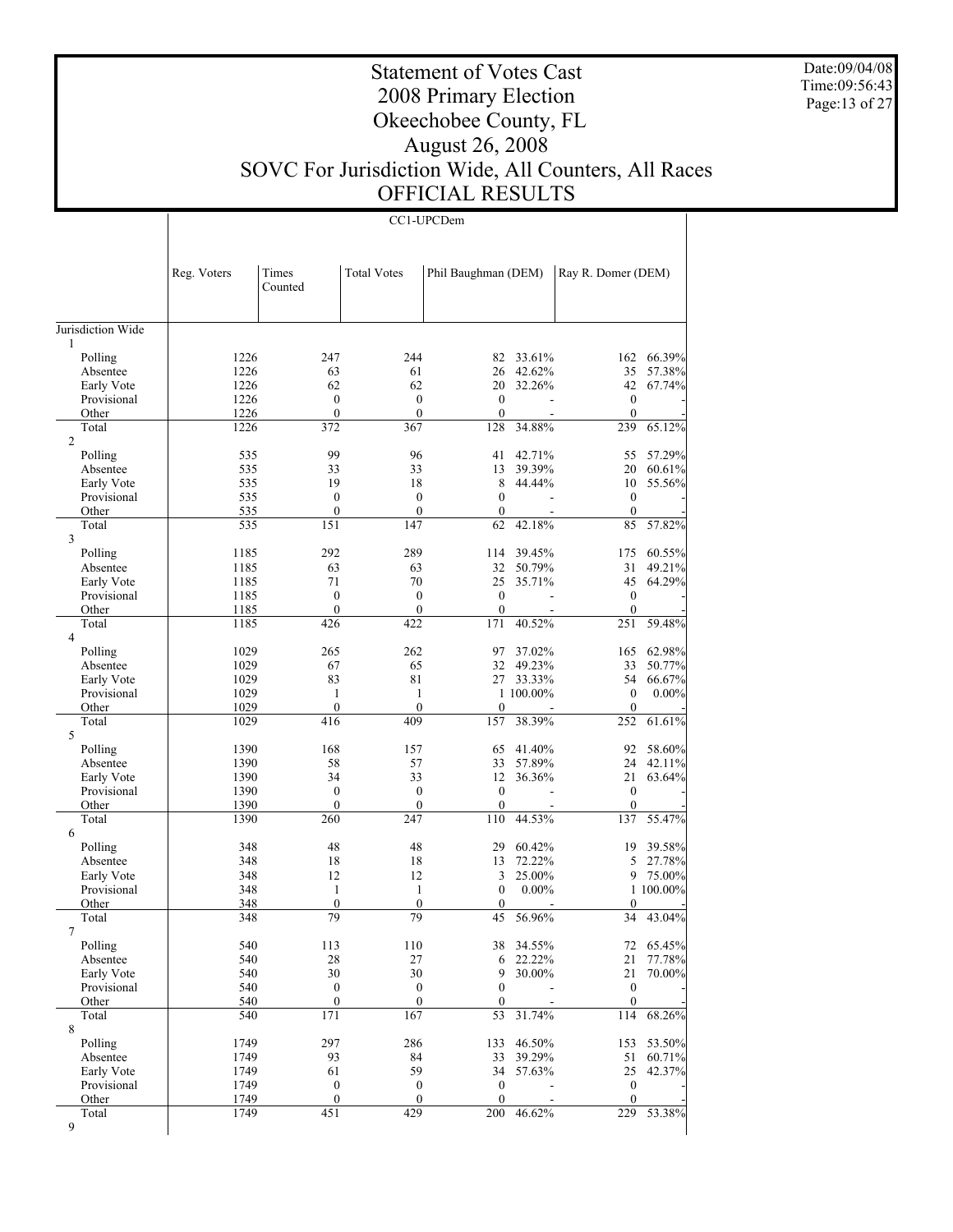Date:09/04/08 Time:09:56:43 Page:14 of 27

# Statement of Votes Cast 2008 Primary Election Okeechobee County, FL August 26, 2008 SOVC For Jurisdiction Wide, All Counters, All Races OFFICIAL RESULTS

#### CC1-UPCDem

|                | Reg. Voters  | Times<br>Counted                     | <b>Total Votes</b>      | Phil Baughman (DEM)     |                  | Ray R. Domer (DEM)      |           |
|----------------|--------------|--------------------------------------|-------------------------|-------------------------|------------------|-------------------------|-----------|
|                |              |                                      |                         |                         |                  |                         |           |
| Polling        | 1380         | 223                                  | 214                     | 90                      | 42.06%           | 124                     | 57.94%    |
| Absentee       | 1380         | 73                                   | 72                      | 26                      | 36.11%           | 46                      | 63.89%    |
| Early Vote     | 1380         | 31                                   | 31                      |                         | 15 48.39%        | 16                      | 51.61%    |
| Provisional    | 1380         | $\mathbf{1}$                         | 1                       |                         | 1 100.00%        | $\boldsymbol{0}$        | $0.00\%$  |
| Other<br>Total | 1380<br>1380 | $\boldsymbol{0}$<br>328              | $\boldsymbol{0}$<br>318 | $\mathbf{0}$<br>132     | 41.51%           | $\mathbf{0}$<br>186     | 58.49%    |
| 10             |              |                                      |                         |                         |                  |                         |           |
| Polling        | 1076         | 110                                  | 103                     | 53                      | 51.46%           | 50                      | 48.54%    |
| Absentee       | 1076         | 61                                   | 54                      | 22                      | 40.74%           | 32                      | 59.26%    |
| Early Vote     | 1076         | 24                                   | 22                      | 13                      | 59.09%           | 9                       | 40.91%    |
| Provisional    | 1076         | $\boldsymbol{0}$                     | $\boldsymbol{0}$        | $\bf{0}$                |                  | $\boldsymbol{0}$        |           |
| Other          | 1076         | $\boldsymbol{0}$                     | $\mathbf{0}$            | $\mathbf{0}$            |                  | $\boldsymbol{0}$        |           |
| Total          | 1076         | 195                                  | 179                     | 88                      | 49.16%           | 91                      | 50.84%    |
| 11             |              |                                      |                         |                         |                  |                         |           |
| Polling        | 1161         | 176                                  | 163                     | 85                      | 52.15%           | 78                      | 47.85%    |
| Absentee       | 1161         | 71                                   | 65                      | 33                      | 50.77%           | 32                      | 49.23%    |
| Early Vote     | 1161         | 79                                   | 77                      |                         | 32 41.56%        | 45                      | 58.44%    |
| Provisional    | 1161         | $\mathbf{1}$                         | 1                       |                         | 1 100.00%        | $\boldsymbol{0}$        | $0.00\%$  |
| Other          | 1161         | $\boldsymbol{0}$                     | $\mathbf{0}$            | $\mathbf{0}$            |                  | $\boldsymbol{0}$        |           |
| Total          | 1161         | 327                                  | 306                     | 151                     | 49.35%           | 155                     | 50.65%    |
| 12             |              |                                      |                         |                         |                  |                         |           |
| Polling        | 1236         | 176                                  | 172                     | 71                      | 41.28%           | 101                     | 58.72%    |
| Absentee       | 1236         | 32                                   | 29                      | 14                      | 48.28%           | 15                      | 51.72%    |
| Early Vote     | 1236         | 24                                   | 24                      | 15                      | 62.50%           | 9                       | 37.50%    |
| Provisional    | 1236         | $\boldsymbol{0}$                     | $\boldsymbol{0}$        | $\mathbf{0}$            |                  | $\boldsymbol{0}$        |           |
| Other          | 1236         | 9                                    | 9                       | $\overline{c}$          | 22.22%           | 7                       | 77.78%    |
| Total          | 1236         | 241                                  | 234                     | 102                     | 43.59%           | 132                     | 56.41%    |
| 13             |              |                                      |                         |                         |                  |                         |           |
| Polling        | 881          | 231                                  | 229                     | 114                     | 49.78%           | 115                     | 50.22%    |
| Absentee       | 881          | 47                                   | 47                      | 19                      | 40.43%           | 28                      | 59.57%    |
| Early Vote     | 881          | 52                                   | 52                      | 20                      | 38.46%           |                         | 32 61.54% |
| Provisional    | 881          | 1                                    | $\mathbf{1}$            | $\boldsymbol{0}$        | $0.00\%$         |                         | 1 100.00% |
| Other          | 881          | $\boldsymbol{0}$                     | $\mathbf{0}$            | $\mathbf{0}$            |                  | $\mathbf{0}$            |           |
| Total          | 881          | 331                                  | 329                     | 153                     | 46.50%           | 176                     | 53.50%    |
| 14             |              |                                      |                         |                         |                  |                         |           |
| Polling        | 1139         | 234                                  | 231                     | 99                      | 42.86%           | 132                     | 57.14%    |
| Absentee       | 1139         | 71                                   | 70                      | 31                      | 44.29%           | 39                      | 55.71%    |
| Early Vote     | 1139         | 64                                   | 64                      | 23                      | 35.94%           | 41                      | 64.06%    |
| Provisional    | 1139         | $\boldsymbol{0}$                     | $\boldsymbol{0}$        | $\boldsymbol{0}$        |                  | $\boldsymbol{0}$        |           |
| Other          | 1139         | $\boldsymbol{0}$                     | $\boldsymbol{0}$        | $\boldsymbol{0}$        |                  | $\boldsymbol{0}$        |           |
| Total          | 1139         | 369                                  | 365                     | 153                     | $41.92\%$        | 212                     | 58.08%    |
| 15             |              |                                      |                         |                         |                  |                         |           |
| Polling        | 1132         | 159                                  | 152                     | 73                      | 48.03%           | 79                      | 51.97%    |
| Absentee       | 1132         | 55                                   | 52                      | 22                      | 42.31%           | 30                      | 57.69%    |
| Early Vote     | 1132         | 47                                   | 47                      | 23                      | 48.94%           | 24                      | 51.06%    |
| Provisional    | 1132         | $\boldsymbol{0}$                     | $\boldsymbol{0}$        | $\boldsymbol{0}$        |                  | $\bf{0}$                |           |
| Other          | 1132<br>1132 | $\boldsymbol{0}$<br>261              | $\boldsymbol{0}$<br>251 | $\boldsymbol{0}$<br>118 | 47.01%           | $\boldsymbol{0}$<br>133 | 52.99%    |
| Total<br>16    |              |                                      |                         |                         |                  |                         |           |
|                |              |                                      |                         |                         |                  |                         |           |
| Polling        | 1073         | 154                                  | 151                     | 78                      | 51.66%           | 73                      | 48.34%    |
| Absentee       | 1073         | 39<br>28                             | 36<br>25                | 17                      | 47.22%<br>48.00% | 19                      | 52.78%    |
| Early Vote     | 1073         |                                      | $\boldsymbol{0}$        | 12<br>$\boldsymbol{0}$  |                  | 13<br>$\boldsymbol{0}$  | 52.00%    |
| Provisional    | 1073         | $\boldsymbol{0}$<br>$\boldsymbol{0}$ | $\boldsymbol{0}$        | $\mathbf{0}$            |                  | $\boldsymbol{0}$        |           |
| Other          | 1073<br>1073 | 221                                  | 212                     | 107                     | 50.47%           | 105                     | 49.53%    |
| Total<br>17    |              |                                      |                         |                         |                  |                         |           |
| Polling        | 455          | 57                                   | 57                      | 20                      | 35.09%           | 37                      | 64.91%    |
| Absentee       | 455          | 29                                   | 29                      | 13                      | 44.83%           | 16                      | 55.17%    |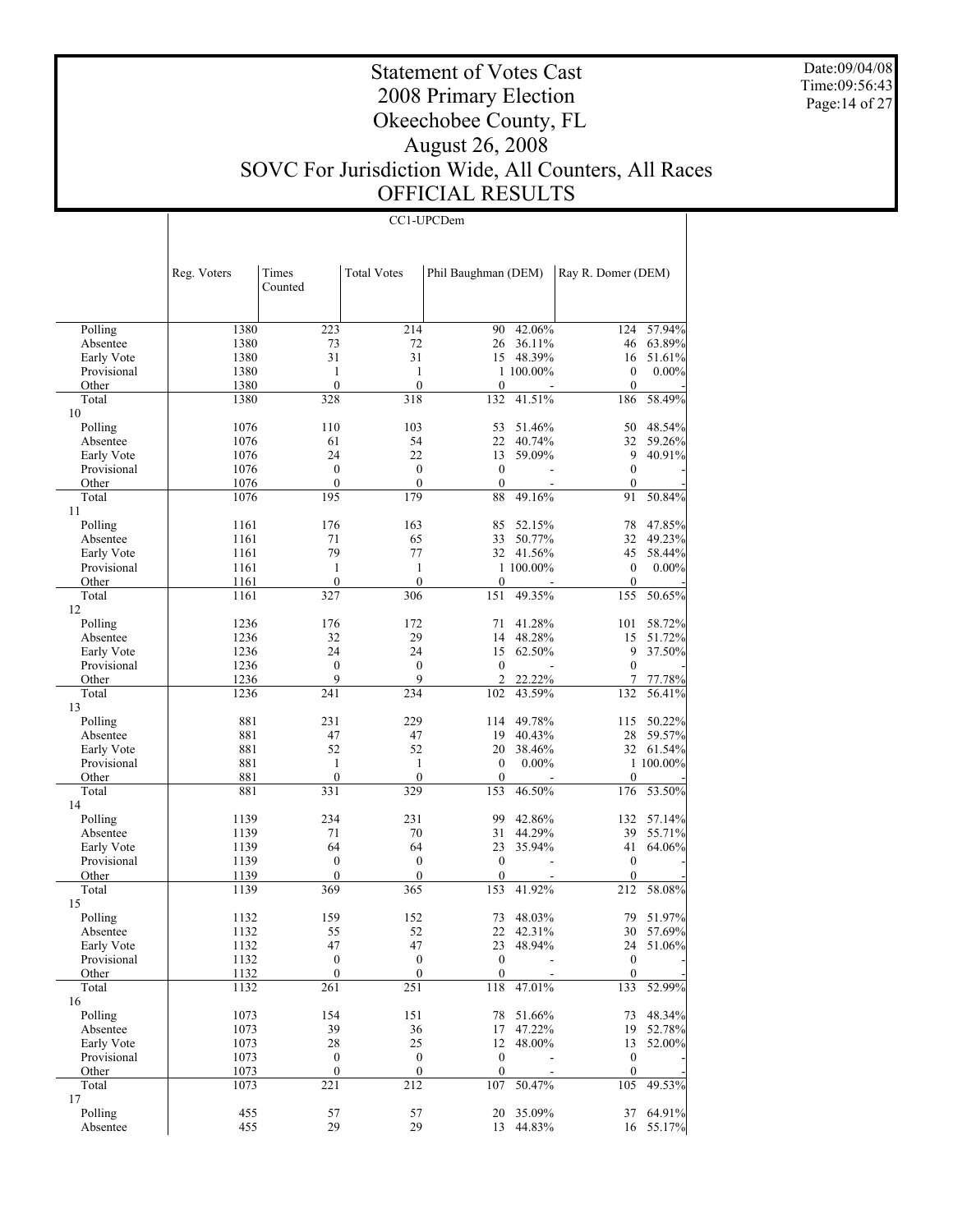Date:09/04/08 Time:09:56:43 Page:15 of 27

# Statement of Votes Cast 2008 Primary Election Okeechobee County, FL August 26, 2008 SOVC For Jurisdiction Wide, All Counters, All Races OFFICIAL RESULTS

#### CC1-UPCDem

|             | Reg. Voters | Times    | <b>Total Votes</b> | Phil Baughman (DEM) |        | Ray R. Domer (DEM) |        |
|-------------|-------------|----------|--------------------|---------------------|--------|--------------------|--------|
|             |             | Counted  |                    |                     |        |                    |        |
|             |             |          |                    |                     |        |                    |        |
|             |             |          |                    |                     |        |                    |        |
| Early Vote  | 455         | 16       | 16                 | 6                   | 37.50% | 10                 | 62.50% |
| Provisional | 455         | 0        | 0                  | $\Omega$            |        | $\mathbf{0}$       |        |
| Other       | 455         |          | 0                  | 0                   |        | $\mathbf{0}$       |        |
| Total       | 455         | 102      | 102                | 39                  | 38.24% | 63                 | 61.76% |
| 18          |             |          |                    |                     |        |                    |        |
| Polling     | 656         | 92       | 91                 | 27                  | 29.67% | 64                 | 70.33% |
| Absentee    | 656         | 19       | 17                 |                     | 41.18% | 10                 | 58.82% |
| Early Vote  | 656         | 10       | 10                 | 3                   | 30.00% |                    | 70.00% |
| Provisional | 656         | $\Omega$ | 0                  |                     |        | $\theta$           |        |
| Other       | 656         | 0        | 0                  | 0                   |        | $\theta$           |        |
| Total       | 656         | 121      | 118                | 37                  | 31.36% | 81                 | 68.64% |
| Total       |             |          |                    |                     |        |                    |        |
| Polling     | 18191       | 3141     | 3055               | 1309                | 42.85% | 1746               | 57.15% |
| Absentee    | 18191       | 920      | 879                | 392                 | 44.60% | 487                | 55.40% |
| Early Vote  | 18191       | 747      | 733                | 300                 | 40.93% | 433                | 59.07% |
| Provisional | 18191       |          |                    | 3                   | 60.00% | 2                  | 40.00% |
| Other       | 18191       |          |                    |                     | 22.22% |                    | 77.78% |
| Total       | 18191       | 4822     | 4681               | 2006                | 42.85% | 2675               | 57.15% |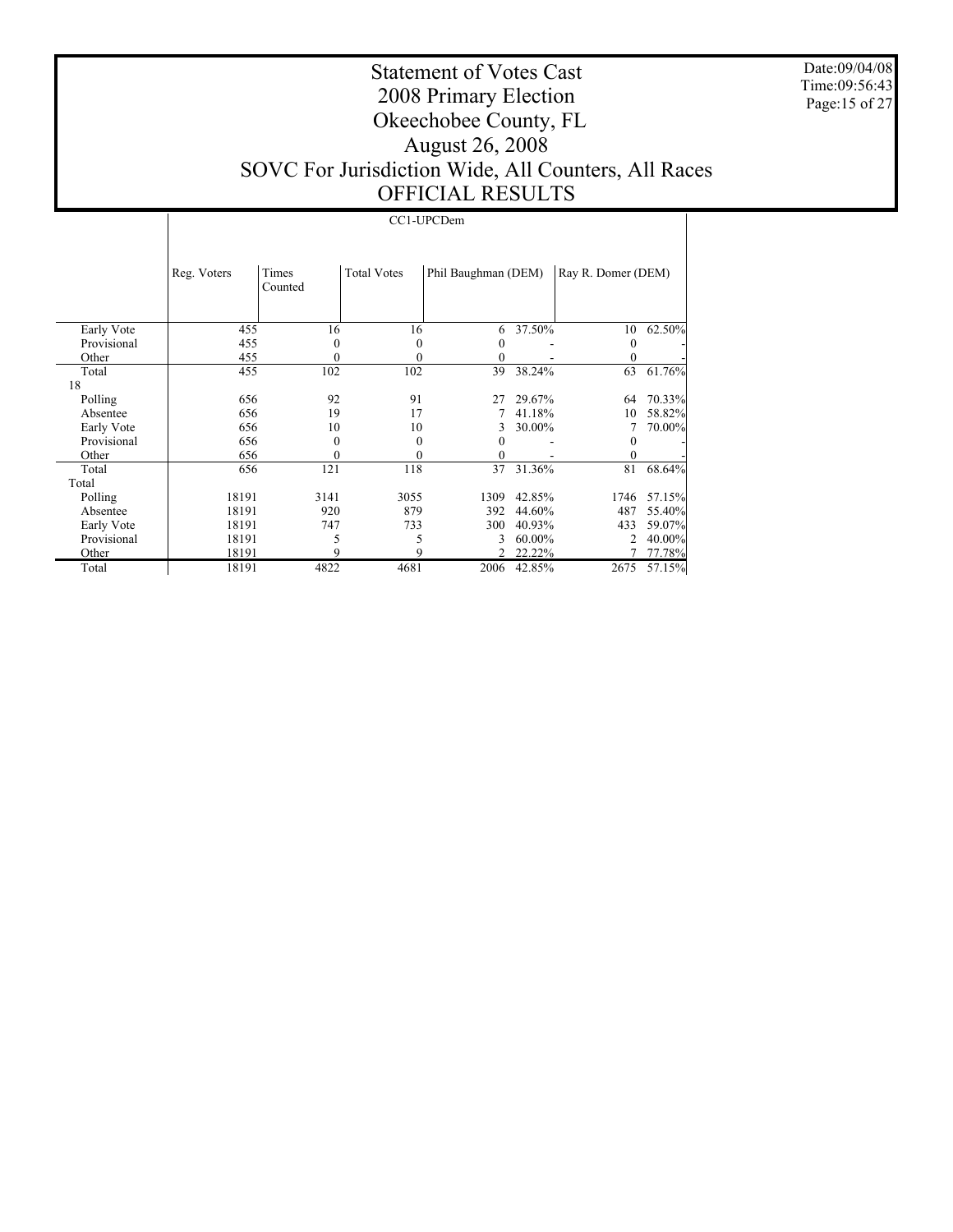Date:09/04/08 Time:09:56:43 Page:16 of 27

# Statement of Votes Cast 2008 Primary Election Okeechobee County, FL August 26, 2008 SOVC For Jurisdiction Wide, All Counters, All Races OFFICIAL RESULTS

StCmtmnRep

|                           | Reg. Voters | Times<br>Counted                     | <b>Total Votes</b>                   | Joe Arnold (REP)             |            | Jim Lynch (REP)                  |           |
|---------------------------|-------------|--------------------------------------|--------------------------------------|------------------------------|------------|----------------------------------|-----------|
|                           |             |                                      |                                      |                              |            |                                  |           |
| Jurisdiction Wide         |             |                                      |                                      |                              |            |                                  |           |
| 1<br>Polling              | 396         | 72                                   | 64                                   | 55                           | 85.94%     | 9                                | 14.06%    |
| Absentee                  | 396         | 24                                   | 21                                   | 16                           | 76.19%     | 5                                | 23.81%    |
| Early Vote                | 396         | 12                                   | 9                                    | 8                            | 88.89%     | 1                                | 11.11%    |
| Provisional               | 396         | $\boldsymbol{0}$                     | $\boldsymbol{0}$                     | $\mathbf{0}$                 |            | $\mathbf{0}$                     |           |
| Other                     | 396         | $\mathbf{0}$                         | $\theta$                             | $\mathbf{0}$                 |            | $\mathbf{0}$                     |           |
| Total                     | 396         | 108                                  | 94                                   | 79                           | $84.04\%$  | 15                               | 15.96%    |
| $\overline{2}$            |             |                                      |                                      |                              |            |                                  |           |
| Polling                   | 163         | 32                                   | 28                                   | 19                           | 67.86%     | 9                                | 32.14%    |
| Absentee                  | 163         | 12                                   | 12                                   | 11                           | 91.67%     | 1                                | 8.33%     |
| Early Vote                | 163         | 9                                    | 9                                    | 6                            | 66.67%     | 3                                | 33.33%    |
| Provisional               | 163         | $\mathbf{0}$                         | $\boldsymbol{0}$                     | $\mathbf{0}$                 |            | $\mathbf{0}$                     |           |
| Other                     | 163         | $\boldsymbol{0}$                     | $\mathbf{0}$                         | $\mathbf{0}$                 |            | $\mathbf{0}$                     |           |
| Total                     | 163         | 53                                   | 49                                   | 36                           | 73.47%     | 13                               | 26.53%    |
| $\overline{3}$            |             |                                      |                                      |                              |            |                                  |           |
| Polling                   | 416         | 110                                  | 106                                  | 81                           | 76.42%     | 25                               | 23.58%    |
| Absentee                  | 416         | 30<br>32                             | 25<br>30                             | 21                           | 84.00%     | 4                                | 16.00%    |
| Early Vote<br>Provisional | 416<br>416  | $\mathbf{0}$                         | $\boldsymbol{0}$                     | 26<br>$\mathbf{0}$           | 86.67%     | $\overline{4}$<br>$\mathbf{0}$   | 13.33%    |
| Other                     | 416         | $\boldsymbol{0}$                     | $\mathbf{0}$                         | $\mathbf{0}$                 |            | $\boldsymbol{0}$                 |           |
| Total                     | 416         | 172                                  | 161                                  | 128                          | 79.50%     | 33                               | 20.50%    |
| 4                         |             |                                      |                                      |                              |            |                                  |           |
| Polling                   | 315         | 77                                   | 72                                   | 52                           | 72.22%     | 20                               | 27.78%    |
| Absentee                  | 315         | 19                                   | 19                                   | 16                           | 84.21%     | 3                                | 15.79%    |
| Early Vote                | 315         | 31                                   | 29                                   | 23                           | 79.31%     | 6                                | 20.69%    |
| Provisional               | 315         | $\boldsymbol{0}$                     | $\boldsymbol{0}$                     | $\boldsymbol{0}$             | ÷.         | $\mathbf{0}$                     |           |
| Other                     | 315         | $\boldsymbol{0}$                     | $\boldsymbol{0}$                     | $\mathbf{0}$                 |            | $\boldsymbol{0}$                 |           |
| Total                     | 315         | 127                                  | 120                                  | 91                           | 75.83%     | 29                               | 24.17%    |
| 5                         |             |                                      |                                      |                              |            |                                  |           |
| Polling                   | 534         | 69                                   | 64                                   | 40                           | 62.50%     | 24                               | 37.50%    |
| Absentee                  | 534         | 34                                   | 31                                   | 24                           | 77.42%     | 7                                | 22.58%    |
| Early Vote                | 534         | 9                                    | 9                                    | 6                            | 66.67%     | 3                                | 33.33%    |
| Provisional               | 534         | $\boldsymbol{0}$                     | $\boldsymbol{0}$                     | $\mathbf{0}$                 |            | $\mathbf{0}$                     |           |
| Other                     | 534         | $\mathbf{0}$                         | $\mathbf{0}$                         | $\theta$                     |            | $\boldsymbol{0}$                 |           |
| Total                     | 534         | 112                                  | 104                                  | 70                           | 67.31%     | 34                               | 32.69%    |
| 6                         |             |                                      |                                      |                              |            |                                  |           |
| Polling                   | 85          | 19                                   | 15                                   | 11                           | 73.33%     | 4                                | 26.67%    |
| Absentee                  | 85          | 2                                    | $\overline{c}$                       |                              | 2 100.00%  | $\boldsymbol{0}$                 | 0.00%     |
| Early Vote                | 85          | $\overline{c}$                       | $\overline{2}$                       | 1                            | 50.00%     | 1                                | 50.00%    |
| Provisional<br>Other      | 85<br>85    | $\boldsymbol{0}$<br>$\boldsymbol{0}$ | $\boldsymbol{0}$<br>$\boldsymbol{0}$ | $\mathbf{0}$<br>$\mathbf{0}$ |            | $\mathbf{0}$<br>$\boldsymbol{0}$ |           |
| Total                     | 85          | 23                                   | 19                                   | 14                           | 73.68%     | 5                                | 26.32%    |
| $\tau$                    |             |                                      |                                      |                              |            |                                  |           |
| Polling                   | 210         | 43                                   | 40                                   |                              | 30 75.00%  | 10                               | $25.00\%$ |
| Absentee                  | 210         | 15                                   | 15                                   |                              | 15 100.00% | $\boldsymbol{0}$                 | 0.00%     |
| Early Vote                | 210         | 9                                    | $\overline{9}$                       |                              | 9 100.00%  | $\mathbf{0}$                     | 0.00%     |
| Provisional               | 210         | $\boldsymbol{0}$                     | $\boldsymbol{0}$                     | $\boldsymbol{0}$             |            | 0                                |           |
| Other                     | 210         | $\boldsymbol{0}$                     | $\boldsymbol{0}$                     | $\boldsymbol{0}$             |            | $\boldsymbol{0}$                 |           |
| Total                     | 210         | 67                                   | 64                                   | 54                           | 84.38%     | 10                               | 15.63%    |
| $\,8\,$                   |             |                                      |                                      |                              |            |                                  |           |
| Polling                   | 631         | 124                                  | 114                                  | 81                           | 71.05%     | 33                               | 28.95%    |
| Absentee                  | 631         | 39                                   | 32                                   | 21                           | 65.63%     | 11                               | 34.38%    |
| Early Vote                | 631         | 22                                   | 20                                   | 14                           | 70.00%     | 6                                | 30.00%    |
| Provisional               | 631         | $\boldsymbol{0}$                     | $\boldsymbol{0}$                     | $\boldsymbol{0}$             |            | $\boldsymbol{0}$                 |           |
| Other                     | 631         | $\boldsymbol{0}$                     | $\boldsymbol{0}$                     | $\boldsymbol{0}$             |            | $\boldsymbol{0}$                 |           |
| Total                     | 631         | 185                                  | 166                                  | 116                          | 69.88%     | 50                               | 30.12%    |
| 9                         |             |                                      |                                      |                              |            |                                  |           |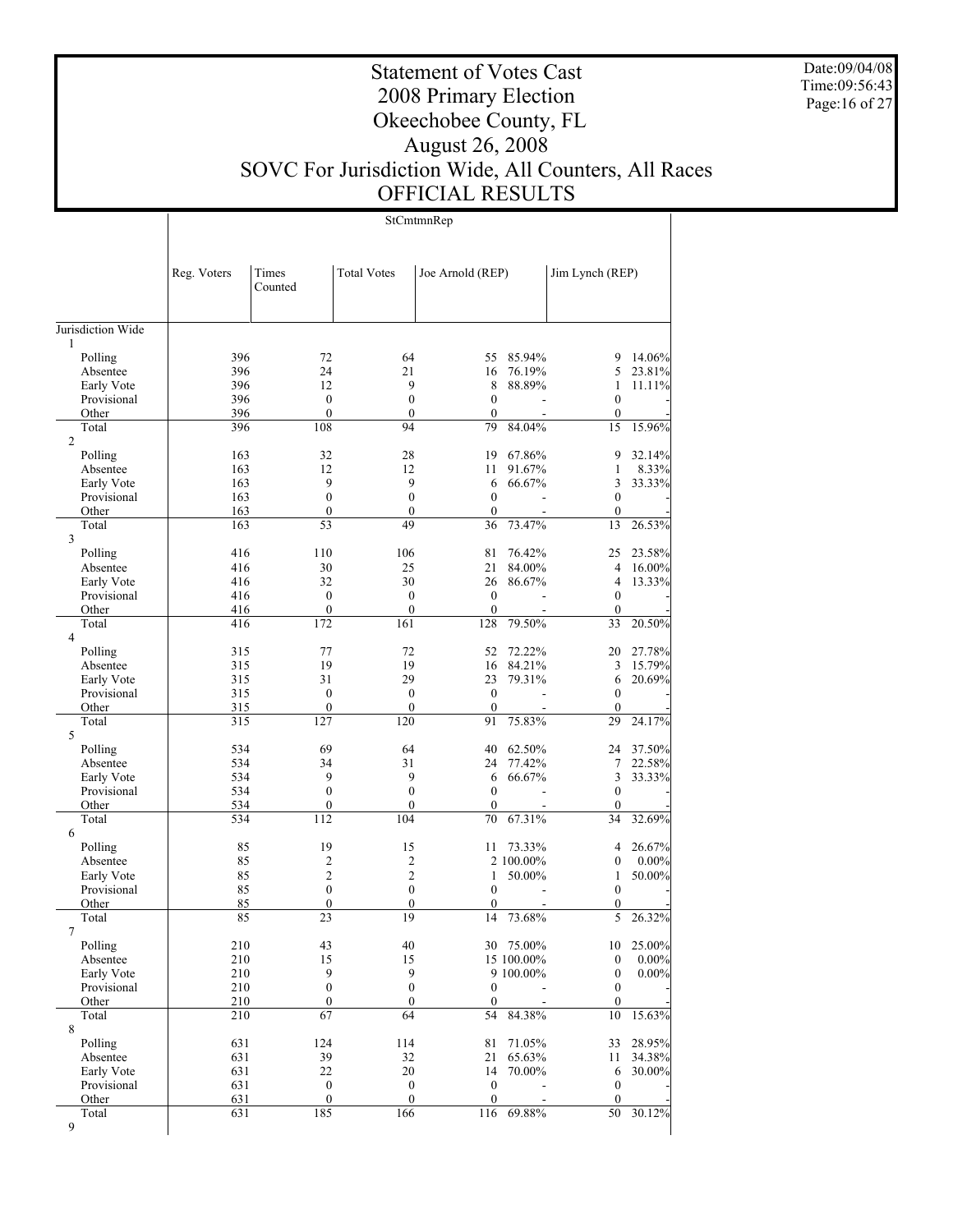Date:09/04/08 Time:09:56:43 Page:17 of 27

# Statement of Votes Cast 2008 Primary Election Okeechobee County, FL August 26, 2008 SOVC For Jurisdiction Wide, All Counters, All Races OFFICIAL RESULTS

StCmtmnRep

| 80<br>74<br>51<br>Polling<br>421<br>68.92%<br>23<br>31.08%<br>27<br>421<br>24<br>17<br>70.83%<br>29.17%<br>Absentee<br>7<br>421<br>11<br>10<br>7<br>70.00%<br>3<br>30.00%<br>Early Vote<br>421<br>$\boldsymbol{0}$<br>$\boldsymbol{0}$<br>$\boldsymbol{0}$<br>Provisional<br>$\boldsymbol{0}$<br>421<br>$\mathbf{0}$<br>$\mathbf{0}$<br>Other<br>$\mathbf{0}$<br>$\bf{0}$<br>Total<br>421<br>118<br>108<br>75<br>69.44%<br>30.56%<br>33<br>10<br>413<br>47<br>42<br>64.29%<br>35.71%<br>Polling<br>27<br>15<br>413<br>28<br>24<br>58.33%<br>10<br>41.67%<br>Absentee<br>14<br>13<br>10<br>8<br>$80.00\%$<br>2<br>20.00%<br>Early Vote<br>413<br>413<br>$\mathbf{0}$<br>Provisional<br>$\boldsymbol{0}$<br>$\boldsymbol{0}$<br>$\boldsymbol{0}$<br>$\boldsymbol{0}$<br>$\boldsymbol{0}$<br>413<br>$\mathbf{0}$<br>$\boldsymbol{0}$<br>Other<br>88<br>76<br>49<br>27<br>35.53%<br>Total<br>413<br>64.47%<br>11<br>404<br>64<br>59<br>28.81%<br>Polling<br>42<br>71.19%<br>17<br>32<br>404<br>35<br>81.25%<br>6<br>18.75%<br>Absentee<br>26<br>29<br>404<br>30<br>18 62.07%<br>37.93%<br>Early Vote<br>11<br>404<br>$\boldsymbol{0}$<br>$\boldsymbol{0}$<br>$\boldsymbol{0}$<br>Provisional<br>$\boldsymbol{0}$<br>404<br>$\boldsymbol{0}$<br>$\mathbf{0}$<br>$\mathbf{0}$<br>$\boldsymbol{0}$<br>Other<br>Total<br>404<br>129<br>120<br>71.67%<br>28.33%<br>86<br>34<br>12<br>351<br>53<br>73.58%<br>26.42%<br>Polling<br>64<br>39<br>14<br>351<br>13<br>10<br>5<br>50.00%<br>5<br>50.00%<br>Absentee<br>351<br>8<br>$\tau$<br>57.14%<br>42.86%<br>Early Vote<br>4<br>3<br>$\boldsymbol{0}$<br>351<br>$\boldsymbol{0}$<br>$\boldsymbol{0}$<br>Provisional<br>$\boldsymbol{0}$<br>$\overline{c}$<br>$\overline{c}$<br>351<br>2 100.00%<br>$\mathbf{0}$<br>0.00%<br>Other<br>351<br>87<br>72<br>30.56%<br>Total<br>69.44%<br>22<br>50<br>13<br>268<br>71<br>68<br>55<br>80.88%<br>19.12%<br>Polling<br>13<br>12<br>268<br>11<br>5<br>45.45%<br>54.55%<br>Absentee<br>6<br>22<br>22<br>14 63.64%<br>8<br>36.36%<br>Early Vote<br>268<br>268<br>$\mathbf{1}$<br>0.00%<br>Provisional<br>1<br>1 100.00%<br>$\boldsymbol{0}$<br>268<br>$\mathbf{0}$<br>$\mathbf{0}$<br>Other<br>$\boldsymbol{0}$<br>0<br>26.47%<br>Total<br>268<br>106<br>102<br>73.53%<br>27<br>75<br>14<br>366<br>74<br>71<br>26.76%<br>Polling<br>52<br>73.24%<br>19<br>21<br>366<br>21<br>66.67%<br>33.33%<br>Absentee<br>14<br>7<br>27<br>29<br>59.26%<br>11<br>40.74%<br>Early Vote<br>366<br>16<br>$\boldsymbol{0}$<br>$\boldsymbol{0}$<br>Provisional<br>366<br>$\boldsymbol{0}$<br>$\boldsymbol{0}$<br>$\boldsymbol{0}$<br>$\mathbf{0}$<br>$\boldsymbol{0}$<br>Other<br>366<br>$\boldsymbol{0}$<br>Total<br>124<br>119<br>68.91%<br>31.09%<br>82<br>37<br>366<br>15<br>369<br>61<br>Polling<br>56<br>43<br>76.79%<br>13<br>23.21%<br>22<br>369<br>21<br>17<br>80.95%<br>19.05%<br>Absentee<br>4<br>19<br>369<br>19<br>13 68.42%<br>6 31.58%<br>Early Vote<br>Provisional<br>369<br>$\boldsymbol{0}$<br>$\boldsymbol{0}$<br>$\boldsymbol{0}$<br>$\boldsymbol{0}$<br>$\theta$<br>369<br>$\theta$<br>$\theta$<br>$\mathbf{0}$<br>Other<br>369<br>Total<br>102<br>96<br>23<br>23.96%<br>73<br>76.04%<br>16<br>54<br>Polling<br>266<br>52<br>75.00%<br>25.00%<br>39<br>13<br>266<br>11<br>10<br>5<br>50.00%<br>5<br>50.00%<br>Absentee<br>Early Vote<br>266<br>10<br>10<br>8<br>80.00%<br>$\overline{2}$<br>20.00%<br>266<br>$\boldsymbol{0}$<br>$\boldsymbol{0}$<br>Provisional<br>$\boldsymbol{0}$<br>$\boldsymbol{0}$<br>$\boldsymbol{0}$<br>$\boldsymbol{0}$<br>266<br>$\boldsymbol{0}$<br>$\boldsymbol{0}$<br>Other<br>$\overline{75}$<br>$72\,$<br>27.78%<br>Total<br>52<br>72.22%<br>20<br>266<br>17<br>23.08%<br>89<br>10 76.92%<br>Polling<br>13<br>13<br>3<br>$\overline{4}$<br>$\mathfrak z$<br>Absentee<br>89<br>3 100.00%<br>0.00%<br>0 | Reg. Voters | Times<br>Counted | <b>Total Votes</b> | Joe Arnold (REP) | Jim Lynch (REP) |  |
|------------------------------------------------------------------------------------------------------------------------------------------------------------------------------------------------------------------------------------------------------------------------------------------------------------------------------------------------------------------------------------------------------------------------------------------------------------------------------------------------------------------------------------------------------------------------------------------------------------------------------------------------------------------------------------------------------------------------------------------------------------------------------------------------------------------------------------------------------------------------------------------------------------------------------------------------------------------------------------------------------------------------------------------------------------------------------------------------------------------------------------------------------------------------------------------------------------------------------------------------------------------------------------------------------------------------------------------------------------------------------------------------------------------------------------------------------------------------------------------------------------------------------------------------------------------------------------------------------------------------------------------------------------------------------------------------------------------------------------------------------------------------------------------------------------------------------------------------------------------------------------------------------------------------------------------------------------------------------------------------------------------------------------------------------------------------------------------------------------------------------------------------------------------------------------------------------------------------------------------------------------------------------------------------------------------------------------------------------------------------------------------------------------------------------------------------------------------------------------------------------------------------------------------------------------------------------------------------------------------------------------------------------------------------------------------------------------------------------------------------------------------------------------------------------------------------------------------------------------------------------------------------------------------------------------------------------------------------------------------------------------------------------------------------------------------------------------------------------------------------------------------------------------------------------------------------------------------------------------------------------------------------------------------------------------------------------------------------------------------------------------------------------------------------------------------------------------------------------------------------------------------------------------------------------------------------------------------------------------------------------------------------------------------------------------------------------------------------------------------------------------------------------------------------------------------|-------------|------------------|--------------------|------------------|-----------------|--|
|                                                                                                                                                                                                                                                                                                                                                                                                                                                                                                                                                                                                                                                                                                                                                                                                                                                                                                                                                                                                                                                                                                                                                                                                                                                                                                                                                                                                                                                                                                                                                                                                                                                                                                                                                                                                                                                                                                                                                                                                                                                                                                                                                                                                                                                                                                                                                                                                                                                                                                                                                                                                                                                                                                                                                                                                                                                                                                                                                                                                                                                                                                                                                                                                                                                                                                                                                                                                                                                                                                                                                                                                                                                                                                                                                                                                                  |             |                  |                    |                  |                 |  |
|                                                                                                                                                                                                                                                                                                                                                                                                                                                                                                                                                                                                                                                                                                                                                                                                                                                                                                                                                                                                                                                                                                                                                                                                                                                                                                                                                                                                                                                                                                                                                                                                                                                                                                                                                                                                                                                                                                                                                                                                                                                                                                                                                                                                                                                                                                                                                                                                                                                                                                                                                                                                                                                                                                                                                                                                                                                                                                                                                                                                                                                                                                                                                                                                                                                                                                                                                                                                                                                                                                                                                                                                                                                                                                                                                                                                                  |             |                  |                    |                  |                 |  |
|                                                                                                                                                                                                                                                                                                                                                                                                                                                                                                                                                                                                                                                                                                                                                                                                                                                                                                                                                                                                                                                                                                                                                                                                                                                                                                                                                                                                                                                                                                                                                                                                                                                                                                                                                                                                                                                                                                                                                                                                                                                                                                                                                                                                                                                                                                                                                                                                                                                                                                                                                                                                                                                                                                                                                                                                                                                                                                                                                                                                                                                                                                                                                                                                                                                                                                                                                                                                                                                                                                                                                                                                                                                                                                                                                                                                                  |             |                  |                    |                  |                 |  |
|                                                                                                                                                                                                                                                                                                                                                                                                                                                                                                                                                                                                                                                                                                                                                                                                                                                                                                                                                                                                                                                                                                                                                                                                                                                                                                                                                                                                                                                                                                                                                                                                                                                                                                                                                                                                                                                                                                                                                                                                                                                                                                                                                                                                                                                                                                                                                                                                                                                                                                                                                                                                                                                                                                                                                                                                                                                                                                                                                                                                                                                                                                                                                                                                                                                                                                                                                                                                                                                                                                                                                                                                                                                                                                                                                                                                                  |             |                  |                    |                  |                 |  |
|                                                                                                                                                                                                                                                                                                                                                                                                                                                                                                                                                                                                                                                                                                                                                                                                                                                                                                                                                                                                                                                                                                                                                                                                                                                                                                                                                                                                                                                                                                                                                                                                                                                                                                                                                                                                                                                                                                                                                                                                                                                                                                                                                                                                                                                                                                                                                                                                                                                                                                                                                                                                                                                                                                                                                                                                                                                                                                                                                                                                                                                                                                                                                                                                                                                                                                                                                                                                                                                                                                                                                                                                                                                                                                                                                                                                                  |             |                  |                    |                  |                 |  |
|                                                                                                                                                                                                                                                                                                                                                                                                                                                                                                                                                                                                                                                                                                                                                                                                                                                                                                                                                                                                                                                                                                                                                                                                                                                                                                                                                                                                                                                                                                                                                                                                                                                                                                                                                                                                                                                                                                                                                                                                                                                                                                                                                                                                                                                                                                                                                                                                                                                                                                                                                                                                                                                                                                                                                                                                                                                                                                                                                                                                                                                                                                                                                                                                                                                                                                                                                                                                                                                                                                                                                                                                                                                                                                                                                                                                                  |             |                  |                    |                  |                 |  |
|                                                                                                                                                                                                                                                                                                                                                                                                                                                                                                                                                                                                                                                                                                                                                                                                                                                                                                                                                                                                                                                                                                                                                                                                                                                                                                                                                                                                                                                                                                                                                                                                                                                                                                                                                                                                                                                                                                                                                                                                                                                                                                                                                                                                                                                                                                                                                                                                                                                                                                                                                                                                                                                                                                                                                                                                                                                                                                                                                                                                                                                                                                                                                                                                                                                                                                                                                                                                                                                                                                                                                                                                                                                                                                                                                                                                                  |             |                  |                    |                  |                 |  |
|                                                                                                                                                                                                                                                                                                                                                                                                                                                                                                                                                                                                                                                                                                                                                                                                                                                                                                                                                                                                                                                                                                                                                                                                                                                                                                                                                                                                                                                                                                                                                                                                                                                                                                                                                                                                                                                                                                                                                                                                                                                                                                                                                                                                                                                                                                                                                                                                                                                                                                                                                                                                                                                                                                                                                                                                                                                                                                                                                                                                                                                                                                                                                                                                                                                                                                                                                                                                                                                                                                                                                                                                                                                                                                                                                                                                                  |             |                  |                    |                  |                 |  |
|                                                                                                                                                                                                                                                                                                                                                                                                                                                                                                                                                                                                                                                                                                                                                                                                                                                                                                                                                                                                                                                                                                                                                                                                                                                                                                                                                                                                                                                                                                                                                                                                                                                                                                                                                                                                                                                                                                                                                                                                                                                                                                                                                                                                                                                                                                                                                                                                                                                                                                                                                                                                                                                                                                                                                                                                                                                                                                                                                                                                                                                                                                                                                                                                                                                                                                                                                                                                                                                                                                                                                                                                                                                                                                                                                                                                                  |             |                  |                    |                  |                 |  |
|                                                                                                                                                                                                                                                                                                                                                                                                                                                                                                                                                                                                                                                                                                                                                                                                                                                                                                                                                                                                                                                                                                                                                                                                                                                                                                                                                                                                                                                                                                                                                                                                                                                                                                                                                                                                                                                                                                                                                                                                                                                                                                                                                                                                                                                                                                                                                                                                                                                                                                                                                                                                                                                                                                                                                                                                                                                                                                                                                                                                                                                                                                                                                                                                                                                                                                                                                                                                                                                                                                                                                                                                                                                                                                                                                                                                                  |             |                  |                    |                  |                 |  |
|                                                                                                                                                                                                                                                                                                                                                                                                                                                                                                                                                                                                                                                                                                                                                                                                                                                                                                                                                                                                                                                                                                                                                                                                                                                                                                                                                                                                                                                                                                                                                                                                                                                                                                                                                                                                                                                                                                                                                                                                                                                                                                                                                                                                                                                                                                                                                                                                                                                                                                                                                                                                                                                                                                                                                                                                                                                                                                                                                                                                                                                                                                                                                                                                                                                                                                                                                                                                                                                                                                                                                                                                                                                                                                                                                                                                                  |             |                  |                    |                  |                 |  |
|                                                                                                                                                                                                                                                                                                                                                                                                                                                                                                                                                                                                                                                                                                                                                                                                                                                                                                                                                                                                                                                                                                                                                                                                                                                                                                                                                                                                                                                                                                                                                                                                                                                                                                                                                                                                                                                                                                                                                                                                                                                                                                                                                                                                                                                                                                                                                                                                                                                                                                                                                                                                                                                                                                                                                                                                                                                                                                                                                                                                                                                                                                                                                                                                                                                                                                                                                                                                                                                                                                                                                                                                                                                                                                                                                                                                                  |             |                  |                    |                  |                 |  |
|                                                                                                                                                                                                                                                                                                                                                                                                                                                                                                                                                                                                                                                                                                                                                                                                                                                                                                                                                                                                                                                                                                                                                                                                                                                                                                                                                                                                                                                                                                                                                                                                                                                                                                                                                                                                                                                                                                                                                                                                                                                                                                                                                                                                                                                                                                                                                                                                                                                                                                                                                                                                                                                                                                                                                                                                                                                                                                                                                                                                                                                                                                                                                                                                                                                                                                                                                                                                                                                                                                                                                                                                                                                                                                                                                                                                                  |             |                  |                    |                  |                 |  |
|                                                                                                                                                                                                                                                                                                                                                                                                                                                                                                                                                                                                                                                                                                                                                                                                                                                                                                                                                                                                                                                                                                                                                                                                                                                                                                                                                                                                                                                                                                                                                                                                                                                                                                                                                                                                                                                                                                                                                                                                                                                                                                                                                                                                                                                                                                                                                                                                                                                                                                                                                                                                                                                                                                                                                                                                                                                                                                                                                                                                                                                                                                                                                                                                                                                                                                                                                                                                                                                                                                                                                                                                                                                                                                                                                                                                                  |             |                  |                    |                  |                 |  |
|                                                                                                                                                                                                                                                                                                                                                                                                                                                                                                                                                                                                                                                                                                                                                                                                                                                                                                                                                                                                                                                                                                                                                                                                                                                                                                                                                                                                                                                                                                                                                                                                                                                                                                                                                                                                                                                                                                                                                                                                                                                                                                                                                                                                                                                                                                                                                                                                                                                                                                                                                                                                                                                                                                                                                                                                                                                                                                                                                                                                                                                                                                                                                                                                                                                                                                                                                                                                                                                                                                                                                                                                                                                                                                                                                                                                                  |             |                  |                    |                  |                 |  |
|                                                                                                                                                                                                                                                                                                                                                                                                                                                                                                                                                                                                                                                                                                                                                                                                                                                                                                                                                                                                                                                                                                                                                                                                                                                                                                                                                                                                                                                                                                                                                                                                                                                                                                                                                                                                                                                                                                                                                                                                                                                                                                                                                                                                                                                                                                                                                                                                                                                                                                                                                                                                                                                                                                                                                                                                                                                                                                                                                                                                                                                                                                                                                                                                                                                                                                                                                                                                                                                                                                                                                                                                                                                                                                                                                                                                                  |             |                  |                    |                  |                 |  |
|                                                                                                                                                                                                                                                                                                                                                                                                                                                                                                                                                                                                                                                                                                                                                                                                                                                                                                                                                                                                                                                                                                                                                                                                                                                                                                                                                                                                                                                                                                                                                                                                                                                                                                                                                                                                                                                                                                                                                                                                                                                                                                                                                                                                                                                                                                                                                                                                                                                                                                                                                                                                                                                                                                                                                                                                                                                                                                                                                                                                                                                                                                                                                                                                                                                                                                                                                                                                                                                                                                                                                                                                                                                                                                                                                                                                                  |             |                  |                    |                  |                 |  |
|                                                                                                                                                                                                                                                                                                                                                                                                                                                                                                                                                                                                                                                                                                                                                                                                                                                                                                                                                                                                                                                                                                                                                                                                                                                                                                                                                                                                                                                                                                                                                                                                                                                                                                                                                                                                                                                                                                                                                                                                                                                                                                                                                                                                                                                                                                                                                                                                                                                                                                                                                                                                                                                                                                                                                                                                                                                                                                                                                                                                                                                                                                                                                                                                                                                                                                                                                                                                                                                                                                                                                                                                                                                                                                                                                                                                                  |             |                  |                    |                  |                 |  |
|                                                                                                                                                                                                                                                                                                                                                                                                                                                                                                                                                                                                                                                                                                                                                                                                                                                                                                                                                                                                                                                                                                                                                                                                                                                                                                                                                                                                                                                                                                                                                                                                                                                                                                                                                                                                                                                                                                                                                                                                                                                                                                                                                                                                                                                                                                                                                                                                                                                                                                                                                                                                                                                                                                                                                                                                                                                                                                                                                                                                                                                                                                                                                                                                                                                                                                                                                                                                                                                                                                                                                                                                                                                                                                                                                                                                                  |             |                  |                    |                  |                 |  |
|                                                                                                                                                                                                                                                                                                                                                                                                                                                                                                                                                                                                                                                                                                                                                                                                                                                                                                                                                                                                                                                                                                                                                                                                                                                                                                                                                                                                                                                                                                                                                                                                                                                                                                                                                                                                                                                                                                                                                                                                                                                                                                                                                                                                                                                                                                                                                                                                                                                                                                                                                                                                                                                                                                                                                                                                                                                                                                                                                                                                                                                                                                                                                                                                                                                                                                                                                                                                                                                                                                                                                                                                                                                                                                                                                                                                                  |             |                  |                    |                  |                 |  |
|                                                                                                                                                                                                                                                                                                                                                                                                                                                                                                                                                                                                                                                                                                                                                                                                                                                                                                                                                                                                                                                                                                                                                                                                                                                                                                                                                                                                                                                                                                                                                                                                                                                                                                                                                                                                                                                                                                                                                                                                                                                                                                                                                                                                                                                                                                                                                                                                                                                                                                                                                                                                                                                                                                                                                                                                                                                                                                                                                                                                                                                                                                                                                                                                                                                                                                                                                                                                                                                                                                                                                                                                                                                                                                                                                                                                                  |             |                  |                    |                  |                 |  |
|                                                                                                                                                                                                                                                                                                                                                                                                                                                                                                                                                                                                                                                                                                                                                                                                                                                                                                                                                                                                                                                                                                                                                                                                                                                                                                                                                                                                                                                                                                                                                                                                                                                                                                                                                                                                                                                                                                                                                                                                                                                                                                                                                                                                                                                                                                                                                                                                                                                                                                                                                                                                                                                                                                                                                                                                                                                                                                                                                                                                                                                                                                                                                                                                                                                                                                                                                                                                                                                                                                                                                                                                                                                                                                                                                                                                                  |             |                  |                    |                  |                 |  |
|                                                                                                                                                                                                                                                                                                                                                                                                                                                                                                                                                                                                                                                                                                                                                                                                                                                                                                                                                                                                                                                                                                                                                                                                                                                                                                                                                                                                                                                                                                                                                                                                                                                                                                                                                                                                                                                                                                                                                                                                                                                                                                                                                                                                                                                                                                                                                                                                                                                                                                                                                                                                                                                                                                                                                                                                                                                                                                                                                                                                                                                                                                                                                                                                                                                                                                                                                                                                                                                                                                                                                                                                                                                                                                                                                                                                                  |             |                  |                    |                  |                 |  |
|                                                                                                                                                                                                                                                                                                                                                                                                                                                                                                                                                                                                                                                                                                                                                                                                                                                                                                                                                                                                                                                                                                                                                                                                                                                                                                                                                                                                                                                                                                                                                                                                                                                                                                                                                                                                                                                                                                                                                                                                                                                                                                                                                                                                                                                                                                                                                                                                                                                                                                                                                                                                                                                                                                                                                                                                                                                                                                                                                                                                                                                                                                                                                                                                                                                                                                                                                                                                                                                                                                                                                                                                                                                                                                                                                                                                                  |             |                  |                    |                  |                 |  |
|                                                                                                                                                                                                                                                                                                                                                                                                                                                                                                                                                                                                                                                                                                                                                                                                                                                                                                                                                                                                                                                                                                                                                                                                                                                                                                                                                                                                                                                                                                                                                                                                                                                                                                                                                                                                                                                                                                                                                                                                                                                                                                                                                                                                                                                                                                                                                                                                                                                                                                                                                                                                                                                                                                                                                                                                                                                                                                                                                                                                                                                                                                                                                                                                                                                                                                                                                                                                                                                                                                                                                                                                                                                                                                                                                                                                                  |             |                  |                    |                  |                 |  |
|                                                                                                                                                                                                                                                                                                                                                                                                                                                                                                                                                                                                                                                                                                                                                                                                                                                                                                                                                                                                                                                                                                                                                                                                                                                                                                                                                                                                                                                                                                                                                                                                                                                                                                                                                                                                                                                                                                                                                                                                                                                                                                                                                                                                                                                                                                                                                                                                                                                                                                                                                                                                                                                                                                                                                                                                                                                                                                                                                                                                                                                                                                                                                                                                                                                                                                                                                                                                                                                                                                                                                                                                                                                                                                                                                                                                                  |             |                  |                    |                  |                 |  |
|                                                                                                                                                                                                                                                                                                                                                                                                                                                                                                                                                                                                                                                                                                                                                                                                                                                                                                                                                                                                                                                                                                                                                                                                                                                                                                                                                                                                                                                                                                                                                                                                                                                                                                                                                                                                                                                                                                                                                                                                                                                                                                                                                                                                                                                                                                                                                                                                                                                                                                                                                                                                                                                                                                                                                                                                                                                                                                                                                                                                                                                                                                                                                                                                                                                                                                                                                                                                                                                                                                                                                                                                                                                                                                                                                                                                                  |             |                  |                    |                  |                 |  |
|                                                                                                                                                                                                                                                                                                                                                                                                                                                                                                                                                                                                                                                                                                                                                                                                                                                                                                                                                                                                                                                                                                                                                                                                                                                                                                                                                                                                                                                                                                                                                                                                                                                                                                                                                                                                                                                                                                                                                                                                                                                                                                                                                                                                                                                                                                                                                                                                                                                                                                                                                                                                                                                                                                                                                                                                                                                                                                                                                                                                                                                                                                                                                                                                                                                                                                                                                                                                                                                                                                                                                                                                                                                                                                                                                                                                                  |             |                  |                    |                  |                 |  |
|                                                                                                                                                                                                                                                                                                                                                                                                                                                                                                                                                                                                                                                                                                                                                                                                                                                                                                                                                                                                                                                                                                                                                                                                                                                                                                                                                                                                                                                                                                                                                                                                                                                                                                                                                                                                                                                                                                                                                                                                                                                                                                                                                                                                                                                                                                                                                                                                                                                                                                                                                                                                                                                                                                                                                                                                                                                                                                                                                                                                                                                                                                                                                                                                                                                                                                                                                                                                                                                                                                                                                                                                                                                                                                                                                                                                                  |             |                  |                    |                  |                 |  |
|                                                                                                                                                                                                                                                                                                                                                                                                                                                                                                                                                                                                                                                                                                                                                                                                                                                                                                                                                                                                                                                                                                                                                                                                                                                                                                                                                                                                                                                                                                                                                                                                                                                                                                                                                                                                                                                                                                                                                                                                                                                                                                                                                                                                                                                                                                                                                                                                                                                                                                                                                                                                                                                                                                                                                                                                                                                                                                                                                                                                                                                                                                                                                                                                                                                                                                                                                                                                                                                                                                                                                                                                                                                                                                                                                                                                                  |             |                  |                    |                  |                 |  |
|                                                                                                                                                                                                                                                                                                                                                                                                                                                                                                                                                                                                                                                                                                                                                                                                                                                                                                                                                                                                                                                                                                                                                                                                                                                                                                                                                                                                                                                                                                                                                                                                                                                                                                                                                                                                                                                                                                                                                                                                                                                                                                                                                                                                                                                                                                                                                                                                                                                                                                                                                                                                                                                                                                                                                                                                                                                                                                                                                                                                                                                                                                                                                                                                                                                                                                                                                                                                                                                                                                                                                                                                                                                                                                                                                                                                                  |             |                  |                    |                  |                 |  |
|                                                                                                                                                                                                                                                                                                                                                                                                                                                                                                                                                                                                                                                                                                                                                                                                                                                                                                                                                                                                                                                                                                                                                                                                                                                                                                                                                                                                                                                                                                                                                                                                                                                                                                                                                                                                                                                                                                                                                                                                                                                                                                                                                                                                                                                                                                                                                                                                                                                                                                                                                                                                                                                                                                                                                                                                                                                                                                                                                                                                                                                                                                                                                                                                                                                                                                                                                                                                                                                                                                                                                                                                                                                                                                                                                                                                                  |             |                  |                    |                  |                 |  |
|                                                                                                                                                                                                                                                                                                                                                                                                                                                                                                                                                                                                                                                                                                                                                                                                                                                                                                                                                                                                                                                                                                                                                                                                                                                                                                                                                                                                                                                                                                                                                                                                                                                                                                                                                                                                                                                                                                                                                                                                                                                                                                                                                                                                                                                                                                                                                                                                                                                                                                                                                                                                                                                                                                                                                                                                                                                                                                                                                                                                                                                                                                                                                                                                                                                                                                                                                                                                                                                                                                                                                                                                                                                                                                                                                                                                                  |             |                  |                    |                  |                 |  |
|                                                                                                                                                                                                                                                                                                                                                                                                                                                                                                                                                                                                                                                                                                                                                                                                                                                                                                                                                                                                                                                                                                                                                                                                                                                                                                                                                                                                                                                                                                                                                                                                                                                                                                                                                                                                                                                                                                                                                                                                                                                                                                                                                                                                                                                                                                                                                                                                                                                                                                                                                                                                                                                                                                                                                                                                                                                                                                                                                                                                                                                                                                                                                                                                                                                                                                                                                                                                                                                                                                                                                                                                                                                                                                                                                                                                                  |             |                  |                    |                  |                 |  |
|                                                                                                                                                                                                                                                                                                                                                                                                                                                                                                                                                                                                                                                                                                                                                                                                                                                                                                                                                                                                                                                                                                                                                                                                                                                                                                                                                                                                                                                                                                                                                                                                                                                                                                                                                                                                                                                                                                                                                                                                                                                                                                                                                                                                                                                                                                                                                                                                                                                                                                                                                                                                                                                                                                                                                                                                                                                                                                                                                                                                                                                                                                                                                                                                                                                                                                                                                                                                                                                                                                                                                                                                                                                                                                                                                                                                                  |             |                  |                    |                  |                 |  |
|                                                                                                                                                                                                                                                                                                                                                                                                                                                                                                                                                                                                                                                                                                                                                                                                                                                                                                                                                                                                                                                                                                                                                                                                                                                                                                                                                                                                                                                                                                                                                                                                                                                                                                                                                                                                                                                                                                                                                                                                                                                                                                                                                                                                                                                                                                                                                                                                                                                                                                                                                                                                                                                                                                                                                                                                                                                                                                                                                                                                                                                                                                                                                                                                                                                                                                                                                                                                                                                                                                                                                                                                                                                                                                                                                                                                                  |             |                  |                    |                  |                 |  |
|                                                                                                                                                                                                                                                                                                                                                                                                                                                                                                                                                                                                                                                                                                                                                                                                                                                                                                                                                                                                                                                                                                                                                                                                                                                                                                                                                                                                                                                                                                                                                                                                                                                                                                                                                                                                                                                                                                                                                                                                                                                                                                                                                                                                                                                                                                                                                                                                                                                                                                                                                                                                                                                                                                                                                                                                                                                                                                                                                                                                                                                                                                                                                                                                                                                                                                                                                                                                                                                                                                                                                                                                                                                                                                                                                                                                                  |             |                  |                    |                  |                 |  |
|                                                                                                                                                                                                                                                                                                                                                                                                                                                                                                                                                                                                                                                                                                                                                                                                                                                                                                                                                                                                                                                                                                                                                                                                                                                                                                                                                                                                                                                                                                                                                                                                                                                                                                                                                                                                                                                                                                                                                                                                                                                                                                                                                                                                                                                                                                                                                                                                                                                                                                                                                                                                                                                                                                                                                                                                                                                                                                                                                                                                                                                                                                                                                                                                                                                                                                                                                                                                                                                                                                                                                                                                                                                                                                                                                                                                                  |             |                  |                    |                  |                 |  |
|                                                                                                                                                                                                                                                                                                                                                                                                                                                                                                                                                                                                                                                                                                                                                                                                                                                                                                                                                                                                                                                                                                                                                                                                                                                                                                                                                                                                                                                                                                                                                                                                                                                                                                                                                                                                                                                                                                                                                                                                                                                                                                                                                                                                                                                                                                                                                                                                                                                                                                                                                                                                                                                                                                                                                                                                                                                                                                                                                                                                                                                                                                                                                                                                                                                                                                                                                                                                                                                                                                                                                                                                                                                                                                                                                                                                                  |             |                  |                    |                  |                 |  |
|                                                                                                                                                                                                                                                                                                                                                                                                                                                                                                                                                                                                                                                                                                                                                                                                                                                                                                                                                                                                                                                                                                                                                                                                                                                                                                                                                                                                                                                                                                                                                                                                                                                                                                                                                                                                                                                                                                                                                                                                                                                                                                                                                                                                                                                                                                                                                                                                                                                                                                                                                                                                                                                                                                                                                                                                                                                                                                                                                                                                                                                                                                                                                                                                                                                                                                                                                                                                                                                                                                                                                                                                                                                                                                                                                                                                                  |             |                  |                    |                  |                 |  |
|                                                                                                                                                                                                                                                                                                                                                                                                                                                                                                                                                                                                                                                                                                                                                                                                                                                                                                                                                                                                                                                                                                                                                                                                                                                                                                                                                                                                                                                                                                                                                                                                                                                                                                                                                                                                                                                                                                                                                                                                                                                                                                                                                                                                                                                                                                                                                                                                                                                                                                                                                                                                                                                                                                                                                                                                                                                                                                                                                                                                                                                                                                                                                                                                                                                                                                                                                                                                                                                                                                                                                                                                                                                                                                                                                                                                                  |             |                  |                    |                  |                 |  |
|                                                                                                                                                                                                                                                                                                                                                                                                                                                                                                                                                                                                                                                                                                                                                                                                                                                                                                                                                                                                                                                                                                                                                                                                                                                                                                                                                                                                                                                                                                                                                                                                                                                                                                                                                                                                                                                                                                                                                                                                                                                                                                                                                                                                                                                                                                                                                                                                                                                                                                                                                                                                                                                                                                                                                                                                                                                                                                                                                                                                                                                                                                                                                                                                                                                                                                                                                                                                                                                                                                                                                                                                                                                                                                                                                                                                                  |             |                  |                    |                  |                 |  |
|                                                                                                                                                                                                                                                                                                                                                                                                                                                                                                                                                                                                                                                                                                                                                                                                                                                                                                                                                                                                                                                                                                                                                                                                                                                                                                                                                                                                                                                                                                                                                                                                                                                                                                                                                                                                                                                                                                                                                                                                                                                                                                                                                                                                                                                                                                                                                                                                                                                                                                                                                                                                                                                                                                                                                                                                                                                                                                                                                                                                                                                                                                                                                                                                                                                                                                                                                                                                                                                                                                                                                                                                                                                                                                                                                                                                                  |             |                  |                    |                  |                 |  |
|                                                                                                                                                                                                                                                                                                                                                                                                                                                                                                                                                                                                                                                                                                                                                                                                                                                                                                                                                                                                                                                                                                                                                                                                                                                                                                                                                                                                                                                                                                                                                                                                                                                                                                                                                                                                                                                                                                                                                                                                                                                                                                                                                                                                                                                                                                                                                                                                                                                                                                                                                                                                                                                                                                                                                                                                                                                                                                                                                                                                                                                                                                                                                                                                                                                                                                                                                                                                                                                                                                                                                                                                                                                                                                                                                                                                                  |             |                  |                    |                  |                 |  |
|                                                                                                                                                                                                                                                                                                                                                                                                                                                                                                                                                                                                                                                                                                                                                                                                                                                                                                                                                                                                                                                                                                                                                                                                                                                                                                                                                                                                                                                                                                                                                                                                                                                                                                                                                                                                                                                                                                                                                                                                                                                                                                                                                                                                                                                                                                                                                                                                                                                                                                                                                                                                                                                                                                                                                                                                                                                                                                                                                                                                                                                                                                                                                                                                                                                                                                                                                                                                                                                                                                                                                                                                                                                                                                                                                                                                                  |             |                  |                    |                  |                 |  |
|                                                                                                                                                                                                                                                                                                                                                                                                                                                                                                                                                                                                                                                                                                                                                                                                                                                                                                                                                                                                                                                                                                                                                                                                                                                                                                                                                                                                                                                                                                                                                                                                                                                                                                                                                                                                                                                                                                                                                                                                                                                                                                                                                                                                                                                                                                                                                                                                                                                                                                                                                                                                                                                                                                                                                                                                                                                                                                                                                                                                                                                                                                                                                                                                                                                                                                                                                                                                                                                                                                                                                                                                                                                                                                                                                                                                                  |             |                  |                    |                  |                 |  |
|                                                                                                                                                                                                                                                                                                                                                                                                                                                                                                                                                                                                                                                                                                                                                                                                                                                                                                                                                                                                                                                                                                                                                                                                                                                                                                                                                                                                                                                                                                                                                                                                                                                                                                                                                                                                                                                                                                                                                                                                                                                                                                                                                                                                                                                                                                                                                                                                                                                                                                                                                                                                                                                                                                                                                                                                                                                                                                                                                                                                                                                                                                                                                                                                                                                                                                                                                                                                                                                                                                                                                                                                                                                                                                                                                                                                                  |             |                  |                    |                  |                 |  |
|                                                                                                                                                                                                                                                                                                                                                                                                                                                                                                                                                                                                                                                                                                                                                                                                                                                                                                                                                                                                                                                                                                                                                                                                                                                                                                                                                                                                                                                                                                                                                                                                                                                                                                                                                                                                                                                                                                                                                                                                                                                                                                                                                                                                                                                                                                                                                                                                                                                                                                                                                                                                                                                                                                                                                                                                                                                                                                                                                                                                                                                                                                                                                                                                                                                                                                                                                                                                                                                                                                                                                                                                                                                                                                                                                                                                                  |             |                  |                    |                  |                 |  |
|                                                                                                                                                                                                                                                                                                                                                                                                                                                                                                                                                                                                                                                                                                                                                                                                                                                                                                                                                                                                                                                                                                                                                                                                                                                                                                                                                                                                                                                                                                                                                                                                                                                                                                                                                                                                                                                                                                                                                                                                                                                                                                                                                                                                                                                                                                                                                                                                                                                                                                                                                                                                                                                                                                                                                                                                                                                                                                                                                                                                                                                                                                                                                                                                                                                                                                                                                                                                                                                                                                                                                                                                                                                                                                                                                                                                                  |             |                  |                    |                  |                 |  |
|                                                                                                                                                                                                                                                                                                                                                                                                                                                                                                                                                                                                                                                                                                                                                                                                                                                                                                                                                                                                                                                                                                                                                                                                                                                                                                                                                                                                                                                                                                                                                                                                                                                                                                                                                                                                                                                                                                                                                                                                                                                                                                                                                                                                                                                                                                                                                                                                                                                                                                                                                                                                                                                                                                                                                                                                                                                                                                                                                                                                                                                                                                                                                                                                                                                                                                                                                                                                                                                                                                                                                                                                                                                                                                                                                                                                                  |             |                  |                    |                  |                 |  |
|                                                                                                                                                                                                                                                                                                                                                                                                                                                                                                                                                                                                                                                                                                                                                                                                                                                                                                                                                                                                                                                                                                                                                                                                                                                                                                                                                                                                                                                                                                                                                                                                                                                                                                                                                                                                                                                                                                                                                                                                                                                                                                                                                                                                                                                                                                                                                                                                                                                                                                                                                                                                                                                                                                                                                                                                                                                                                                                                                                                                                                                                                                                                                                                                                                                                                                                                                                                                                                                                                                                                                                                                                                                                                                                                                                                                                  |             |                  |                    |                  |                 |  |
|                                                                                                                                                                                                                                                                                                                                                                                                                                                                                                                                                                                                                                                                                                                                                                                                                                                                                                                                                                                                                                                                                                                                                                                                                                                                                                                                                                                                                                                                                                                                                                                                                                                                                                                                                                                                                                                                                                                                                                                                                                                                                                                                                                                                                                                                                                                                                                                                                                                                                                                                                                                                                                                                                                                                                                                                                                                                                                                                                                                                                                                                                                                                                                                                                                                                                                                                                                                                                                                                                                                                                                                                                                                                                                                                                                                                                  |             |                  |                    |                  |                 |  |
|                                                                                                                                                                                                                                                                                                                                                                                                                                                                                                                                                                                                                                                                                                                                                                                                                                                                                                                                                                                                                                                                                                                                                                                                                                                                                                                                                                                                                                                                                                                                                                                                                                                                                                                                                                                                                                                                                                                                                                                                                                                                                                                                                                                                                                                                                                                                                                                                                                                                                                                                                                                                                                                                                                                                                                                                                                                                                                                                                                                                                                                                                                                                                                                                                                                                                                                                                                                                                                                                                                                                                                                                                                                                                                                                                                                                                  |             |                  |                    |                  |                 |  |
|                                                                                                                                                                                                                                                                                                                                                                                                                                                                                                                                                                                                                                                                                                                                                                                                                                                                                                                                                                                                                                                                                                                                                                                                                                                                                                                                                                                                                                                                                                                                                                                                                                                                                                                                                                                                                                                                                                                                                                                                                                                                                                                                                                                                                                                                                                                                                                                                                                                                                                                                                                                                                                                                                                                                                                                                                                                                                                                                                                                                                                                                                                                                                                                                                                                                                                                                                                                                                                                                                                                                                                                                                                                                                                                                                                                                                  |             |                  |                    |                  |                 |  |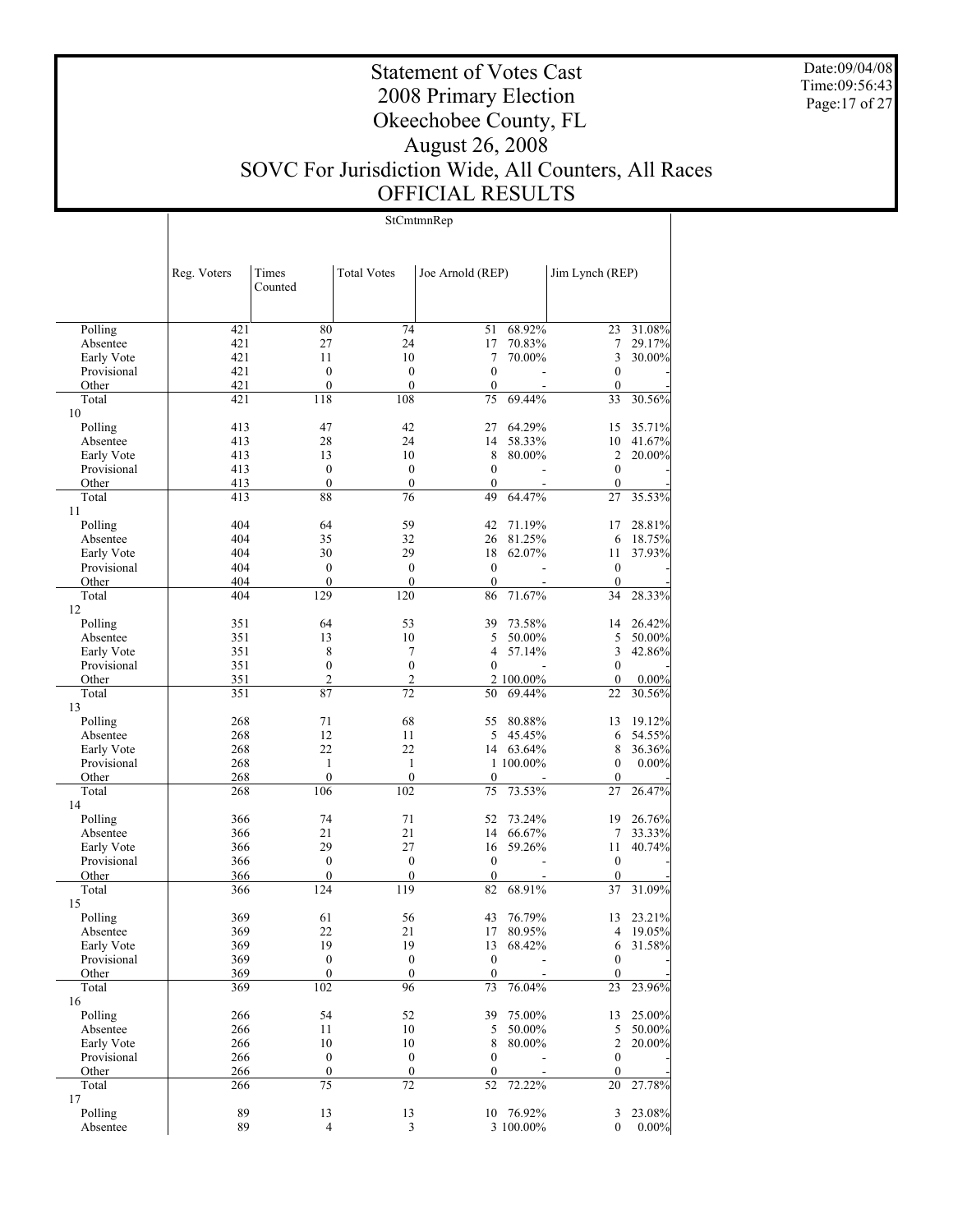Date:09/04/08 Time:09:56:43 Page:18 of 27

# Statement of Votes Cast 2008 Primary Election Okeechobee County, FL August 26, 2008 SOVC For Jurisdiction Wide, All Counters, All Races OFFICIAL RESULTS

StCmtmnRep

|             | Reg. Voters | Times<br>Counted | <b>Total Votes</b> | Joe Arnold (REP) |           | Jim Lynch (REP) |          |
|-------------|-------------|------------------|--------------------|------------------|-----------|-----------------|----------|
| Early Vote  | 89          | 3                | 3                  |                  | 3 100.00% | 0               | $0.00\%$ |
| Provisional | 89          |                  |                    | 0                |           | 0               |          |
| Other       | 89          | 0                | $\theta$           | 0                |           | 0               |          |
| Total       | 89          | 20               | 19                 | 16               | 84.21%    | 3               | 15.79%   |
| 18          |             |                  |                    |                  |           |                 |          |
| Polling     | 90          | 12               | 11                 | 10               | 90.91%    | 1               | 9.09%    |
| Absentee    | 90          | 2                |                    |                  | 1 100.00% | $\mathbf{0}$    | $0.00\%$ |
| Early Vote  | 90          | 4                | 4                  | 3                | 75.00%    |                 | 25.00%   |
| Provisional | 90          | $\theta$         | 0                  | 0                |           | 0               |          |
| Other       | 90          | 0                |                    | 0                |           | 0               |          |
| Total       | 90          | 18               | 16                 | 14               | 87.50%    | 2               | 12.50%   |
| Total       |             |                  |                    |                  |           |                 |          |
| Polling     | 5787        | 1086             | 1002               | 737              | 73.55%    | 265             | 26.45%   |
| Absentee    | 5787        | 350              | 314                | 233              | 74.20%    | 81              | 25.80%   |
| Early Vote  | 5787        | 275              | 258                | 187              | 72.48%    | 71              | 27.52%   |
| Provisional | 5787        |                  |                    |                  | 1 100.00% | 0               | $0.00\%$ |
| Other       | 5787        |                  |                    |                  | 2 100.00% | 0               | $0.00\%$ |
| Total       | 5787        | 1714             | 1577               | 1160             | 73.56%    | 417             | 26.44%   |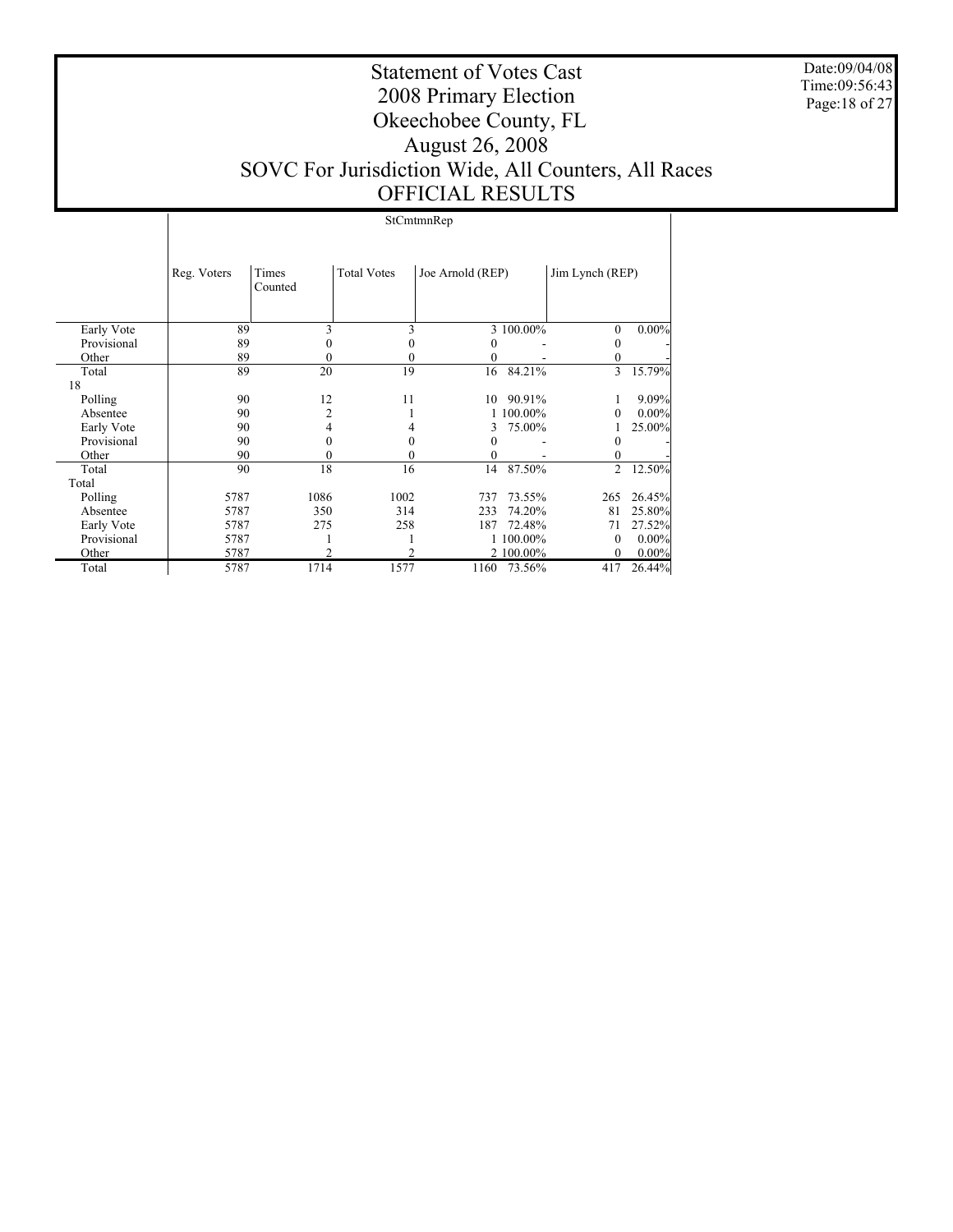Date:09/04/08 Time:09:56:43 Page:19 of 27

# Statement of Votes Cast 2008 Primary Election Okeechobee County, FL August 26, 2008 SOVC For Jurisdiction Wide, All Counters, All Races OFFICIAL RESULTS

StCmtwmnRep

|                      | Reg. Voters | Times<br>Counted                 | <b>Total Votes</b>       | Melissa Arnold (REP)         |                | Diane Lynch (REP)      |          |
|----------------------|-------------|----------------------------------|--------------------------|------------------------------|----------------|------------------------|----------|
| Jurisdiction Wide    |             |                                  |                          |                              |                |                        |          |
| 1                    |             |                                  |                          |                              |                |                        |          |
| Polling              | 396         | 72                               | 60                       | 46                           | 76.67%         | 14                     | 23.33%   |
| Absentee             | 396         | 24                               | 20                       | 12                           | 60.00%         | 8                      | 40.00%   |
| Early Vote           | 396         | 12                               | 8                        | 5                            | 62.50%<br>÷.   | 3                      | 37.50%   |
| Provisional<br>Other | 396<br>396  | $\boldsymbol{0}$<br>$\mathbf{0}$ | $\mathbf{0}$<br>$\theta$ | $\mathbf{0}$<br>$\mathbf{0}$ |                | 0<br>$\mathbf{0}$      |          |
| Total                | 396         | 108                              | 88                       | 63                           | 71.59%         | 25                     | 28.41%   |
| $\overline{2}$       |             |                                  |                          |                              |                |                        |          |
| Polling              | 163         | 32                               | 28                       | 16                           | 57.14%         | 12                     | 42.86%   |
| Absentee             | 163         | 12                               | 12                       | 11                           | 91.67%         | 1                      | 8.33%    |
| Early Vote           | 163         | 9                                | 9                        | 6                            | 66.67%         | 3                      | 33.33%   |
| Provisional          | 163         | $\boldsymbol{0}$                 | $\boldsymbol{0}$         | $\mathbf{0}$                 | $\overline{a}$ | $\boldsymbol{0}$       |          |
| Other                | 163         | $\mathbf{0}$                     | $\theta$                 | $\mathbf{0}$                 |                | $\mathbf{0}$           |          |
| Total                | 163         | 53                               | 49                       | 33                           | 67.35%         | 16                     | 32.65%   |
| $\overline{3}$       |             |                                  |                          |                              |                |                        |          |
| Polling              | 416         | 110                              | 100                      | 72                           | 72.00%         | 28                     | 28.00%   |
| Absentee             | 416         | 30                               | 25                       | 18                           | 72.00%         | 7                      | 28.00%   |
| Early Vote           | 416         | 32                               | 30                       | 24                           | 80.00%         | 6                      | 20.00%   |
| Provisional          | 416         | $\boldsymbol{0}$                 | $\boldsymbol{0}$         | $\boldsymbol{0}$             |                | $\mathbf{0}$           |          |
| Other                | 416         | $\mathbf{0}$                     | $\mathbf{0}$             | $\mathbf{0}$                 |                | $\mathbf{0}$           |          |
| Total                | 416         | 172                              | 155                      | 114                          | 73.55%         | 41                     | 26.45%   |
| $\overline{4}$       |             |                                  |                          |                              |                |                        |          |
| Polling              | 315         | 77                               | 72                       | 49                           | 68.06%         | 23                     | 31.94%   |
| Absentee             | 315         | 19                               | 19                       | $12^{\circ}$                 | 63.16%         | 7                      | 36.84%   |
| Early Vote           | 315         | 31                               | 29                       | 22                           | 75.86%         | 7                      | 24.14%   |
| Provisional          | 315         | $\boldsymbol{0}$                 | $\mathbf{0}$             | $\mathbf{0}$                 |                | $\mathbf{0}$           |          |
| Other                | 315<br>315  | $\boldsymbol{0}$<br>127          | $\boldsymbol{0}$<br>120  | $\boldsymbol{0}$<br>83       | 69.17%         | $\boldsymbol{0}$<br>37 |          |
| Total<br>5           |             |                                  |                          |                              |                |                        | 30.83%   |
| Polling              | 534         | 69                               | 63                       | 39                           | 61.90%         | 24                     | 38.10%   |
| Absentee             | 534         | 34                               | 31                       | 23                           | 74.19%         | 8                      | 25.81%   |
| Early Vote           | 534         | 9                                | 9                        | 5                            | 55.56%         | 4                      | 44.44%   |
| Provisional          | 534         | $\mathbf{0}$                     | $\boldsymbol{0}$         | $\boldsymbol{0}$             | ÷.             | $\boldsymbol{0}$       |          |
| Other                | 534         | 0                                | $\mathbf{0}$             | $\mathbf{0}$                 |                | $\boldsymbol{0}$       |          |
| Total                | 534         | 112                              | 103                      | 67                           | 65.05%         | 36                     | 34.95%   |
| 6                    |             |                                  |                          |                              |                |                        |          |
| Polling              | 85          | 19                               | 14                       | 10                           | 71.43%         | 4                      | 28.57%   |
| Absentee             | 85          | 2                                | $\overline{c}$           |                              | 2 100.00%      | $\overline{0}$         | 0.00%    |
| Early Vote           | 85          | $\overline{2}$                   | $\overline{2}$           | 1                            | 50.00%         | 1                      | 50.00%   |
| Provisional          | 85          | $\mathbf{0}$                     | $\mathbf{0}$             | $\mathbf{0}$                 | $\overline{a}$ | $\boldsymbol{0}$       |          |
| Other                | 85          | $\mathbf{0}$                     | $\boldsymbol{0}$         | $\boldsymbol{0}$             |                | 0                      |          |
| Total                | 85          | 23                               | 18                       | 13                           | 72.22%         | 5                      | 27.78%   |
| $\overline{7}$       |             |                                  |                          |                              |                |                        |          |
| Polling              | 210         | 43                               | 37                       |                              | 25 67.57%      | 12                     | 32.43%   |
| Absentee             | 210         | 15                               | 14                       | 11                           | 78.57%         |                        | 3 21.43% |
| Early Vote           | 210         | 9                                | $\,$ 8 $\,$              | 6                            | 75.00%         | $\overline{2}$         | 25.00%   |
| Provisional          | 210         | $\boldsymbol{0}$                 | $\boldsymbol{0}$         | $\boldsymbol{0}$             |                | $\boldsymbol{0}$       |          |
| Other                | 210         | $\boldsymbol{0}$<br>67           | $\boldsymbol{0}$<br>59   | $\boldsymbol{0}$<br>42       |                | $\boldsymbol{0}$       |          |
| Total<br>8           | 210         |                                  |                          |                              | 71.19%         | 17                     | 28.81%   |
| Polling              | 631         | 124                              | 113                      | 82                           | 72.57%         | 31                     | 27.43%   |
| Absentee             | 631         | 39                               | 31                       | 16                           | 51.61%         | 15                     | 48.39%   |
| Early Vote           | 631         | 22                               | 19                       | 15                           | 78.95%         | 4                      | 21.05%   |
| Provisional          | 631         | $\boldsymbol{0}$                 | $\boldsymbol{0}$         | $\boldsymbol{0}$             |                | $\boldsymbol{0}$       |          |
| Other                | 631         | $\mathbf{0}$                     | $\boldsymbol{0}$         | $\boldsymbol{0}$             |                | $\mathbf{0}$           |          |
| Total                | 631         | 185                              | 163                      | 113                          | 69.33%         | 50                     | 30.67%   |
| 9                    |             |                                  |                          |                              |                |                        |          |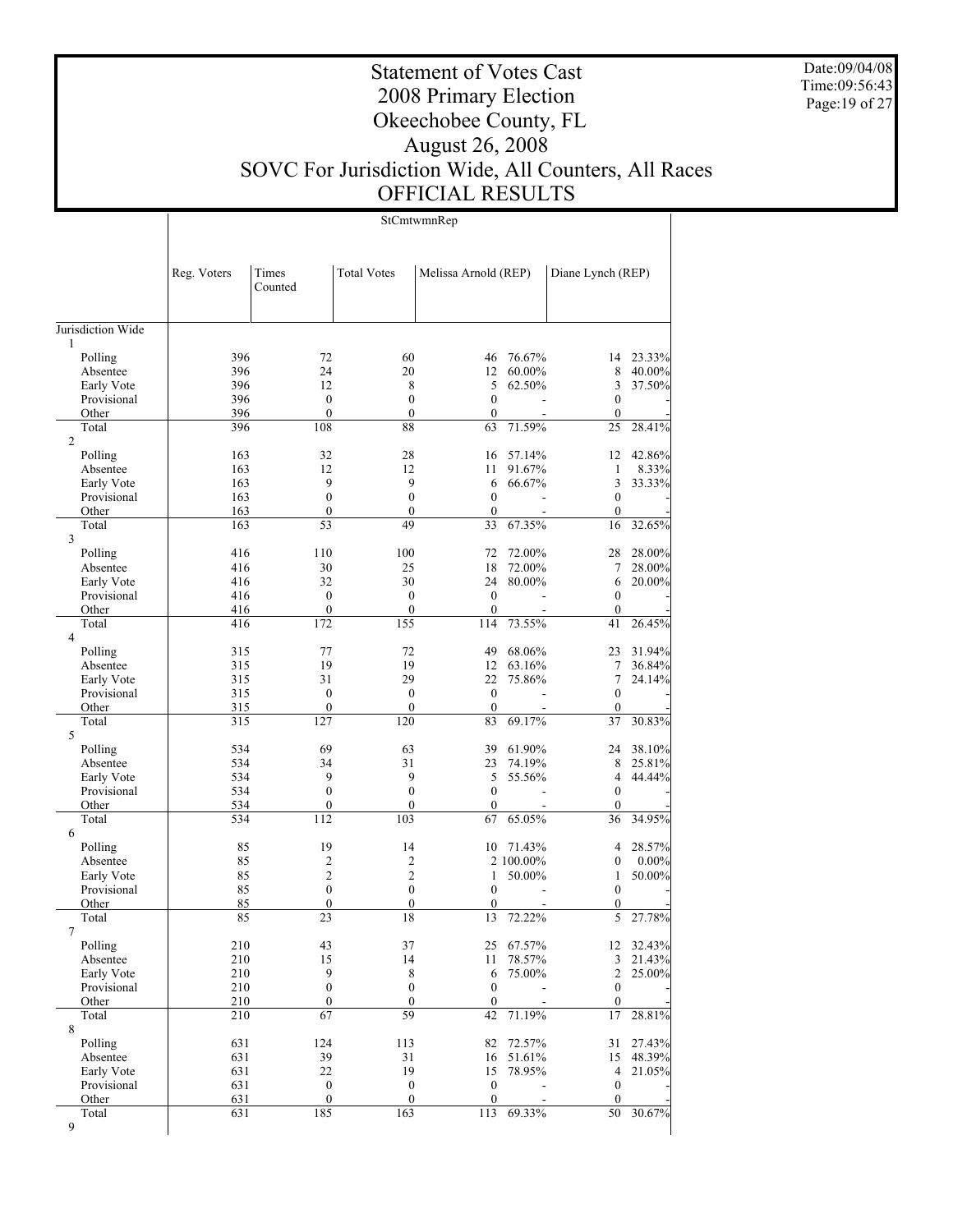Date:09/04/08 Time:09:56:43 Page:20 of 27

# Statement of Votes Cast 2008 Primary Election Okeechobee County, FL August 26, 2008 SOVC For Jurisdiction Wide, All Counters, All Races OFFICIAL RESULTS

StCmtwmnRep

|                | Reg. Voters | Times<br>Counted                     | <b>Total Votes</b>                   | Melissa Arnold (REP)   |           | Diane Lynch (REP)      |        |
|----------------|-------------|--------------------------------------|--------------------------------------|------------------------|-----------|------------------------|--------|
| Polling        | 421         | 80                                   | 71                                   | 42                     | 59.15%    | 29                     | 40.85% |
| Absentee       | 421         | 27                                   | 25                                   | 16                     | 64.00%    | 9                      | 36.00% |
| Early Vote     | 421         | 11                                   | 10                                   | 6                      | 60.00%    | 4                      | 40.00% |
| Provisional    | 421         | $\boldsymbol{0}$                     | $\boldsymbol{0}$                     | $\mathbf{0}$           |           | $\boldsymbol{0}$       |        |
| Other          | 421         | $\boldsymbol{0}$                     | $\overline{0}$                       | $\mathbf{0}$           |           | $\boldsymbol{0}$       |        |
| Total          | 421         | 118                                  | 106                                  | 64                     | 60.38%    | 42                     | 39.62% |
| 10             |             |                                      |                                      |                        |           |                        |        |
| Polling        | 413         | 47                                   | 39                                   | 28                     | 71.79%    | 11                     | 28.21% |
| Absentee       | 413         | 28                                   | 23                                   | 15                     | 65.22%    | 8                      | 34.78% |
| Early Vote     | 413         | 13                                   | 10                                   | 8                      | 80.00%    | $\overline{c}$         | 20.00% |
| Provisional    | 413         | $\boldsymbol{0}$                     | $\boldsymbol{0}$                     | $\mathbf{0}$           |           | $\mathbf{0}$           |        |
| Other          | 413         | $\mathbf{0}$                         | $\mathbf{0}$                         | $\theta$               |           | $\mathbf{0}$           |        |
| Total<br>11    | 413         | 88                                   | 72                                   | 51                     | 70.83%    | 21                     | 29.17% |
| Polling        | 404         | 64                                   | 56                                   | 31                     | 55.36%    | 25                     | 44.64% |
| Absentee       | 404         | 35                                   | 33                                   | 19                     | 57.58%    | 14                     | 42.42% |
| Early Vote     | 404         | 30                                   | 27                                   | 17                     | 62.96%    | 10                     | 37.04% |
| Provisional    | 404         | $\boldsymbol{0}$                     | $\boldsymbol{0}$                     | $\mathbf{0}$           |           | $\boldsymbol{0}$       |        |
| Other          | 404         | $\mathbf{0}$                         | $\boldsymbol{0}$                     | $\mathbf{0}$           |           | $\boldsymbol{0}$       |        |
| Total          | 404         | 129                                  | 116                                  | 67                     | 57.76%    | 49                     | 42.24% |
| 12             |             |                                      |                                      |                        |           |                        |        |
| Polling        | 351         | 64                                   | 51                                   | 37                     | 72.55%    | 14                     | 27.45% |
| Absentee       | 351         | 13                                   | 10                                   | 5                      | 50.00%    | 5                      | 50.00% |
| Early Vote     | 351         | 8                                    | $\tau$                               | $\overline{4}$         | 57.14%    | 3                      | 42.86% |
| Provisional    | 351         | $\boldsymbol{0}$                     | $\overline{0}$                       | $\mathbf{0}$           |           | $\boldsymbol{0}$       |        |
| Other          | 351         | $\overline{c}$                       | $\overline{c}$                       |                        | 2 100.00% | 0                      | 0.00%  |
| Total          | 351         | 87                                   | 70                                   | 48                     | 68.57%    | 22                     | 31.43% |
| 13<br>Polling  | 268         | 71                                   | 66                                   | 50                     | 75.76%    | 16                     | 24.24% |
| Absentee       | 268         | 12                                   | 11                                   | 7                      | 63.64%    | 4                      | 36.36% |
| Early Vote     | 268         | 22                                   | 21                                   | 10                     | 47.62%    | 11                     | 52.38% |
| Provisional    | 268         | $\mathbf{1}$                         | 1                                    |                        | 1 100.00% | $\boldsymbol{0}$       | 0.00%  |
| Other          | 268         | $\mathbf{0}$                         | $\overline{0}$                       | $\mathbf{0}$           |           | $\mathbf{0}$           |        |
| Total          | 268         | 106                                  | 99                                   | 68                     | 68.69%    | 31                     | 31.31% |
| 14             |             |                                      |                                      |                        |           |                        |        |
| Polling        | 366         | 74                                   | 69                                   | 54                     | 78.26%    | 15                     | 21.74% |
| Absentee       | 366         | 21                                   | 20                                   | 15                     | 75.00%    | 5                      | 25.00% |
| Early Vote     | 366         | 29                                   | 27                                   | 14                     | 51.85%    | 13                     | 48.15% |
| Provisional    | 366         | $\boldsymbol{0}$                     | $\boldsymbol{0}$                     | $\mathbf{0}$           |           | $\mathbf{0}$           |        |
| Other          | 366         | $\boldsymbol{0}$                     | $\mathbf{0}$                         | $\mathbf{0}$           |           | $\boldsymbol{0}$       |        |
| Total          | 366         | 124                                  | 116                                  | 83                     | 71.55%    | 33                     | 28.45% |
| 15             |             |                                      |                                      |                        |           |                        |        |
| Polling        | 369         | 61                                   | 53                                   | 34                     | 64.15%    | 19                     | 35.85% |
| Absentee       | 369         | 22                                   | 21                                   | 10                     | 47.62%    | 11                     | 52.38% |
| Early Vote     | 369         | 19                                   | 18                                   | 10                     | 55.56%    | 8                      | 44.44% |
| Provisional    | 369         | $\boldsymbol{0}$<br>$\boldsymbol{0}$ | $\boldsymbol{0}$<br>$\boldsymbol{0}$ | $\boldsymbol{0}$       |           | $\boldsymbol{0}$       |        |
| Other<br>Total | 369<br>369  | 102                                  | 92                                   | $\boldsymbol{0}$<br>54 | 58.70%    | $\boldsymbol{0}$<br>38 | 41.30% |
| 16             |             |                                      |                                      |                        |           |                        |        |
| Polling        | 266         | 54                                   | 51                                   | 38                     | 74.51%    | 13                     | 25.49% |
| Absentee       | 266         | 11                                   | 10                                   | 9                      | 90.00%    | $\mathbf{1}$           | 10.00% |
| Early Vote     | 266         | 10                                   | 10                                   | 8                      | 80.00%    | $\overline{c}$         | 20.00% |
| Provisional    | 266         | $\boldsymbol{0}$                     | $\boldsymbol{0}$                     | $\mathbf{0}$           |           | $\boldsymbol{0}$       |        |
| Other          | 266         | $\boldsymbol{0}$                     | $\boldsymbol{0}$                     | $\mathbf{0}$           |           | $\boldsymbol{0}$       |        |
| Total          | 266         | $\overline{75}$                      | 71                                   | 55                     | 77.46%    | 16                     | 22.54% |
| 17             |             |                                      |                                      |                        |           |                        |        |
| Polling        | 89          | 13                                   | 13                                   | 7                      | 53.85%    | 6                      | 46.15% |
| Absentee       | 89          | $\sqrt{4}$                           | 3                                    | 2                      | 66.67%    | 1                      | 33.33% |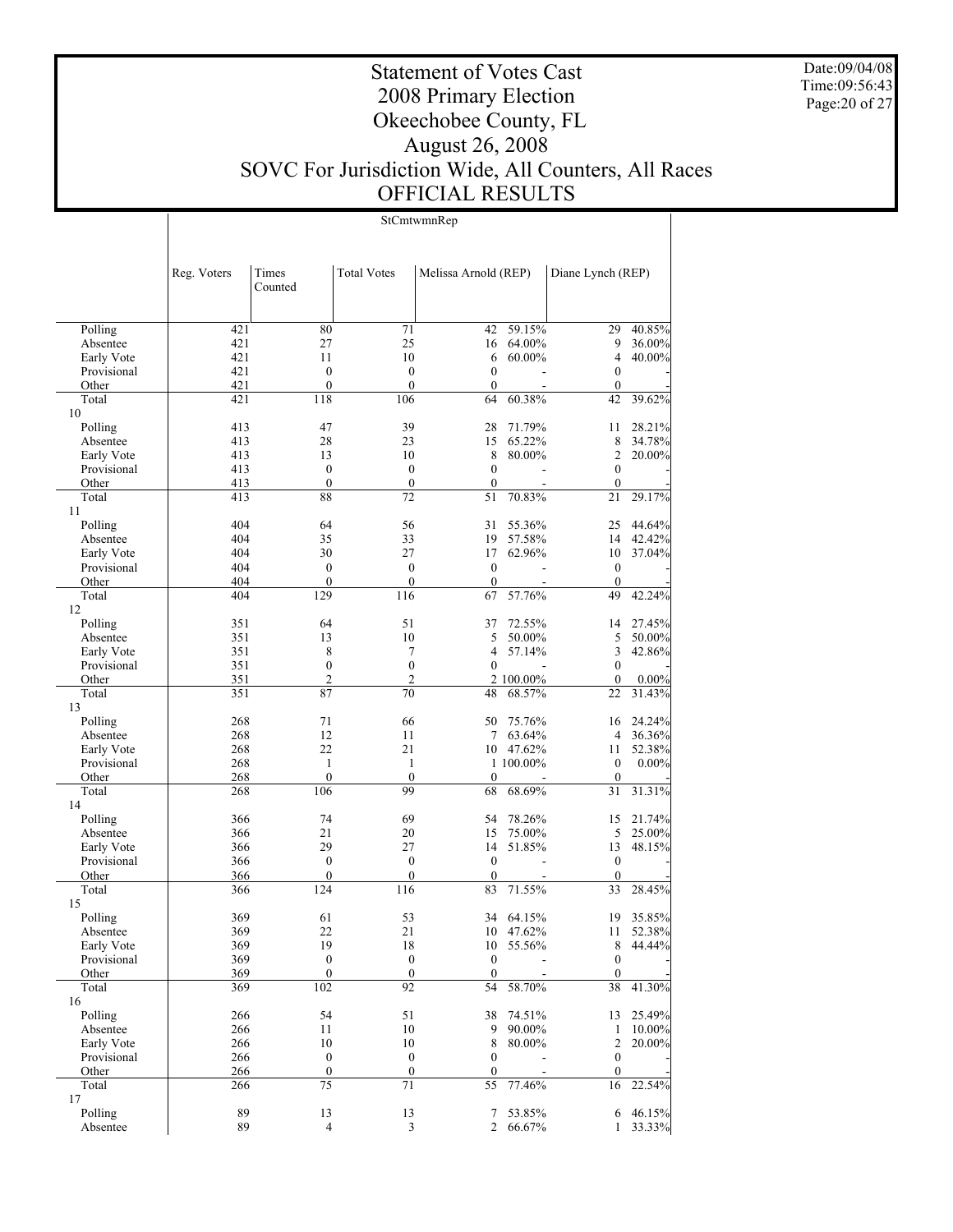Date:09/04/08 Time:09:56:43 Page:21 of 27

# Statement of Votes Cast 2008 Primary Election Okeechobee County, FL August 26, 2008 SOVC For Jurisdiction Wide, All Counters, All Races OFFICIAL RESULTS

StCmtwmnRep

|             | Reg. Voters | Times<br>Counted | <b>Total Votes</b> | Melissa Arnold (REP) |           | Diane Lynch (REP) |          |
|-------------|-------------|------------------|--------------------|----------------------|-----------|-------------------|----------|
| Early Vote  | 89          |                  | 3                  | $\overline{c}$       | 66.67%    |                   | 33.33%   |
| Provisional | 89          |                  |                    | 0                    |           | 0                 |          |
| Other       | 89          | 0                |                    | 0                    |           | 0                 |          |
| Total       | 89          | 20               | 19                 | 11                   | 57.89%    | 8                 | 42.11%   |
| 18          |             |                  |                    |                      |           |                   |          |
| Polling     | 90          | 12               | 10                 | 5.                   | 50.00%    | 5                 | 50.00%   |
| Absentee    | 90          | $\overline{2}$   |                    |                      | 100.00%   | 0                 | $0.00\%$ |
| Early Vote  | 90          | 4                |                    | 3                    | 75.00%    |                   | 25.00%   |
| Provisional | 90          | 0                |                    | 0                    |           | 0                 |          |
| Other       | 90          | 0                | 0                  | 0                    |           | $\mathbf{0}$      |          |
| Total       | 90          | 18               | 15                 | 9                    | 60.00%    | 6                 | 40.00%   |
| Total       |             |                  |                    |                      |           |                   |          |
| Polling     | 5787        | 1086             | 966                | 665                  | 68.84%    | 301               | 31.16%   |
| Absentee    | 5787        | 350              | 311                | 204                  | 65.59%    | 107               | 34.41%   |
| Early Vote  | 5787        | 275              | 251                | 166                  | 66.14%    | 85                | 33.86%   |
| Provisional | 5787        |                  |                    |                      | 1 100,00% | $\theta$          | $0.00\%$ |
| Other       | 5787        |                  |                    |                      | 2 100.00% | 0                 | 0.00%    |
| Total       | 5787        | 1714             | 1531               | 1038                 | 67.80%    | 493               | 32.20%   |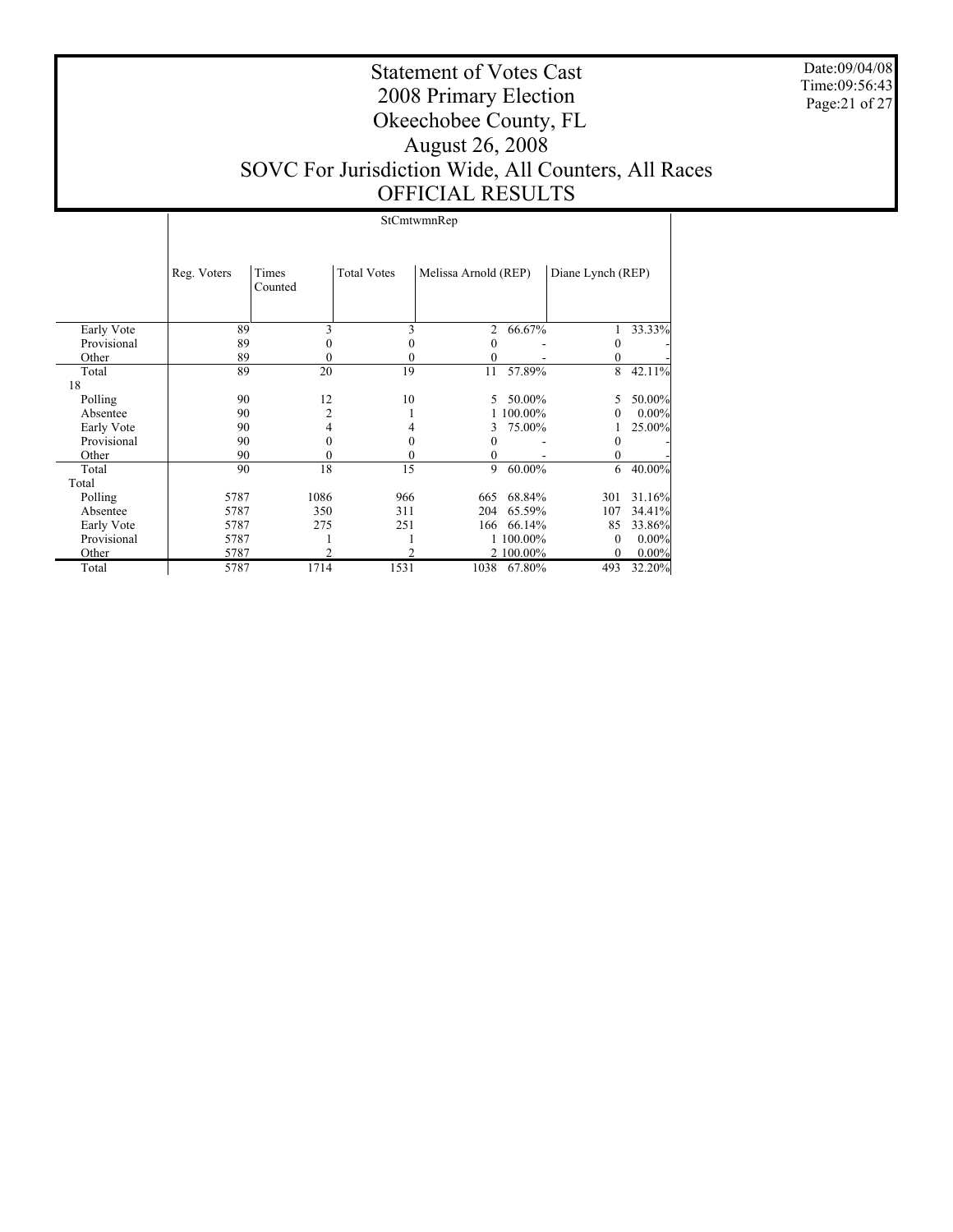Date:09/04/08 Time:09:56:43 Page:22 of 27

# Statement of Votes Cast 2008 Primary Election Okeechobee County, FL August 26, 2008 SOVC For Jurisdiction Wide, All Counters, All Races OFFICIAL RESULTS

Pr5CmtwmnDem

|                     | Reg. Voters | Times<br>Counted | <b>Total Votes</b> | Dee Dee Cates<br>(DEM)         |                  | Colleen Frost (DEM) |                  |
|---------------------|-------------|------------------|--------------------|--------------------------------|------------------|---------------------|------------------|
| Jurisdiction Wide   |             |                  |                    |                                |                  |                     |                  |
| 1                   |             |                  |                    |                                |                  |                     |                  |
| Polling<br>Absentee |             |                  |                    |                                |                  |                     |                  |
| Early Vote          |             |                  |                    |                                |                  |                     |                  |
| Provisional         |             |                  |                    |                                |                  |                     |                  |
| Other               |             |                  |                    |                                |                  |                     |                  |
| Total               |             | ÷,               |                    | ÷,<br>$\overline{\phantom{a}}$ | $\overline{a}$   | $\overline{a}$      |                  |
| $\overline{2}$      |             |                  |                    |                                |                  |                     |                  |
| Polling<br>Absentee |             |                  |                    |                                |                  |                     |                  |
| Early Vote          |             |                  |                    |                                |                  |                     |                  |
| Provisional         |             |                  |                    |                                |                  |                     |                  |
| Other               |             |                  |                    |                                |                  | $\blacksquare$      |                  |
| Total               |             | ÷                |                    | ÷.                             |                  | $\overline{a}$      |                  |
| $\mathfrak{Z}$      |             |                  |                    |                                |                  |                     |                  |
| Polling<br>Absentee |             |                  |                    |                                |                  |                     |                  |
| Early Vote          |             |                  |                    |                                |                  |                     |                  |
| Provisional         |             |                  |                    |                                |                  |                     |                  |
| Other               |             |                  |                    |                                |                  |                     |                  |
| Total               |             | ÷.               | ä,                 | ٠                              |                  | $\overline{a}$      |                  |
| $\overline{4}$      |             |                  |                    |                                |                  |                     |                  |
| Polling<br>Absentee |             |                  |                    |                                |                  |                     |                  |
| Early Vote          |             |                  |                    |                                |                  |                     |                  |
| Provisional         |             |                  |                    |                                |                  |                     |                  |
| Other               |             |                  |                    |                                |                  |                     |                  |
| Total               |             | $\overline{a}$   |                    | L.<br>L.                       |                  |                     |                  |
| 5                   |             |                  |                    |                                |                  |                     |                  |
| Polling<br>Absentee | 685<br>685  | 88<br>21         | 79<br>20           | 34<br>12                       | 43.04%<br>60.00% | 45<br>$\,$ 8 $\,$   | 56.96%<br>40.00% |
| Early Vote          | 685         | 22               | 18                 | 8                              | 44.44%           | 10                  | 55.56%           |
| Provisional         | 685         | $\boldsymbol{0}$ | $\boldsymbol{0}$   | $\boldsymbol{0}$               |                  | $\boldsymbol{0}$    |                  |
| Other               | 685         | $\boldsymbol{0}$ | $\boldsymbol{0}$   | $\boldsymbol{0}$               |                  | $\boldsymbol{0}$    |                  |
| Total               | 685         | 131              | 117                | $\overline{54}$                | 46.15%           | 63                  | 53.85%           |
| 6                   |             |                  |                    |                                |                  |                     |                  |
| Polling<br>Absentee |             |                  |                    |                                |                  |                     |                  |
| Early Vote          |             |                  |                    |                                |                  |                     |                  |
| Provisional         |             |                  |                    |                                |                  |                     |                  |
| Other               |             |                  |                    |                                |                  | $\overline{a}$      |                  |
| Total               |             |                  |                    |                                |                  |                     |                  |
| $\tau$<br>Polling   |             |                  |                    |                                |                  |                     |                  |
| Absentee            |             |                  |                    |                                |                  |                     |                  |
| Early Vote          |             |                  |                    |                                |                  |                     |                  |
| Provisional         |             |                  |                    |                                |                  |                     |                  |
| Other               |             |                  |                    |                                |                  |                     |                  |
| Total<br>$\,8\,$    |             |                  |                    | ÷.<br>۰                        |                  | $\overline{a}$      |                  |
| Polling             |             |                  |                    |                                |                  |                     |                  |
| Absentee            |             |                  |                    |                                |                  |                     |                  |
| Early Vote          |             |                  |                    |                                |                  |                     |                  |
| Provisional         |             |                  |                    |                                |                  |                     |                  |
| Other               |             |                  |                    |                                |                  |                     |                  |
| Total               |             |                  |                    |                                |                  |                     |                  |
| $\mathbf{9}$        |             |                  |                    |                                |                  |                     |                  |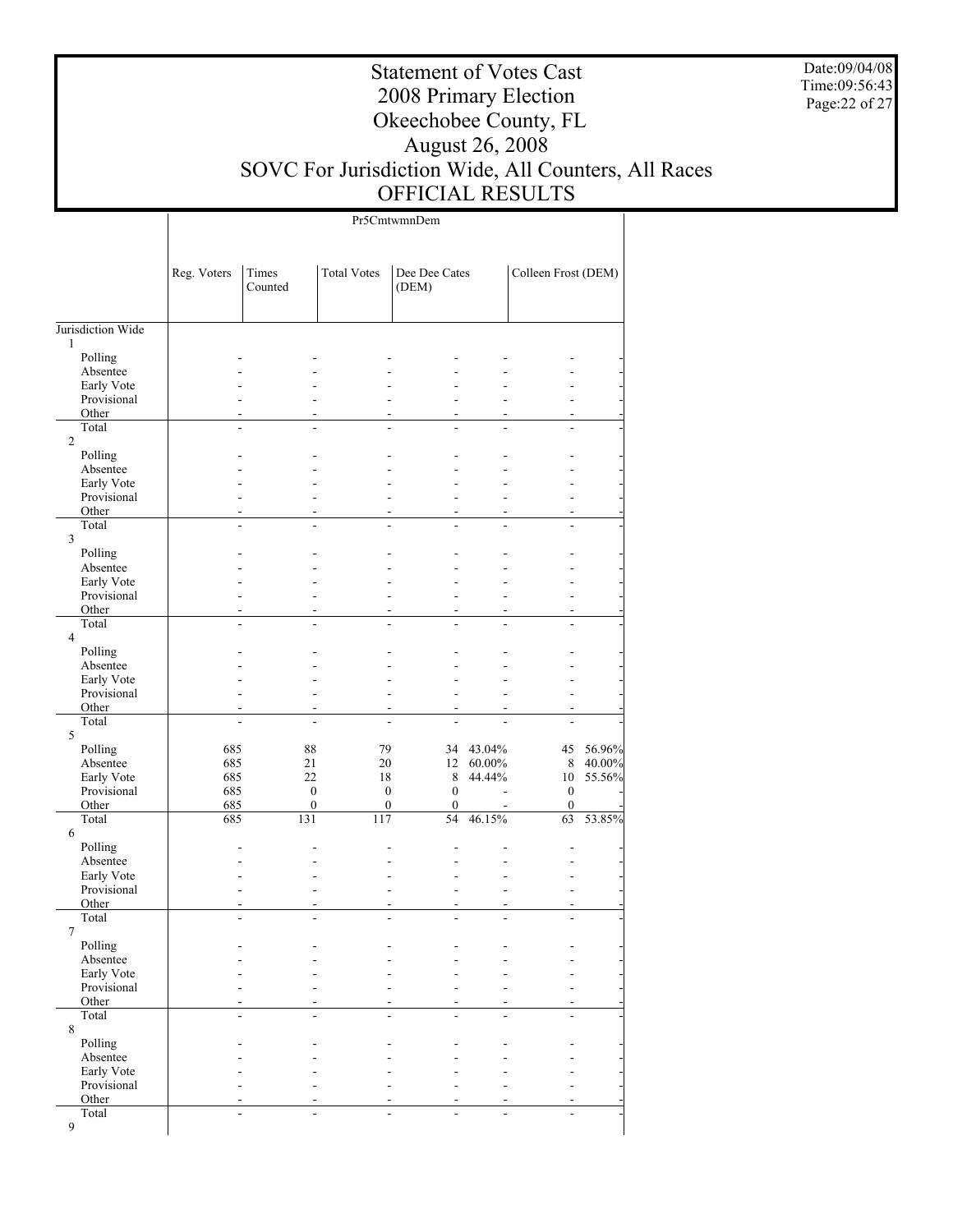Date:09/04/08 Time:09:56:43 Page:23 of 27

# Statement of Votes Cast 2008 Primary Election Okeechobee County, FL August 26, 2008 SOVC For Jurisdiction Wide, All Counters, All Races OFFICIAL RESULTS

Pr5CmtwmnDem

|                           | Reg. Voters    | Times<br>Counted | <b>Total Votes</b> | Dee Dee Cates<br>(DEM)           |                | Colleen Frost (DEM) |               |
|---------------------------|----------------|------------------|--------------------|----------------------------------|----------------|---------------------|---------------|
|                           |                |                  |                    |                                  |                |                     |               |
| Polling                   |                |                  |                    | ÷<br>$\overline{\phantom{a}}$    | $\overline{a}$ |                     | L,            |
| Absentee                  |                |                  |                    |                                  |                |                     |               |
| Early Vote                |                |                  |                    |                                  |                |                     |               |
| Provisional<br>Other      |                |                  |                    |                                  |                |                     |               |
| Total                     |                |                  |                    |                                  |                |                     |               |
| 10                        |                |                  |                    |                                  |                |                     |               |
| Polling                   |                |                  |                    |                                  |                |                     |               |
| Absentee                  |                |                  |                    |                                  |                |                     |               |
| Early Vote                |                |                  |                    |                                  |                |                     |               |
| Provisional               |                |                  |                    |                                  |                |                     |               |
| Other                     |                |                  |                    |                                  |                |                     |               |
| Total                     |                |                  |                    |                                  |                |                     |               |
| 11                        |                |                  |                    |                                  |                |                     |               |
| Polling                   |                |                  |                    |                                  |                |                     |               |
| Absentee                  |                |                  |                    |                                  |                |                     |               |
| Early Vote                |                |                  |                    |                                  |                |                     |               |
| Provisional               |                |                  |                    |                                  |                |                     |               |
| Other<br>Total            |                |                  |                    |                                  |                |                     |               |
| 12                        |                |                  |                    |                                  |                |                     |               |
| Polling                   |                |                  |                    |                                  |                |                     |               |
| Absentee                  |                |                  |                    |                                  |                |                     |               |
| Early Vote                |                |                  |                    |                                  |                |                     |               |
| Provisional               |                |                  |                    |                                  |                |                     |               |
| Other                     |                |                  |                    |                                  |                |                     |               |
| Total                     | $\overline{a}$ |                  |                    | $\overline{a}$<br>$\overline{a}$ | $\overline{a}$ |                     | $\frac{1}{2}$ |
| 13                        |                |                  |                    |                                  |                |                     |               |
| Polling                   |                |                  |                    |                                  |                |                     |               |
| Absentee                  |                |                  |                    |                                  |                |                     |               |
| Early Vote<br>Provisional |                |                  |                    |                                  |                |                     |               |
| Other                     |                |                  |                    |                                  |                |                     |               |
| Total                     |                |                  |                    |                                  |                |                     |               |
| 14                        |                |                  |                    |                                  |                |                     |               |
| Polling                   |                |                  |                    |                                  |                |                     |               |
| Absentee                  |                |                  |                    |                                  |                |                     |               |
| Early Vote                |                |                  |                    |                                  |                |                     |               |
| Provisional               |                |                  |                    |                                  |                |                     |               |
| Other                     |                |                  |                    |                                  |                |                     |               |
| Total                     |                |                  |                    |                                  |                |                     |               |
| 15                        |                |                  |                    |                                  |                |                     |               |
| Polling<br>Absentee       |                |                  |                    |                                  |                |                     |               |
| Early Vote                |                |                  |                    |                                  |                |                     |               |
| Provisional               |                |                  |                    |                                  |                |                     |               |
| Other                     |                |                  |                    |                                  |                |                     |               |
| Total                     |                |                  |                    |                                  |                |                     |               |
| 16                        |                |                  |                    |                                  |                |                     |               |
| Polling                   |                |                  |                    |                                  |                |                     |               |
| Absentee                  |                |                  |                    |                                  |                |                     |               |
| Early Vote                |                |                  |                    |                                  |                |                     |               |
| Provisional               |                |                  |                    |                                  |                |                     |               |
| Other                     |                |                  |                    |                                  |                |                     |               |
| Total<br>17               |                |                  |                    |                                  |                |                     |               |
| Polling                   |                |                  |                    |                                  |                |                     |               |
| Absentee                  |                |                  |                    |                                  |                |                     |               |
|                           |                |                  |                    |                                  |                |                     |               |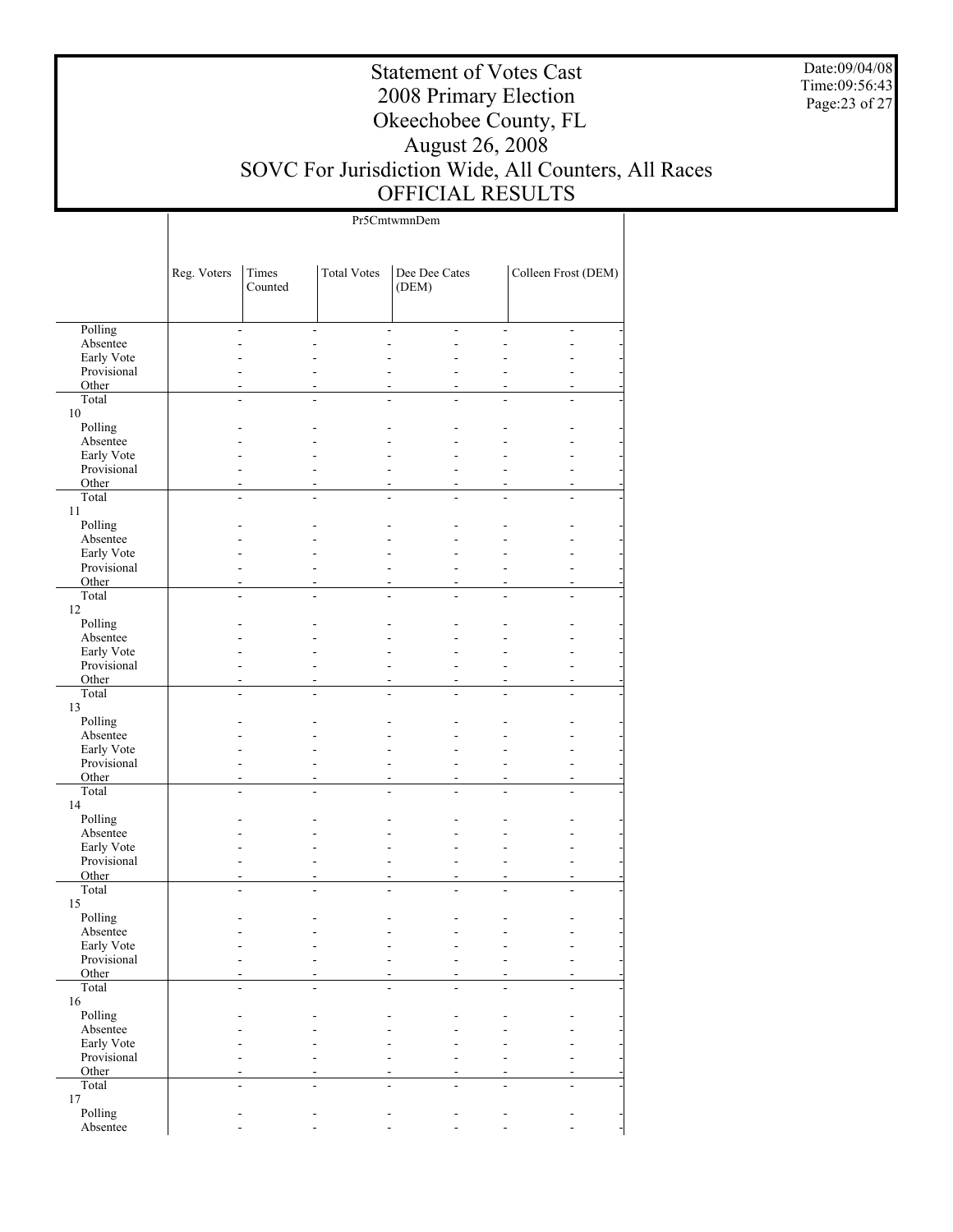Date:09/04/08 Time:09:56:43 Page:24 of 27

# Statement of Votes Cast 2008 Primary Election Okeechobee County, FL August 26, 2008 SOVC For Jurisdiction Wide, All Counters, All Races OFFICIAL RESULTS

Pr5CmtwmnDem

|             | Reg. Voters | Times<br>Counted | <b>Total Votes</b> | Dee Dee Cates<br>(DEM) |        | Colleen Frost (DEM) |        |
|-------------|-------------|------------------|--------------------|------------------------|--------|---------------------|--------|
| Early Vote  |             |                  |                    |                        |        |                     |        |
| Provisional |             |                  |                    |                        |        |                     |        |
| Other       |             |                  |                    |                        |        |                     |        |
| Total       |             |                  |                    |                        |        |                     |        |
| 18          |             |                  |                    |                        |        |                     |        |
| Polling     |             |                  |                    |                        |        |                     |        |
| Absentee    |             |                  |                    |                        |        |                     |        |
| Early Vote  |             |                  |                    |                        |        |                     |        |
| Provisional |             |                  |                    |                        |        |                     |        |
| Other       |             |                  |                    |                        |        |                     |        |
| Total       |             |                  |                    |                        |        |                     |        |
| Total       |             |                  |                    |                        |        |                     |        |
| Polling     | 685         | 88               | 79                 | 34                     | 43.04% | 45                  | 56.96% |
| Absentee    | 685         | 21               | 20                 | 12                     | 60.00% | 8                   | 40.00% |
| Early Vote  | 685         | 22               | 18                 | 8                      | 44.44% | 10                  | 55.56% |
| Provisional | 685         | $\theta$         | $\theta$           | $\theta$               |        | $\Omega$            |        |
| Other       | 685         | 0                | $\theta$           | $\mathbf{0}$           |        | 0                   |        |
| Total       | 685         | 131              | 117                | 54                     | 46.15% | 63                  | 53.85% |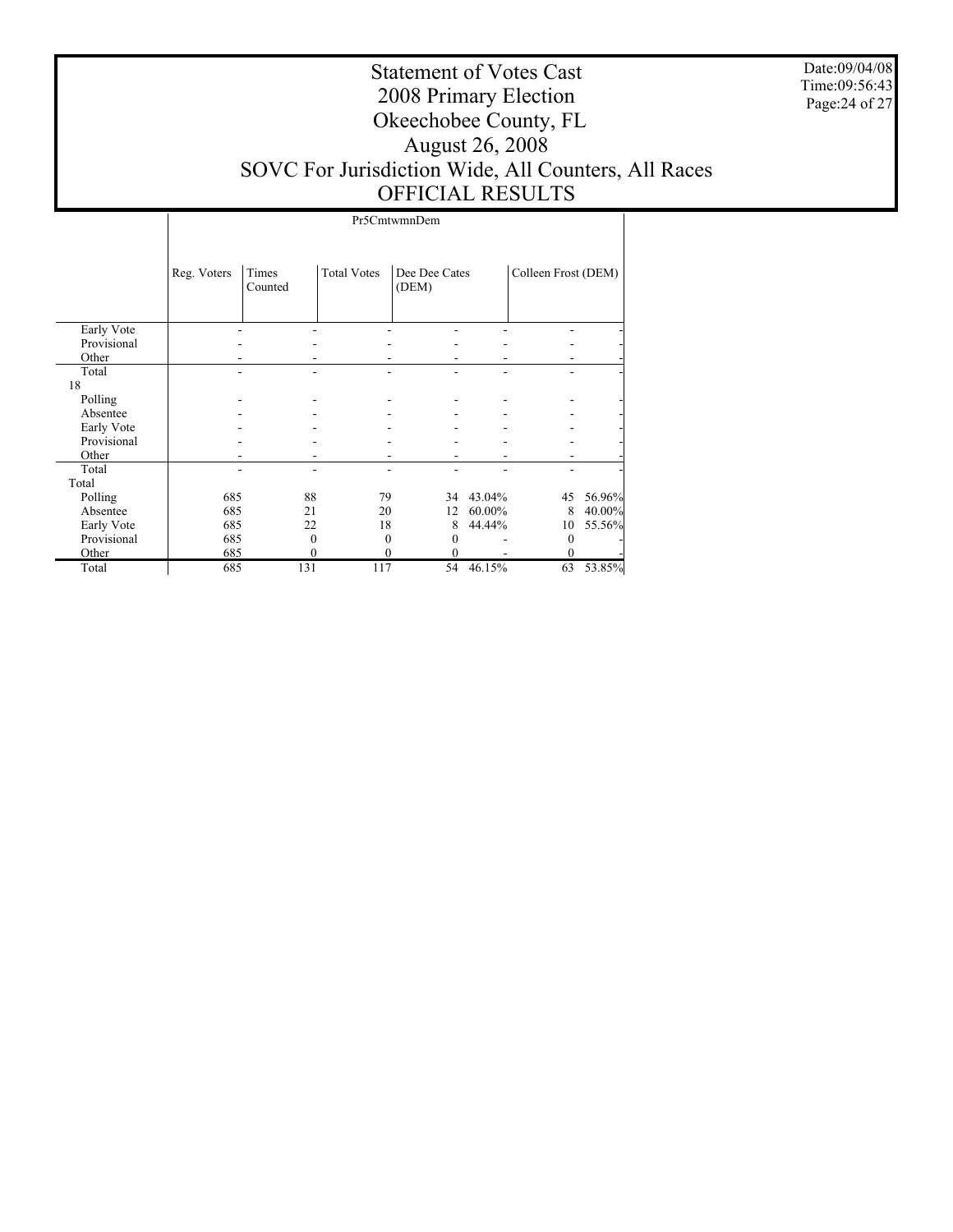Date:09/04/08 Time:09:56:43 Page:25 of 27

# Statement of Votes Cast 2008 Primary Election Okeechobee County, FL August 26, 2008 SOVC For Jurisdiction Wide, All Counters, All Races OFFICIAL RESULTS

### CJ19thGrp4

|                           | Reg. Voters  | Times<br>Counted | <b>Total Votes</b>     | Dwight L. Geiger |                  | Faith Litvack    |                  | Fran O. Ross          |                  |
|---------------------------|--------------|------------------|------------------------|------------------|------------------|------------------|------------------|-----------------------|------------------|
| Jurisdiction Wide         |              |                  |                        |                  |                  |                  |                  |                       |                  |
| 1                         |              |                  |                        |                  |                  |                  |                  |                       |                  |
| Polling                   | 1226         | 247              | 224                    | 133              | 59.38%           | 52               | 23.21%           | 39                    | 17.41%           |
| Absentee                  | 1226<br>1226 | 63<br>62         | 57<br>58               | 31<br>44         | 54.39%<br>75.86% | 16<br>5          | 28.07%<br>8.62%  | 10<br>9               | 17.54%<br>15.52% |
| Early Vote<br>Provisional | 1226         | $\boldsymbol{0}$ | $\boldsymbol{0}$       | $\mathbf{0}$     |                  | $\mathbf{0}$     | $\overline{a}$   | $\bf{0}$              |                  |
| Other                     | 1226         | $\mathbf{0}$     | $\mathbf{0}$           | $\mathbf{0}$     |                  | $\mathbf{0}$     |                  | 0                     |                  |
| Total                     | 1226         | 372              | 339                    | 208              | 61.36%           | 73               | 21.53%           | 58                    | 17.11%           |
| $\overline{2}$            |              |                  |                        |                  |                  |                  |                  |                       |                  |
| Polling                   | 535          | 99               | 89                     | 56               | 62.92%           | 16               | 17.98%           | 17                    | 19.10%           |
| Absentee                  | 535<br>535   | 33<br>19         | 33<br>19               | 27<br>15         | 81.82%<br>78.95% | 4<br>1           | 12.12%<br>5.26%  | 2<br>3                | 6.06%<br>15.79%  |
| Early Vote<br>Provisional | 535          | $\mathbf{0}$     | $\boldsymbol{0}$       | $\bf{0}$         |                  | $\boldsymbol{0}$ |                  | $\boldsymbol{0}$      |                  |
| Other                     | 535          | $\mathbf{0}$     | $\boldsymbol{0}$       | $\mathbf{0}$     |                  | $\mathbf{0}$     |                  | $\mathbf{0}$          |                  |
| Total                     | 535          | 151              | 141                    | 98               | 69.50%           | 21               | 14.89%           | 22                    | 15.60%           |
| 3                         |              |                  |                        |                  |                  |                  |                  |                       |                  |
| Polling                   | 1185         | 292              | 276                    | 163              | 59.06%           | 67               | 24.28%           | 46                    | 16.67%           |
| Absentee<br>Early Vote    | 1185<br>1185 | 63<br>71         | 57<br>67               | 37<br>46         | 64.91%<br>68.66% | 15<br>13         | 26.32%<br>19.40% | 5<br>8                | 8.77%<br>11.94%  |
| Provisional               | 1185         | $\boldsymbol{0}$ | $\boldsymbol{0}$       | $\mathbf{0}$     |                  | $\mathbf{0}$     |                  | $\bf{0}$              |                  |
| Other                     | 1185         | $\mathbf{0}$     | $\mathbf{0}$           | $\mathbf{0}$     |                  | $\boldsymbol{0}$ |                  | $\mathbf{0}$          |                  |
| Total                     | 1185         | 426              | 400                    | 246              | 61.50%           | 95               | 23.75%           | 59                    | 14.75%           |
| $\overline{4}$            |              |                  |                        |                  |                  |                  |                  |                       |                  |
| Polling                   | 1029         | 265              | 247                    | 188              | 76.11%           | 30               | 12.15%           | 29                    | 11.74%           |
| Absentee                  | 1029<br>1029 | 67<br>83         | 60<br>77               | 54<br>60         | 90.00%<br>77.92% | 3<br>8           | 5.00%<br>10.39%  | 3<br>9                | 5.00%<br>11.69%  |
| Early Vote<br>Provisional | 1029         | 1                | 1                      |                  | 1 100.00%        | $\boldsymbol{0}$ | $0.00\%$         | $\boldsymbol{0}$      | $0.00\%$         |
| Other                     | 1029         | $\mathbf{0}$     | $\boldsymbol{0}$       | $\theta$         |                  | $\mathbf{0}$     |                  | $\mathbf{0}$          |                  |
| Total                     | 1029         | 416              | 385                    | 303              | 78.70%           | 41               | 10.65%           | 41                    | 10.65%           |
| 5                         |              |                  |                        |                  |                  |                  |                  |                       |                  |
| Polling                   | 1390         | 168              | 156                    | 90               | 57.69%           | 33               | 21.15%           | 33                    | 21.15%           |
| Absentee<br>Early Vote    | 1390<br>1390 | 58<br>34         | 54<br>34               | 27<br>22         | 50.00%<br>64.71% | 11<br>8          | 20.37%<br>23.53% | 16<br>$\overline{4}$  | 29.63%<br>11.76% |
| Provisional               | 1390         | $\boldsymbol{0}$ | $\boldsymbol{0}$       | $\bf{0}$         |                  | $\mathbf{0}$     |                  | $\boldsymbol{0}$      |                  |
| Other                     | 1390         | $\mathbf{0}$     | $\mathbf{0}$           | $\mathbf{0}$     |                  | $\boldsymbol{0}$ |                  | 0                     |                  |
| Total                     | 1390         | 260              | 244                    | 139              | 56.97%           | 52               | 21.31%           | 53                    | 21.72%           |
| 6                         |              |                  |                        |                  |                  |                  |                  |                       |                  |
| Polling                   | 348          | 48               | 40                     | 27               | 67.50%           | 4                | 10.00%           | 9                     | 22.50%           |
| Absentee<br>Early Vote    | 348<br>348   | 18<br>12         | 17<br>11               | 10               | 58.82%<br>72.73% | 3<br>2           | 17.65%<br>18.18% | 4                     | 23.53%<br>9.09%  |
| Provisional               | 348          | -1               | 1                      | 8                | 1 100.00%        | $\boldsymbol{0}$ | $0.00\%$         | 1<br>$\boldsymbol{0}$ | $0.00\%$         |
| Other                     | 348          | $\boldsymbol{0}$ | $\boldsymbol{0}$       | $\mathbf{0}$     |                  | $\boldsymbol{0}$ |                  | 0                     |                  |
| Total                     | 348          | 79               | 69                     | 46               | 66.67%           | 9                | 13.04%           | 14                    | 20.29%           |
| $\overline{7}$            |              |                  |                        |                  |                  |                  |                  |                       |                  |
| Polling                   | 540          | 113              | 101                    |                  | 66 65.35%        | 22               | 21.78%           | 13                    | 12.87%           |
| Absentee<br>Early Vote    | 540<br>540   | 28<br>30         | 24<br>29               | 11<br>22         | 45.83%<br>75.86% | 8<br>5           | 33.33%<br>17.24% | 5<br>2                | 20.83%<br>6.90%  |
| Provisional               | 540          | $\boldsymbol{0}$ | $\boldsymbol{0}$       | $\bf{0}$         |                  | $\boldsymbol{0}$ |                  | $\boldsymbol{0}$      |                  |
| Other                     | 540          | $\boldsymbol{0}$ | $\boldsymbol{0}$       | $\bf{0}$         |                  | $\boldsymbol{0}$ |                  | $\mathbf{0}$          |                  |
| Total                     | 540          | 171              | 154                    | 99               | 64.29%           | 35               | 22.73%           | 20                    | 12.99%           |
| 8                         |              |                  |                        |                  |                  |                  |                  |                       |                  |
| Polling                   | 1749         | 297              | 277                    | 167              | 60.29%           | 63               | 22.74%           | 47                    | 16.97%           |
| Absentee                  | 1749         | 93<br>61         | 80                     | 51<br>39         | 63.75%           | 11<br>9          | 13.75%<br>16.07% | 18<br>8               | 22.50%           |
| Early Vote<br>Provisional | 1749<br>1749 | $\bf{0}$         | 56<br>$\boldsymbol{0}$ | $\bf{0}$         | 69.64%           | $\boldsymbol{0}$ |                  | $\bf{0}$              | 14.29%           |
| Other                     | 1749         | $\boldsymbol{0}$ | $\boldsymbol{0}$       | $\bf{0}$         |                  | $\boldsymbol{0}$ |                  | $\mathbf{0}$          |                  |
| Total                     | 1749         | 451              | 413                    | 257              | 62.23%           | 83               | 20.10%           |                       | 73 17.68%        |
| 9                         |              |                  |                        |                  |                  |                  |                  |                       |                  |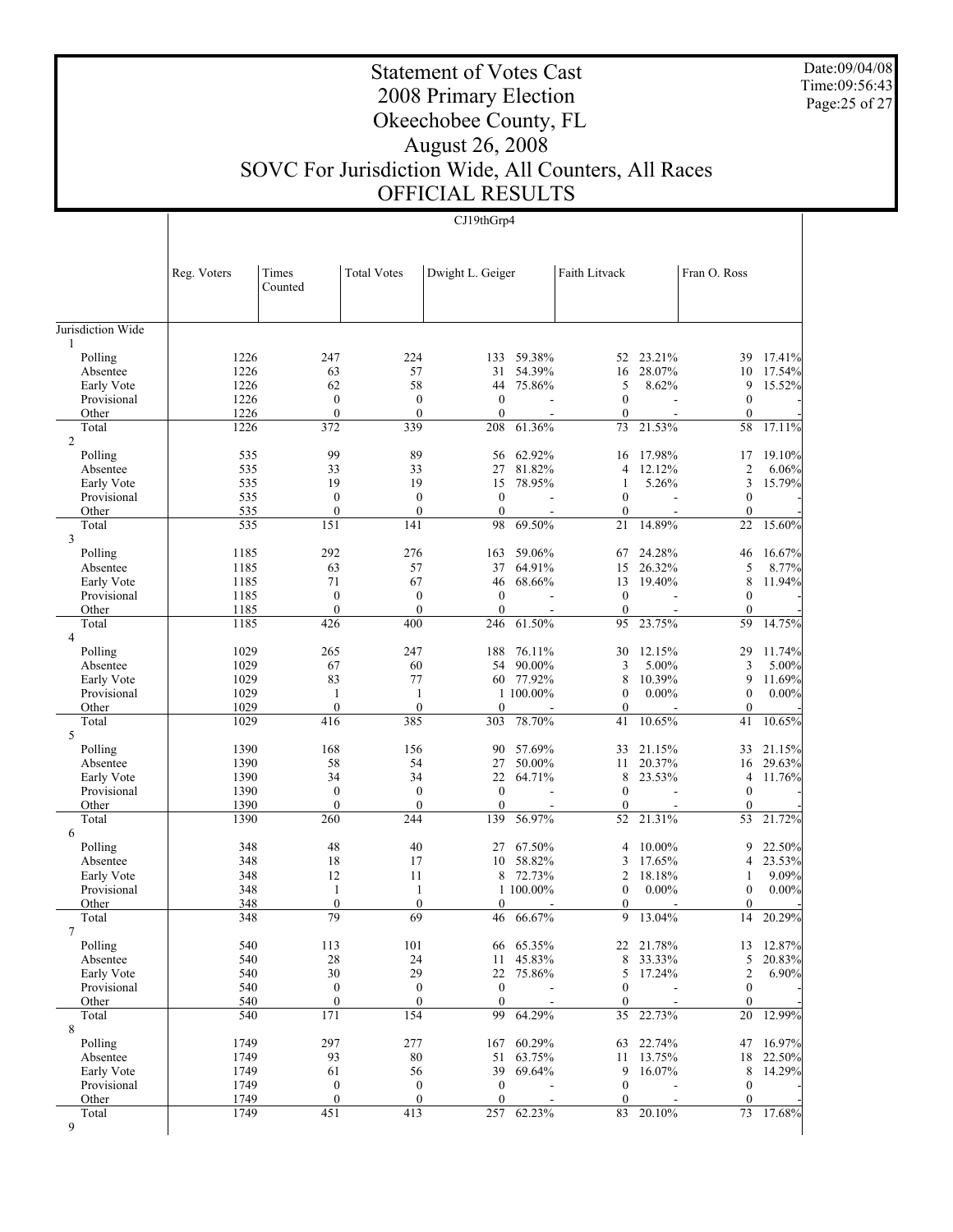Date:09/04/08 Time:09:56:43 Page:26 of 27

# Statement of Votes Cast 2008 Primary Election Okeechobee County, FL August 26, 2008 SOVC For Jurisdiction Wide, All Counters, All Races OFFICIAL RESULTS

### CJ19thGrp4

|               | Reg. Voters | Times<br>Counted | <b>Total Votes</b> | Dwight L. Geiger |           | Faith Litvack    |           | Fran O. Ross     |           |
|---------------|-------------|------------------|--------------------|------------------|-----------|------------------|-----------|------------------|-----------|
|               |             |                  |                    |                  |           |                  |           |                  |           |
| Polling       | 1380        | 223              | 208                | 133              | 63.94%    | 46               | 22.12%    | 29               | 13.94%    |
| Absentee      | 1380        | 73               | 65                 | 52               | 80.00%    | 3                | 4.62%     | 10               | 15.38%    |
| Early Vote    | 1380        | 31               | 28                 | 21               | 75.00%    | 3                | 10.71%    | 4                | 14.29%    |
| Provisional   | 1380        | 1                | 1                  |                  | 1 100.00% | $\mathbf{0}$     | $0.00\%$  | $\boldsymbol{0}$ | $0.00\%$  |
| Other         | 1380        | $\theta$         | $\boldsymbol{0}$   | $\mathbf{0}$     |           | $\mathbf{0}$     |           | $\mathbf{0}$     |           |
| Total         | 1380        | 328              | 302                | 207              | 68.54%    | 52               | 17.22%    | 43               | 14.24%    |
| 10            |             |                  |                    |                  |           |                  |           |                  |           |
| Polling       | 1076        | 110              | 103                | 59               | 57.28%    | 30               | 29.13%    | 14               | 13.59%    |
| Absentee      | 1076        | 61               | 54                 | 29               | 53.70%    | 16               | 29.63%    | 9                | 16.67%    |
| Early Vote    | 1076        | 24               | 21                 | 13               | 61.90%    | 6                | 28.57%    | 2                | 9.52%     |
| Provisional   | 1076        | $\boldsymbol{0}$ | $\boldsymbol{0}$   | $\boldsymbol{0}$ |           | $\boldsymbol{0}$ |           | $\bf{0}$         |           |
| Other         | 1076        | $\mathbf{0}$     | $\mathbf{0}$       | $\mathbf{0}$     |           | $\boldsymbol{0}$ |           | $\bf{0}$         |           |
| Total<br>11   | 1076        | 195              | 178                | 101              | 56.74%    | 52               | 29.21%    | 25               | 14.04%    |
| Polling       | 1161        | 176              | 158                | 82               | 51.90%    | 40               | 25.32%    | 36               | 22.78%    |
| Absentee      | 1161        | 71               | 65                 | 34               | 52.31%    | 19               | 29.23%    | 12               | 18.46%    |
| Early Vote    | 1161        | 79               | 73                 | 47               | 64.38%    |                  | 15 20.55% | 11               | 15.07%    |
| Provisional   | 1161        | 1                | 1                  | $\boldsymbol{0}$ | $0.00\%$  |                  | 1 100.00% | $\bf{0}$         | $0.00\%$  |
| Other         | 1161        | $\mathbf{0}$     | $\mathbf{0}$       | $\mathbf{0}$     |           | $\mathbf{0}$     |           | $\mathbf{0}$     |           |
| Total         | 1161        | 327              | 297                | 163              | 54.88%    | 75               | 25.25%    | 59               | 19.87%    |
| 12            |             |                  |                    |                  |           |                  |           |                  |           |
| Polling       | 1236        | 176              | 162                | 94               | 58.02%    | 39               | 24.07%    | 29               | 17.90%    |
| Absentee      | 1236        | 32               | 30                 | 18               | 60.00%    | 7                | 23.33%    | 5                | 16.67%    |
| Early Vote    | 1236        | 24               | 23                 | 18               | 78.26%    | 2                | 8.70%     | 3                | 13.04%    |
| Provisional   | 1236        | $\boldsymbol{0}$ | $\boldsymbol{0}$   | $\boldsymbol{0}$ |           | $\mathbf{0}$     |           | $\mathbf{0}$     |           |
| Other         | 1236        | 9                | 8                  | $\tau$           | 87.50%    | $\boldsymbol{0}$ | $0.00\%$  |                  | 12.50%    |
| Total         | 1236        | 241              | 223                | 137              | 61.43%    | 48               | 21.52%    | 38               | 17.04%    |
| 13<br>Polling | 881         | 231              | 209                | 148              | 70.81%    | 37               | 17.70%    | 24               | 11.48%    |
| Absentee      | 881         | 47               | 43                 | 36               | 83.72%    | 4                | 9.30%     | 3                | 6.98%     |
| Early Vote    | 881         | 52               | 49                 | 37               | 75.51%    | 6                | 12.24%    | 6                | 12.24%    |
| Provisional   | 881         | 1                | 1                  |                  | 1 100.00% | $\mathbf{0}$     | $0.00\%$  | $\boldsymbol{0}$ | $0.00\%$  |
| Other         | 881         | $\boldsymbol{0}$ | $\boldsymbol{0}$   | $\mathbf{0}$     |           | $\mathbf{0}$     |           | $\mathbf{0}$     |           |
| Total         | 881         | 331              | 302                | 222              | 73.51%    | 47               | 15.56%    | 33               | 10.93%    |
| 14            |             |                  |                    |                  |           |                  |           |                  |           |
| Polling       | 1139        | 234              | 221                | 129              | 58.37%    | 52               | 23.53%    | 40               | 18.10%    |
| Absentee      | 1139        | 71               | 65                 | 48               | 73.85%    | 9                | 13.85%    | 8                | 12.31%    |
| Early Vote    | 1139        | 64               | 59                 | 38               | 64.41%    | 14               | 23.73%    | 7                | 11.86%    |
| Provisional   | 1139        | $\boldsymbol{0}$ | $\boldsymbol{0}$   | $\boldsymbol{0}$ |           | $\mathbf{0}$     |           | $\mathbf{0}$     |           |
| Other         | 1139        | $\boldsymbol{0}$ | $\boldsymbol{0}$   | $\boldsymbol{0}$ |           | $\boldsymbol{0}$ |           | $\boldsymbol{0}$ |           |
| Total         | 1139        | 369              | 345                | 215              | 62.32%    | 75               | 21.74%    | 55               | 15.94%    |
| 15            |             |                  |                    |                  |           |                  |           |                  |           |
| Polling       | 1132        | 159              | 149                | 87               | 58.39%    | 33               | 22.15%    | 29               | 19.46%    |
| Absentee      | 1132        | 55               | 53                 |                  | 34 64.15% |                  | 10 18.87% |                  | 9 16.98%  |
| Early Vote    | 1132        | 47               | 46                 |                  | 28 60.87% |                  | 12 26.09% |                  | 6 13.04%  |
| Provisional   | 1132        | $\boldsymbol{0}$ | $\boldsymbol{0}$   | $\boldsymbol{0}$ |           | $\boldsymbol{0}$ |           | $\bf{0}$         |           |
| Other         | 1132        | $\mathbf{0}$     | $\boldsymbol{0}$   | $\boldsymbol{0}$ |           | $\mathbf{0}$     |           | $\theta$         |           |
| Total         | 1132        | 261              | 248                | 149              | 60.08%    | 55               | 22.18%    | 44               | 17.74%    |
| 16            |             |                  |                    |                  |           |                  |           |                  |           |
| Polling       | 1073        | 154              | 146                |                  | 85 58.22% |                  | 33 22.60% | 28               | 19.18%    |
| Absentee      | 1073        | 39               | 33                 |                  | 23 69.70% |                  | 5 15.15%  | 5                | 15.15%    |
| Early Vote    | 1073        | $28\,$           | 28                 | 20               | 71.43%    | 5                | 17.86%    | 3                | 10.71%    |
| Provisional   | 1073        | $\boldsymbol{0}$ | $\boldsymbol{0}$   | $\bf{0}$         |           | $\mathbf{0}$     |           | $\mathbf{0}$     |           |
| Other         | 1073        | $\boldsymbol{0}$ | $\boldsymbol{0}$   | $\boldsymbol{0}$ | 61.84%    | $\boldsymbol{0}$ |           | $\mathbf{0}$     |           |
| Total<br>17   | 1073        | 221              | 207                | 128              |           | 43               | 20.77%    | 36               | 17.39%    |
| Polling       | 455         | 57               | 52                 |                  | 28 53.85% |                  | 13 25.00% |                  | 11 21.15% |
| Absentee      | 455         | 29               | 27                 |                  | 20 74.07% | $\overline{0}$   | $0.00\%$  |                  | 7 25.93%  |